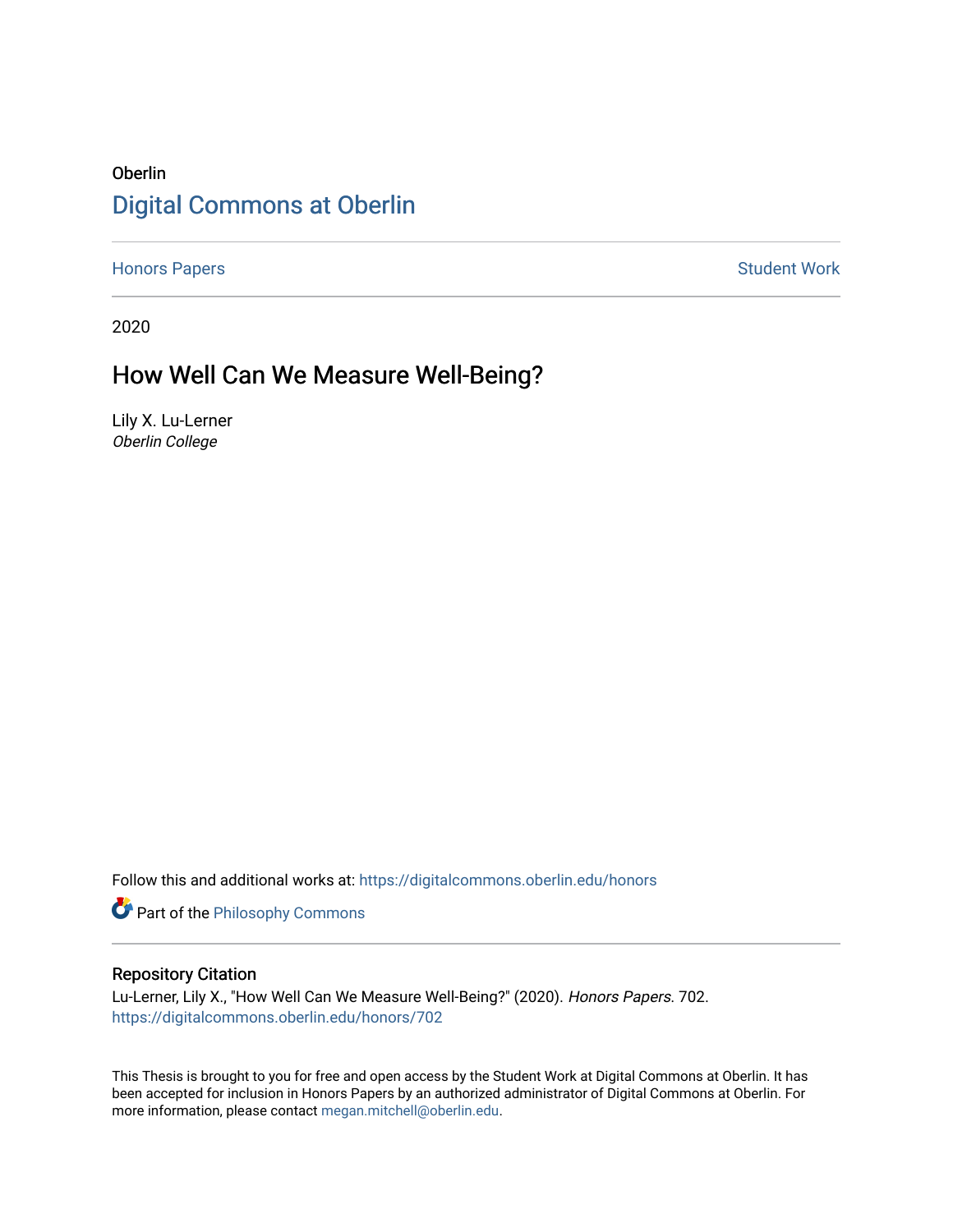Lily Lu-Lerner Professor Todd Ganson Honors Philosophy Spring 2020

# How Well Can We Measure Well-Being?

## **ABSTRACT**

I will define the meaning of subjective well-being that I believe is the most intrinsic normative good, explain why improving the subjective well-being of sentient individuals ought to be the highest ethical priority, and provide reasons for why finding a way to measure subjective well-being would essentially benefit decision-makers and grassroots altruists. Subjective well-being is a dauntingly nebulous property to attempt to measure with precision, but I will comment on the progress that philosophers and social scientists have made in this field. Although (1) there is no set of well-being criteria that is applicable to every sentient individual (including non-human animals) and (2) most sentient individuals are unable to communicate with us about their level of subjective well-being use or relevant experiential factors, we may yet be able to develop an intrapersonally and interpersonally cardinal method to measure subjective well-being.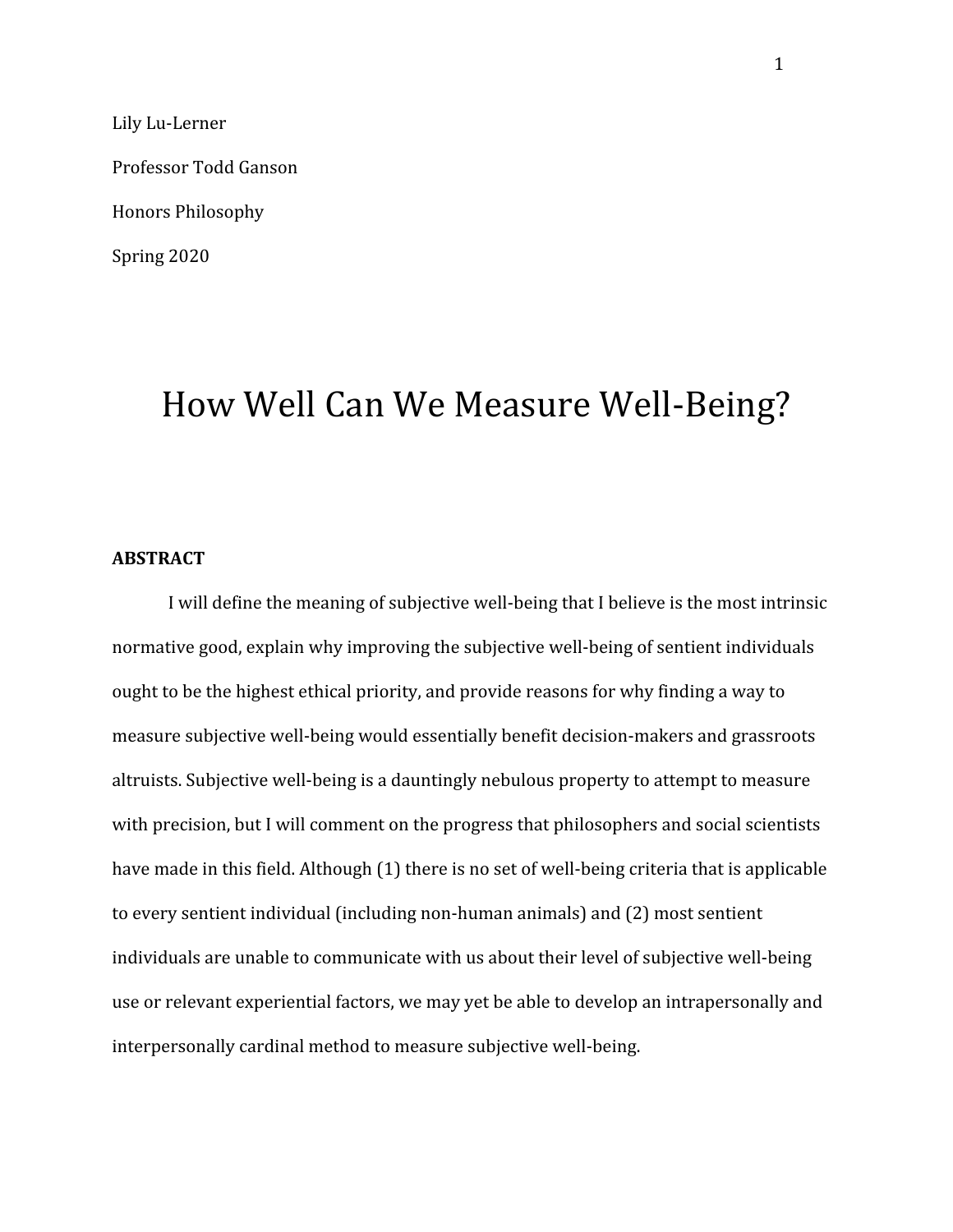# **CONTENTS**

- 1. Introduction
- 2. Defining Well-Being And Why It Matters
- 3. Measuring Well-Being
- 4. Interpersonal Applications
- 5. Conclusion

# **1. INTRODUCTION**

Suppose I told you that the magnitude of suffering that Violet is experiencing today is twice the magnitude of the happiness she experienced yesterday. It is unclear what this statement should mean.

First, it is unclear whether well-being is sufficiently measurable to make such a claim. It can likely be qualitatively evaluated, but it is not obvious whether it can be quantitatively measured.

Second, it is unclear whether happiness and suffering ought to be measured on the same additive ratio scale. Further, this model could be an oversimplification of how affect and experience function—there are many shades and flavors of happiness and suffering, and to measure these all quantitatively along one axis may be an unjust and misleading way to represent them.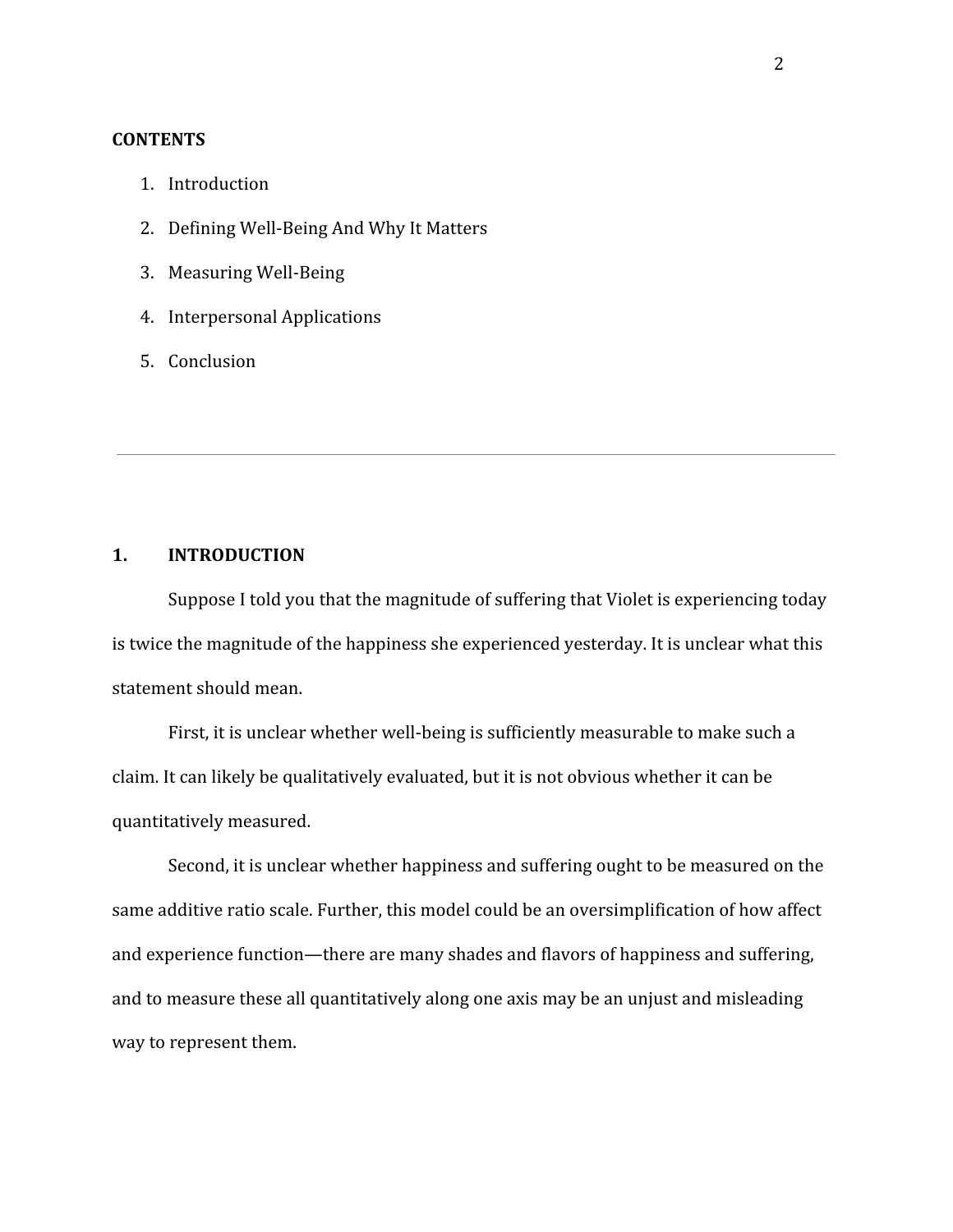Third, it is unclear how we could know this about Violet. She may have told us that the magnitude of her suffering today is twice the magnitude of her happiness yesterday, or given us information from which we can draw this conclusion for ourselves. However, some evidence suggests that she cannot objectively and accurately evaluate her own affect, and it is not as if we can do a better job from outside her body and mind.

However, information about individuals' well-being can be valuable to us, especially if we are in a position to improve their well-being. Therefore, it would help us to be able to record measurements that would allow us to draw meaningful intrapersonal, and perhaps even interpersonal, comparisons of well-being. It would also help us to gain familiarity with the most relevant theory of well-being.

Subjective well-being is the most intrinsic normative good because it can be enjoyed by sentient individuals themselves. In this paper, I will argue that subjective well-being can theoretically be measured, despite numerous obstacles.

I begin with the premise that our ideal is to maximize well-being for all sentient individuals. I decide that the subset of well-being that we ought to be interested in measuring is subjective well-being because factors that meaningfully impact an individual's well-being necessarily have some conscious effect on them. Such an effect need not be articulable or noticed on a higher level of consciousness in order to influence the quality of an agent's experiences. Sometimes, conscious experiences "fall outside of introspective awareness" or are so elusive that they "exceed our powers of discernment even while they are occurring" (Haybron 396–397). The claim that subjective theories of well-being are the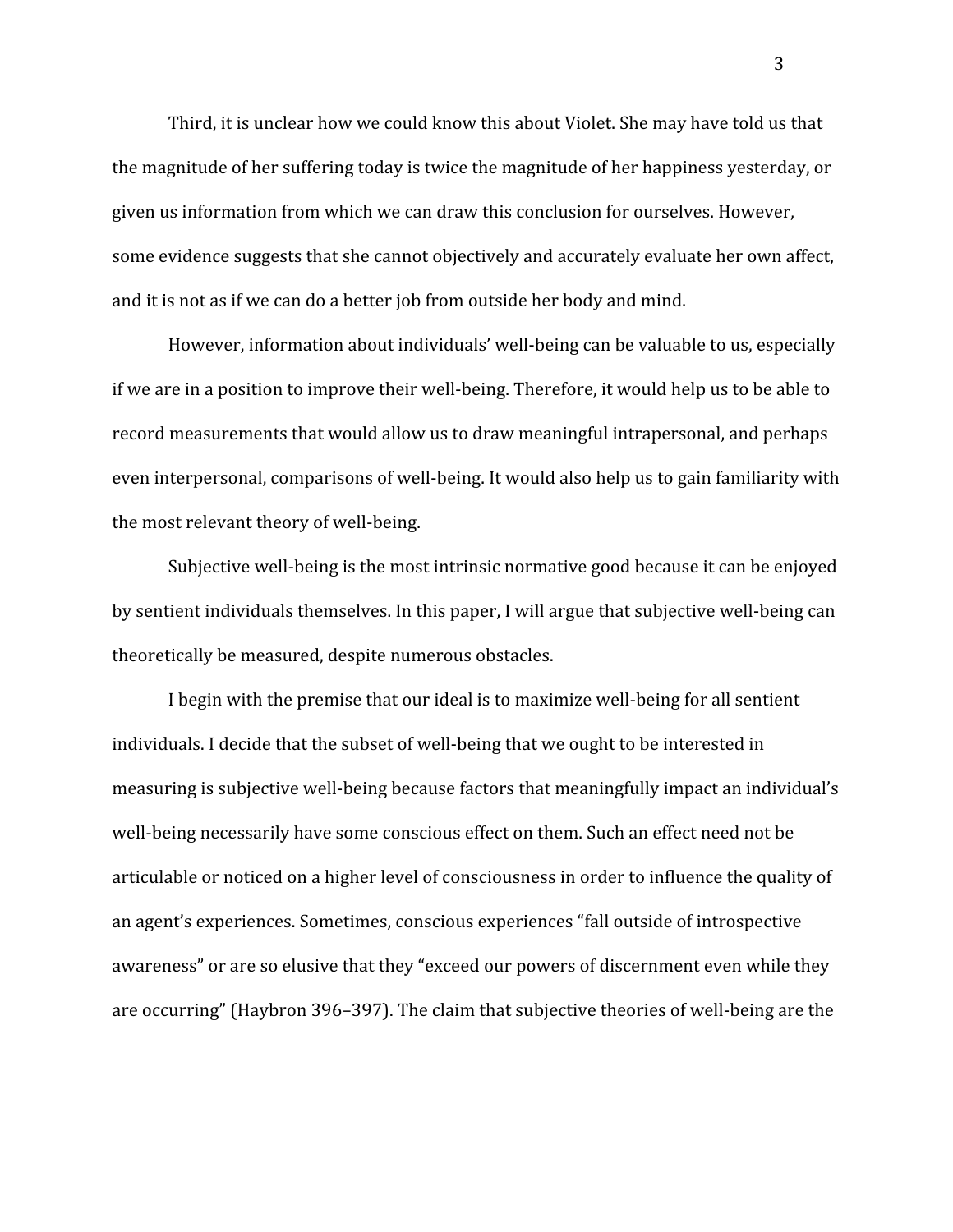ones we should focus on is controversial among philosophers, but I will further support this claim in the sections to come.

Clear definitions and measurements of the intrinsic normative goods worth pursuing are necessary to evaluate the success of our endeavors so that we may maximize them. Therefore, I will clearly define the meaning of subjective well-being that I am proposing as the most intrinsic normative good.

I will also describe what scholars have written about the measurability of subjective well-being so far, arguing both for and against its measurability. Subjective well-being is a dauntingly nebulous property to attempt to measure with precision, but I will show that the mission to find ways to measure subjective well-being will eventually succeed. In some ways, it already has.

In this paper, we will look for well-being criteria that are broadly applicable across humans and, ideally, other sentient beings. Although (1) there is no set of subjective well-being criteria that is applicable to every sentient individual (including non-human animals) and (2) most sentient individuals are unable to communicate with us about their level of subjective well-being (or relevant experiential factors from which we can determine their level of subjective well-being), we may yet be able to develop an intrapersonally and interpersonally cardinal method to measure subjective well-being.

Additionally, we need to understand how we can measure and should try to maximize well-being across agents. We might not want to increase the total number of units of well-being at the large expense of a single individual's well-being, if this is the tradeoff given to us by the situation at hand.

4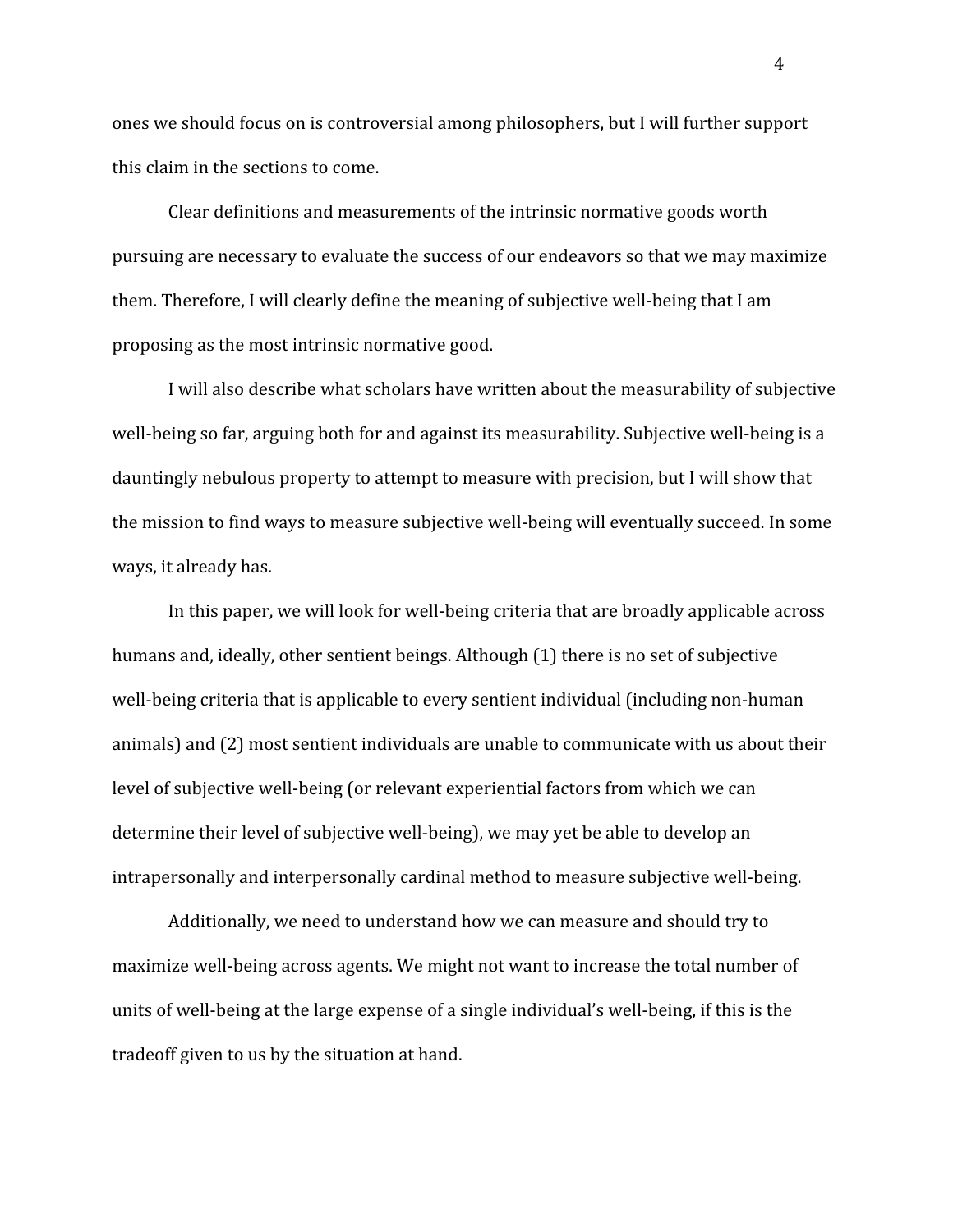A sentient being, for our purposes, is defined as an individual who is capable of (1) conscious, phenomenological experience and (2) a valence of experiences, or a spectrum of qualitatively distinct experiential states. Nagel describes conscious experience like this: "no matter how the form may vary, the fact that an organism has conscious experience at all means, basically, that there is something it is like to be that organism" (Nagel 436).

Sentience enables beings to feel, perceive, or experience subjectively. Humans, many other species in the animal kingdom (if not all), and perhaps members of other kingdoms of life are sentient. (Contrary to popular belief, even insects such as bees and fruit flies have exhibited signs of sentience in scientific studies.)

#### **1.1. EQUAL CONSIDERATION OF INTERESTS**

In this paper, I will assume the principle of *equal consideration of interests*, which was coined by Peter Singer and is used often throughout his arguments and writings. Singer, when describing this principle, argues that insofar as an individual has interests or, as some philosophers might say, a valence of experiences, they can be considered sentient. (The presence of interests or preferences is sufficient for the presence of a valence of experiences. The presence of a valence of experiences is necessary but not sufficient for the presence of interests or preferences.)

Singer asserts, "There is no logically compelling reason for assuming that a factual difference in ability between two people justifies any difference in the amount of consideration we give to their needs and interests" and asserts that the same applies to sentient, non-human animals with needs and interests (413). Conversely, "If a being suffers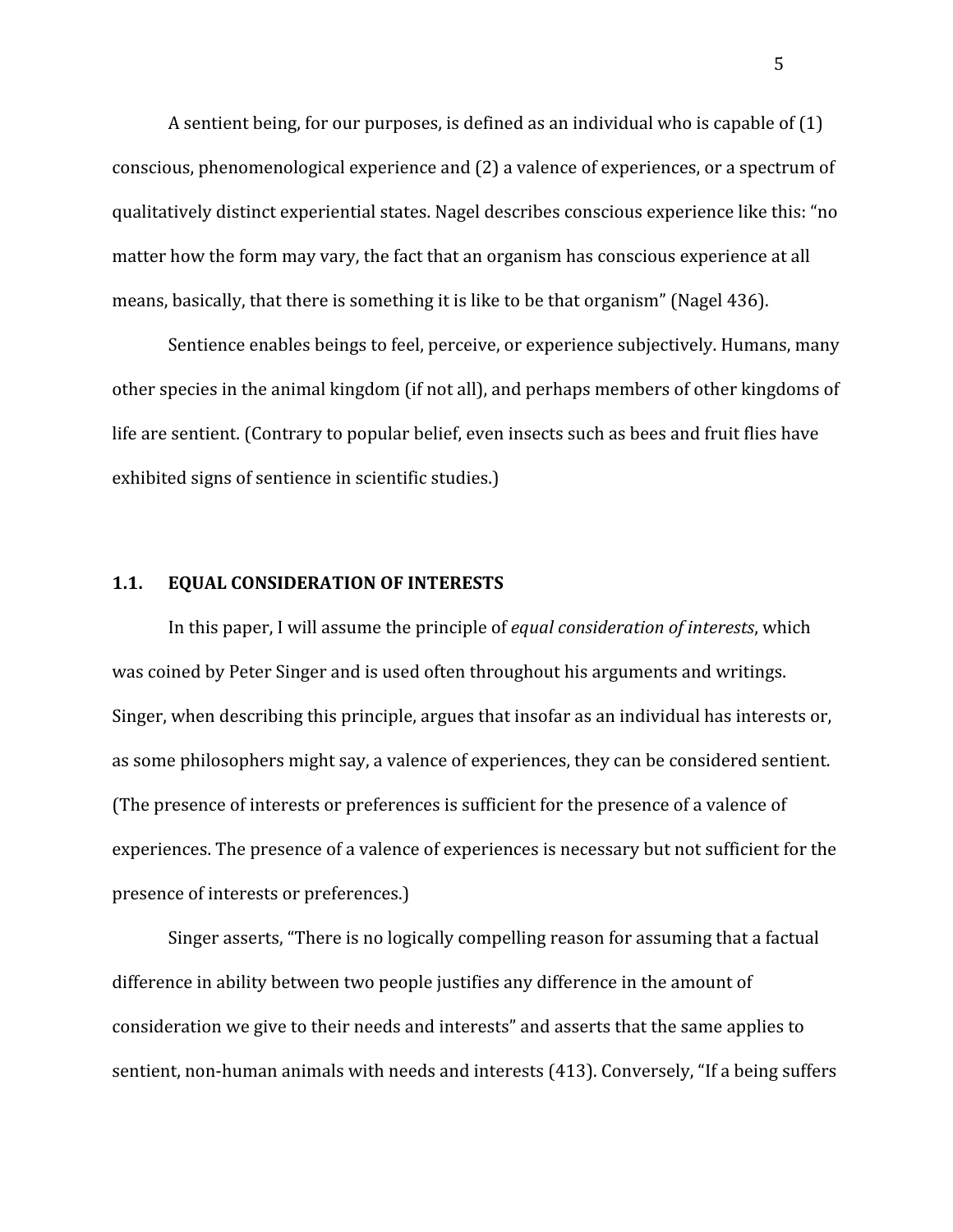there can be no moral justification for refusing to take that suffering into consideration" (Singer 415).

This principle only applies to individuals with needs and interests—similar to how there is no moral imperative to consider the interests of a rock, there is no moral imperative to consider the interests of a being with no interests. Moreover, it is not possible to consider the interests of a being with no interests, so any moral imperative to do so would be unreasonable.

#### **2. DEFINING WELL-BEING AND WHY IT MATTERS**

Well-being matters because (and only because) maximizing an individual's well-being is akin to maximizing their self-interest. What is in an individual's self-interest is ultimately up to them. This means that we ought to measure well-being in accordance with a theory that emphasizes the subjectivity of well-being criteria—one that accounts for how well-being criteria vary between individuals because each individual's wants and interests vary. This is to ensure that our measurements are meaningful and beneficial to our goal to have a positive impact on sentient individuals.

Philosophers (justifiably) worry that attempts to measure well-being do not engage with philosophical theorizing. They argue "that the question of which is the right measure of well-being should be settled with reference to our best theory of what well-being is. … social scientists let statistics, not theory, determine what the correct measures are in the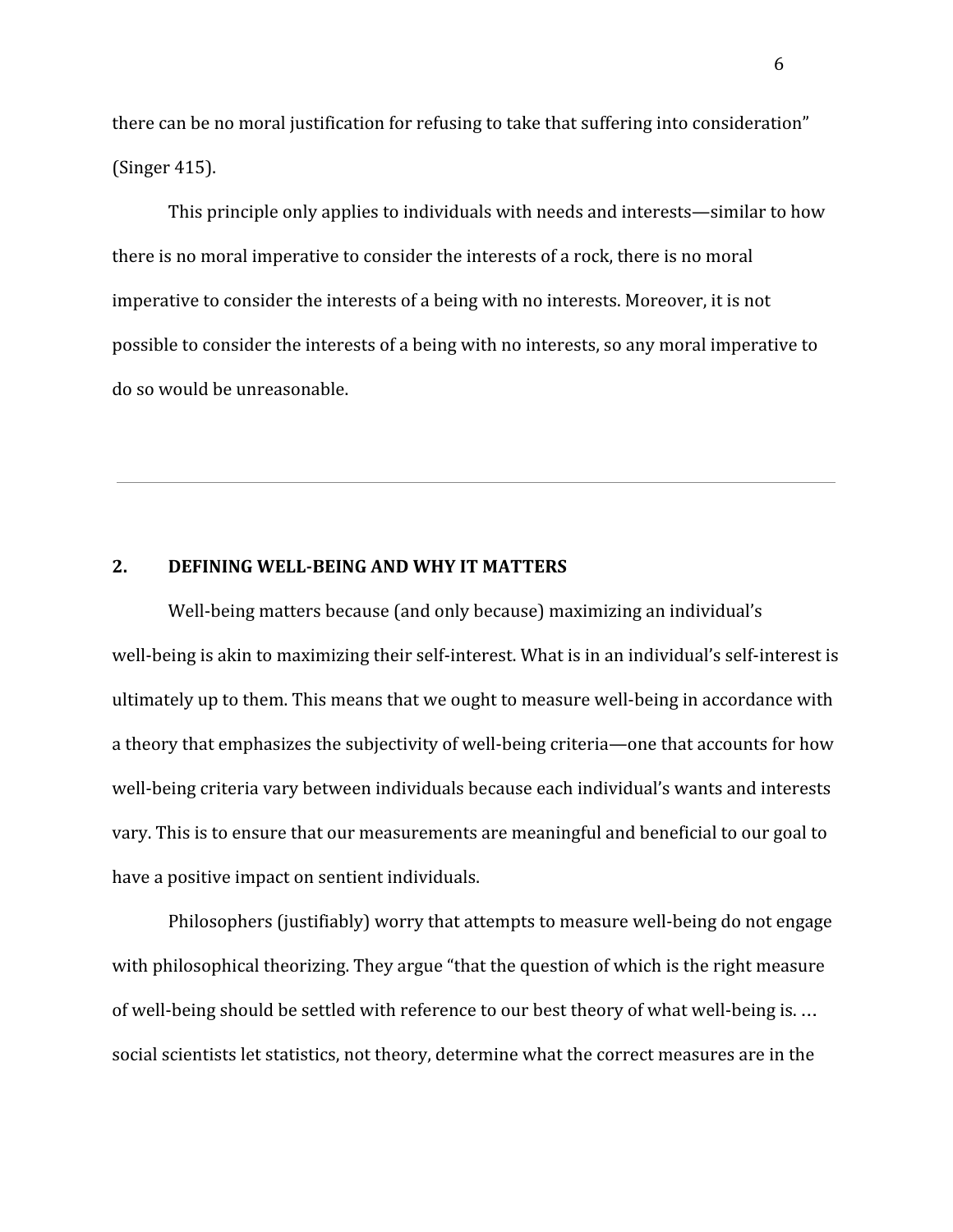first place" (Plant 123). This leaves the validity of well-being measures susceptible to confirmation bias (the tendency to interpret new evidence as confirmation of one's existing beliefs) from social scientists who are creating these measures. In other words, social scientists might presumptively assume that the measures of well-being they have created will suffice because they have found statistics that, in their view, seem to justify using those measures.

However, social scientists ought to (1) first decide on a theory of well-being that is sufficiently relevant and defensible, then (2) base their measures on this theory. We will now survey what some philosophers have written about the nature of well-being and decide which theory is most relevant and defensible. First, let us consider whether we actually ought to side with an objective theory of well-being.

### **2.1 OBJECTIVE VERSUS SUBJECTIVE THEORIES**

According to Matt Ferkany, Associate Professor of Philosophy at Michigan State University, "the contrast [between objective and subjective theories of well-being] seems to be whether or not authority concerning what constitutes a person's well-being should rest with that person" (2). Ferkany tentatively concludes that well-being is objective rather than subjective, though the two are not mutually exclusive.

He argues that well-being is objective because some things are good for us independent of our attitudes toward them or psychological states in response to them: "Individuals do not have final authority concerning what promotes their own good and well-being is not simply a matter of being in some psychological condition." He asserts that

7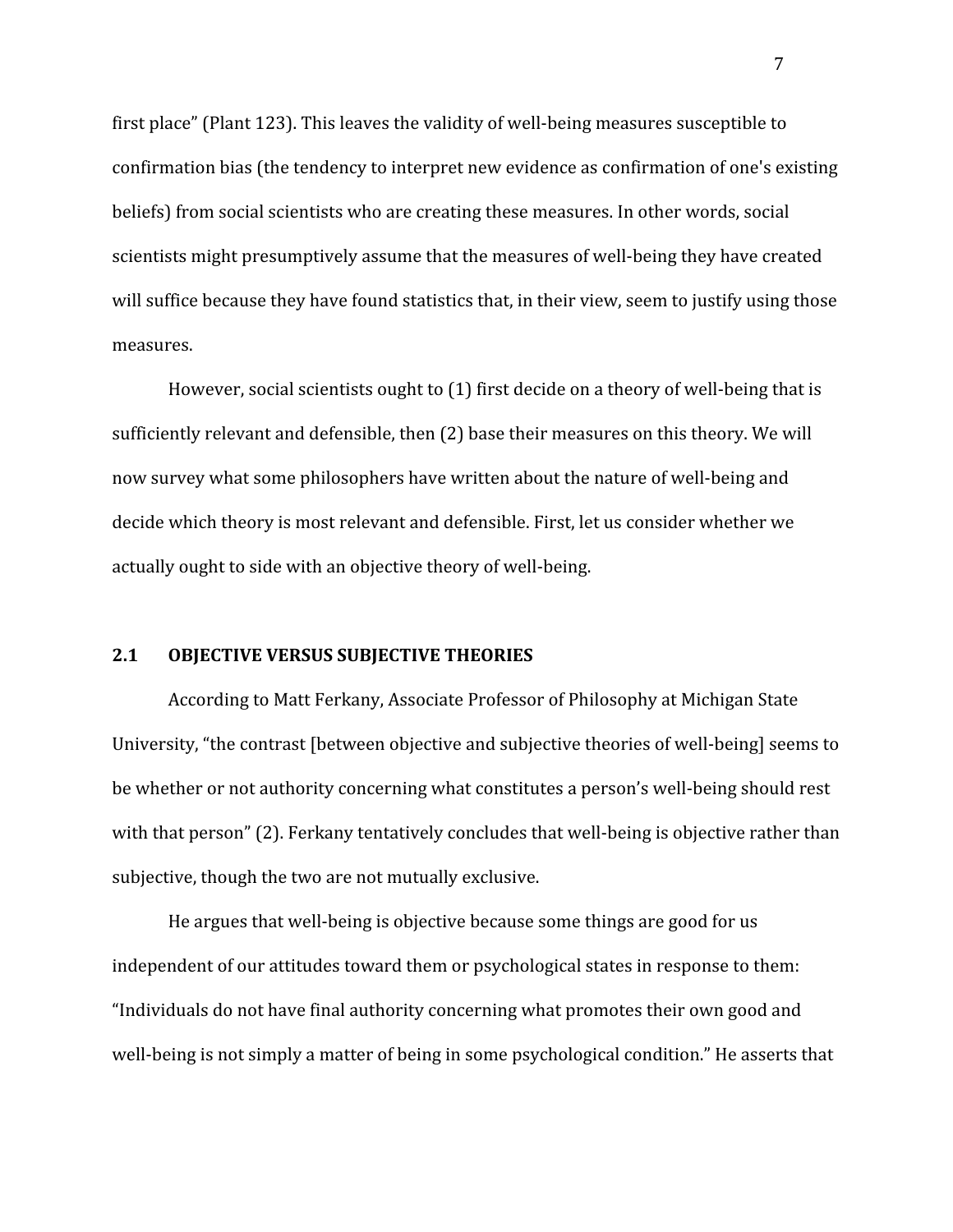we ought to be skeptical about subjective theories of well-being because they "privilege well-doing notions over well-going ones" (Ferkany 5). (*Well-going* concerns the quality of our lives and *well-doing* concerns our psychological states.)

He cites the following example in to demonstrate why subjective theories fail (Ferkany 18):

*If we deny the vulnerability of well-being to the world outside our minds, we inevitably accept a view according to which even the lowliest slave can be perfectly well off, so long as he is happy or undisturbed by his situation. This is not plausible. Even a happy slave is living a slave's life.*

Ferkany questions the idea that positive psychological states are inherently valuable if they cannot be conceptualized in terms of some further good. According to him, hedonists (who argue that happiness comes from pleasure) are mistaken about the nature of happiness and, further, the nature of well-being (Ferkany 10):

*Happiness is dispositional and forward-looking, not just experiential and backward-looking, and the relevant dispositions seem patently to include moods and affects, states not obviously reducible to desired consciousness, attitudinal pleasure, or subjective desire satisfaction.*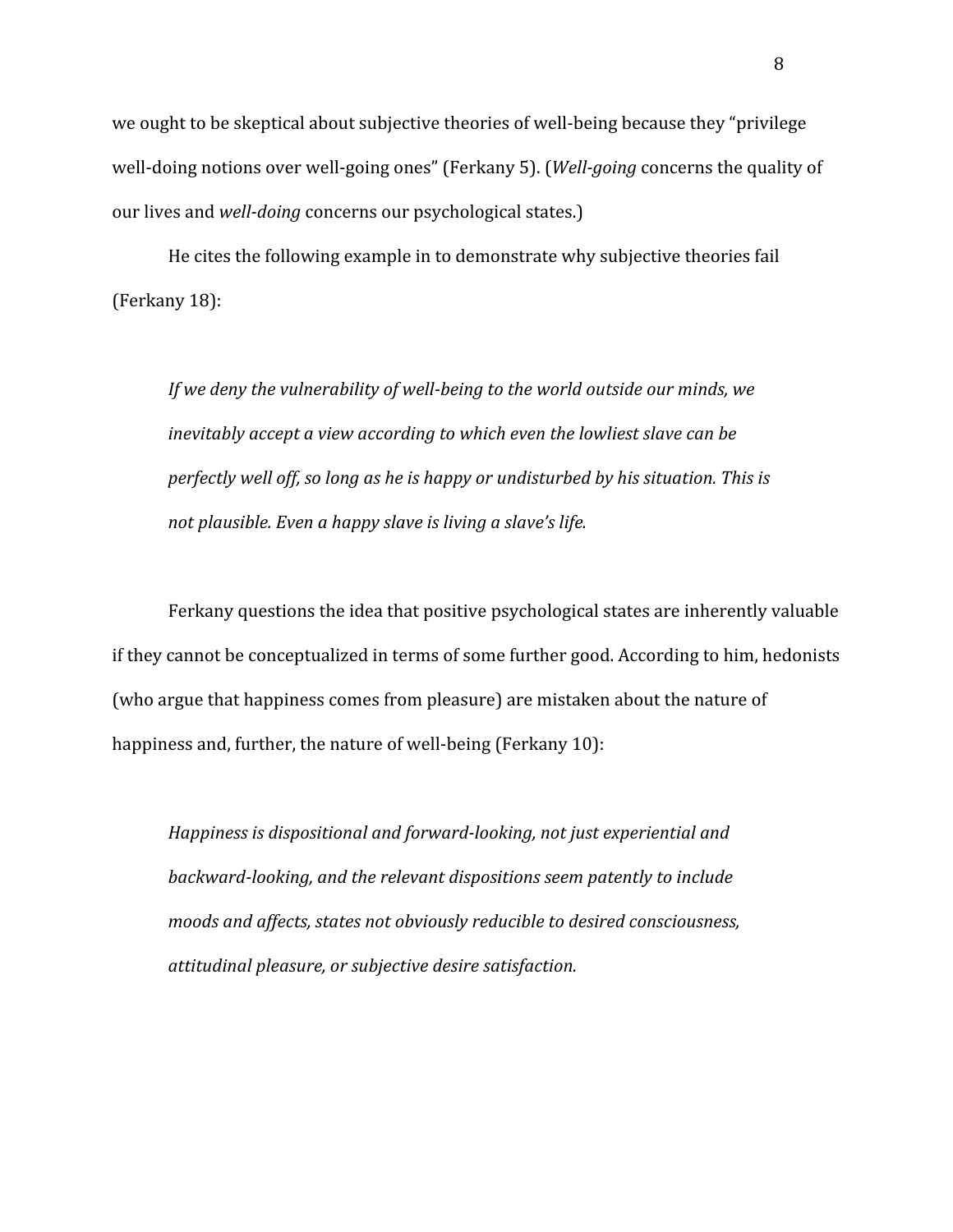When Ferkany writes that happiness is dispositional, he means that people who have a growth mindset and other relevant personality traits live happier lives. People who try to be happy will make their lives happier and people who do not try to be happy will achieve the opposite: "Moody people bring a negative attitude that tends to invite misfortune and misery; cheery, easy-going people bring a positive one and, though they still suffer and struggle, find effective ways to get past hardship" (Ferkany 9).

When Ferkany argues that happiness is *forward-looking*, he means that the narratives of people's lives carry meaning that surpass that of mere pleasure. He explains that a life that begins in the depths but takes an upward trend is preferable to one that begins in the heights but slides downhill, even if the total amount of pleasure experienced in both lives is exactly equal. I grant that this probably sounds intuitive to most of us.

The takeaway from Ferkany, I believe, is that well-being often consists of more than some narrow definition of happiness or pleasure. Happiness can come from more than mere comfort, feelings of pride or excitement, or similar kinds of affect. Happiness might come from the satisfaction of completing a challenge or making a significant sacrifice for a loved one. Happiness can come from actions that do not feel exciting or comfortable, but are nonetheless rewarding.

We must consider that "some sentient beings with the capacity for abstract, rational thought, can also include non-experiential aspects in their utility function" (Bruers).

9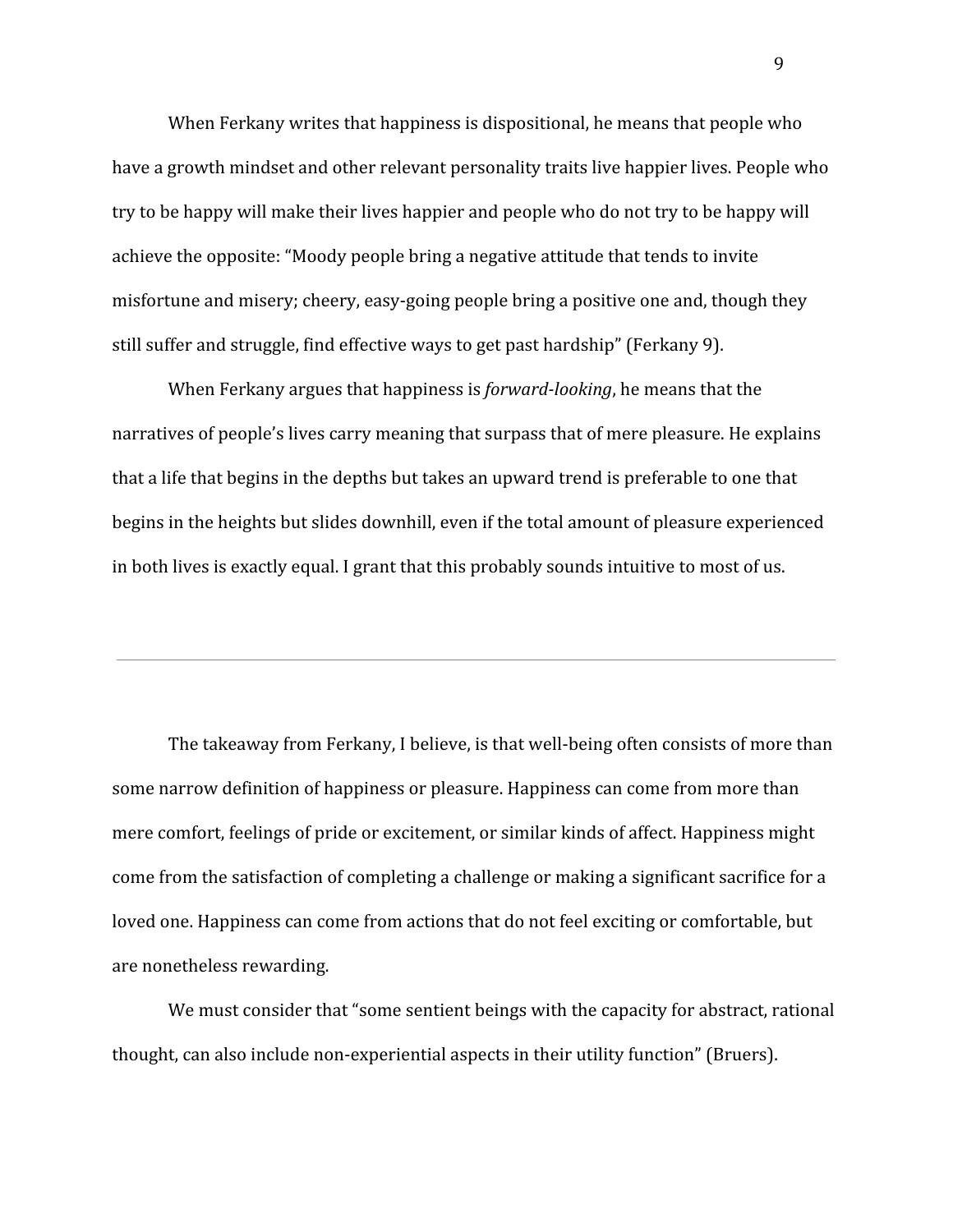Well-being, at least for most humans, contains a cognitive component. (To be precise, cognition probably impacts well-being because of its influence on experience, meaning that cognitive components of well-being are not necessarily *non-experiential*. It is challenging to imagine how any conscious phenomenon can be purely non-experiential.)

For example, most humans demonstrate having a *narrative identity*: an evolving story of the self that (1) contextualizes their life experiences and (2) serves to instill them with a sense of unity or purpose in life. Many humans seem to value their *narrative identities.* It follows that *narrative identities* would shape the experiences, and therefore the well-being, of those who value them*.*

Ferkany observes that people who try to be happy will make their lives happier and people who do not try to be happy will achieve the opposite. This demonstrates how the narratives that individuals tell themselves about what characteristics they have or what level of well-being they are capable of can strongly influence the quality of their lives. Additionally, humans tend to compare facets of themselves (such as appearance and wealth) to those of the humans around them, and these comparisons can also shape *narrative identities*. This might explain why humans who view themselves as inferior to those who they compare themselves to seem to be worse off, for example.

Values (which can include an individual's *narrative identity*) seem to determine, at least in part, the criteria with which individuals judge their lives. Similarly, other values will shape the experiences, and therefore the well-being, of those who have those values.

Valerie Tiberius and Alexandra Plakias have noticed that "the subjectively important domains that underlie life-satisfaction reports are very similar to a person's values. Insofar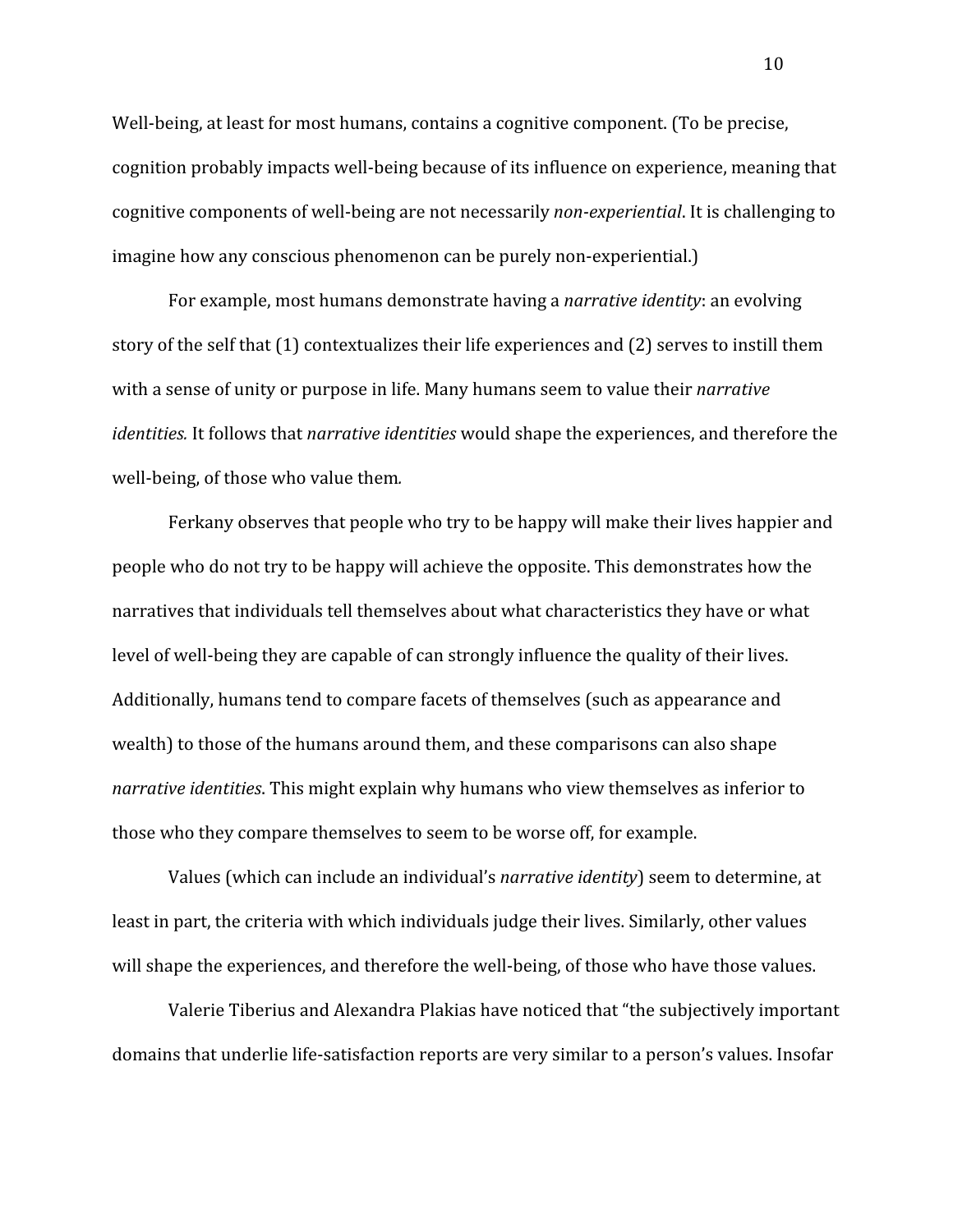as values are a normative notion, introducing values into our life-satisfaction theory can help to answer the problem of normative arbitrariness" (421). Drawing from this observation, we can form a subjective theory of well-being that judges the quality of individuals' lives based on individuals' own values and criteria. Simultaneously, such a theory might also resolve some of the normativity issues that objectivists (like Ferkany) are concerned about, since it would prioritize values over affective states (though most, if not all, individuals value positive affect).

If an individual's values include having a positive *narrative conception* of the self, then this theory would account for how their *narrative conception* of the self impacts their well-being. For many, as Ferkany suggests, happiness is dispositional and forward-looking, but this is not necessarily true for every sentient being. If happiness is dispositional and forward-looking for an individual, it is because they value what those attributes contribute to their life—not because a philosopher prescribed that it ought to be the case.

Objective theories are commonly objected to on the grounds that "they are elitist, since they appear to be claiming that certain things are good for people, even if those people will not enjoy them, and do not even want them" (Crisp). While perhaps intuitively appealing, even an objective theory claiming that autonomy is inherently beneficial to an individual's well-being is making an unfounded generalization. It might be the case that most, maybe even all, individuals value autonomy. Nonetheless, it is essential to consider that this attribute might be beneficial for the individual because the individual values it, not the other way around.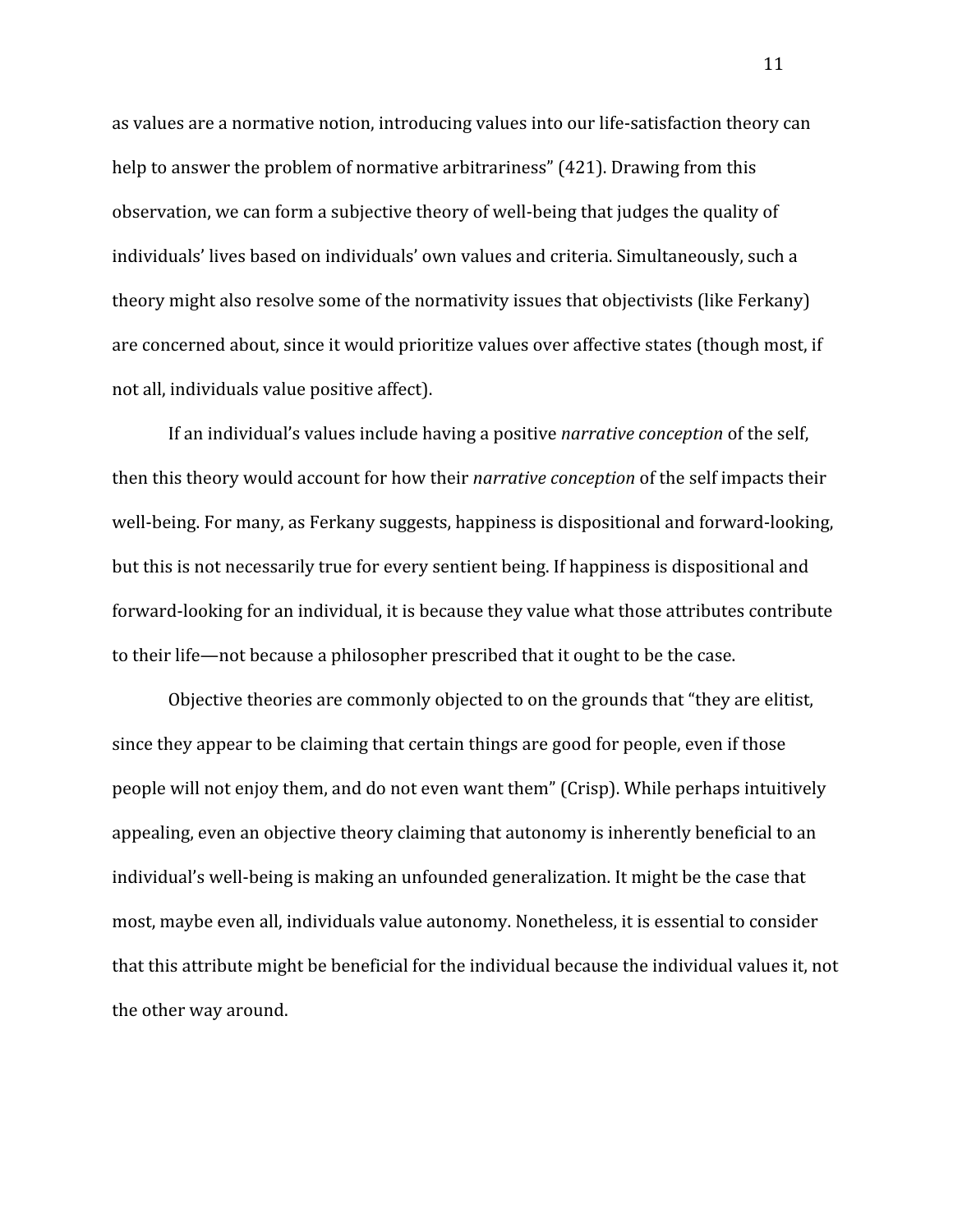Most slaves are unhappy and quite disturbed by their situation, to say the least. Ferkany is not wrong about this. However, in the unlikely case that a slave is able to thrive (perhaps due to differences in values or priorities), we have little justification for claiming to know more about her well-being than she does.

As we will soon explore in greater detail, personal reports of well-being are far from infallible. We may believe that liberating a slave from her situation is worthwhile, at least to gauge whether she will be happier once she is liberated. The same could be said about someone who is addicted to a drug that makes them feel good. Both the slave and the drug addict may currently underestimate their capacities to feel pleasure or fulfillment because, perhaps, they have not yet tapped into much of that capacity. Even so, for measuring purposes, personal reports might be the most relevant indicator of well-being that we can obtain easily (though the limits of the scope of each individual's knowledge and experience are also noteworthy).

It matters that we have a positive impact on sentient individuals by each sentient individuals' respective standards. We cannot improve someone's well-being if they see our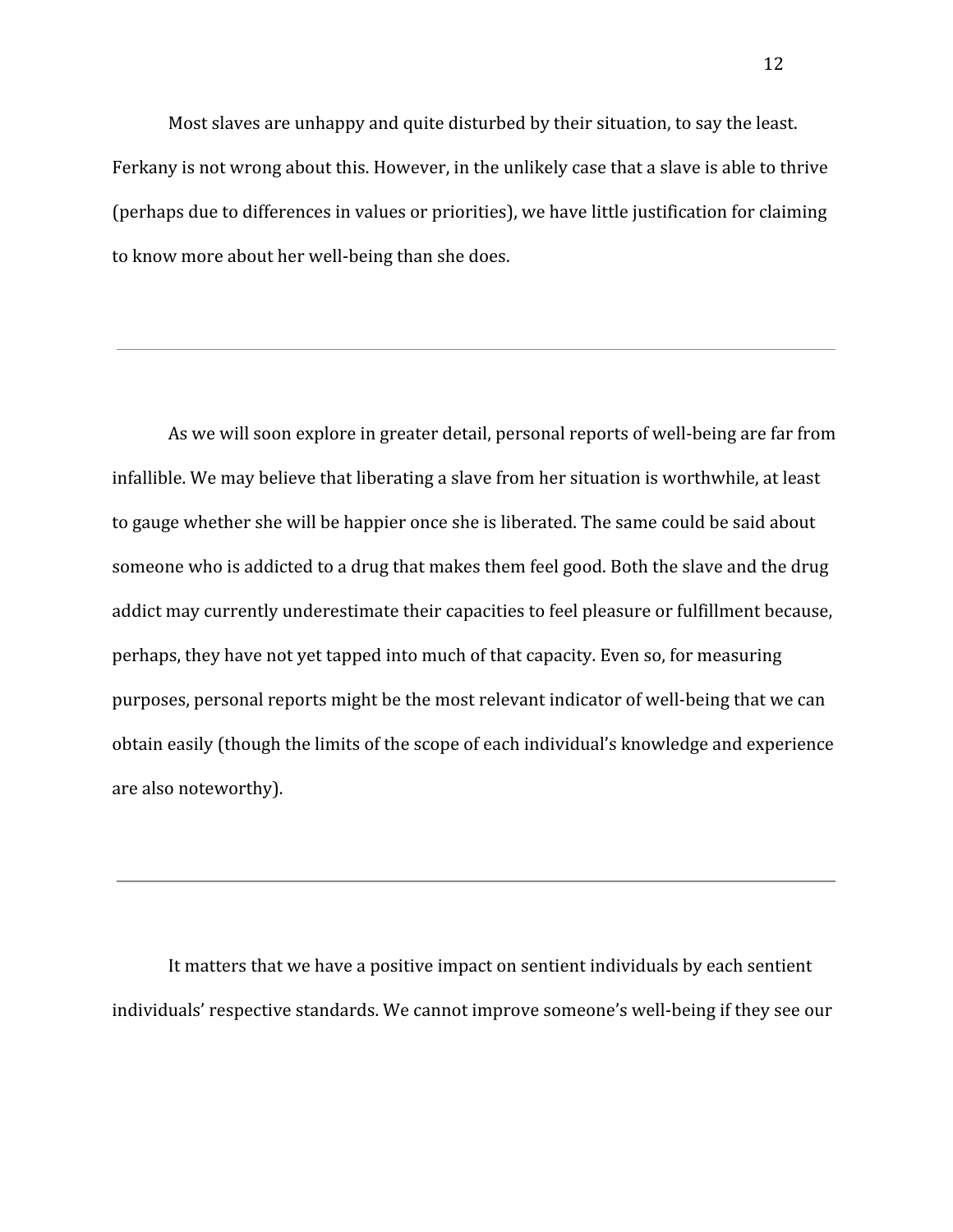actions as a detriment to their well-being. This conclusion necessarily directs us to subjective theories of well-being.

Additionally, measures based on subjective theories of well-being will be more adequately equipped to handle input from people of diverse backgrounds, values, and cultures, as well as input from non-human animals, who likely have interests that (to varying degrees) differ from ours.

#### **2.2 SUBJECTIVE WELL-BEING**

Subjective well-being (or SWB) is commonly thought by social scientists to have three components: *evaluation*, *experience*, and *eudaimonia*. *Evaluation* refers to "reflective assessment on a person's life or some specific aspect of it," *experience* refers to "a person's feeling or emotional states, typically measured with reference to a particular point in time," and *eudaimonia* refers to "a sense of meaning and purpose in life, or psychological functioning" ("Measuring Happiness").

If we assume that SWB refers to the quality of an individual's life based on the individual's own values and criteria, then *eudaimonia* would seem to factor into the *evaluation* and *experience* components of well-being. An individual's sense of meaning and purpose in life impacts both how they evaluate and experience their life, according to the definitions above. Therefore, we do not need to consider *eudaimonia* on its own and will focus more on *evaluation-* and *experience*-based ways to measure SWB.

Tiberius and Plakias propose measuring SWB in accordance with the *values-based life-satisfaction account* (or *VBLS*): "According to VBLS, life satisfaction is a positive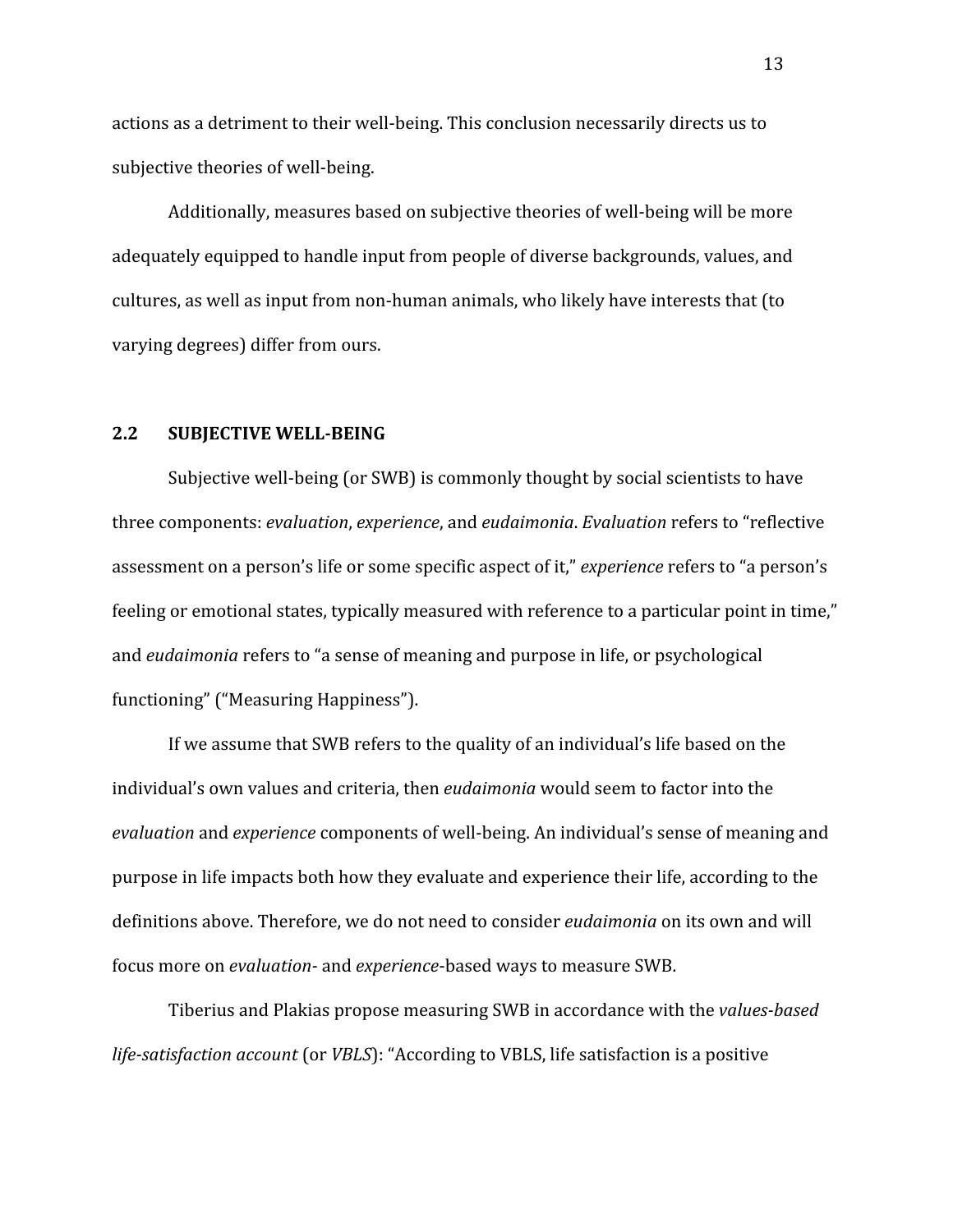cognitive/affective attitude toward one's life as a whole, and life satisfaction constitutes well-being when it is not defeated by considerations that undermine its normative authority" (423).

This account avoids some of the difficulties inherent in measuring well-being in accordance with a hedonistic theory. Some reasons why it is difficult to measure well-being in accordance with a hedonistic theory are: (1) memories of experiences become distorted, and (2) an individual's level of positive or negative affect will adapt to their circumstances. Additionally, hedonistic theories often do not discriminate between different kinds of pleasure. They do not prioritize some kinds of pleasure over others in the same way that an individual's values might. Also, as Ferkany argues, the fundamental attributes of a good life cannot be reduced to positive affect.

Additionally, we need to want, prefer, or care about the things that a theory of well-being tells us we need. This is why we require (1) a theory that bases the criteria for an individual's well-being on their values and (2) a subjective theory of well-being. *VLBS* is successful, in my view, because it fulfills both of these requirements.

#### **3. MEASURING WELL-BEING**

Dan Hausman, Professor of Philosophy at the University of Wisconsin–Madison and author of *Valuing Health*, contends that well-being is not measurable. He argues that "well-being is too person-relative to measure reliably" and that well-being "is a concept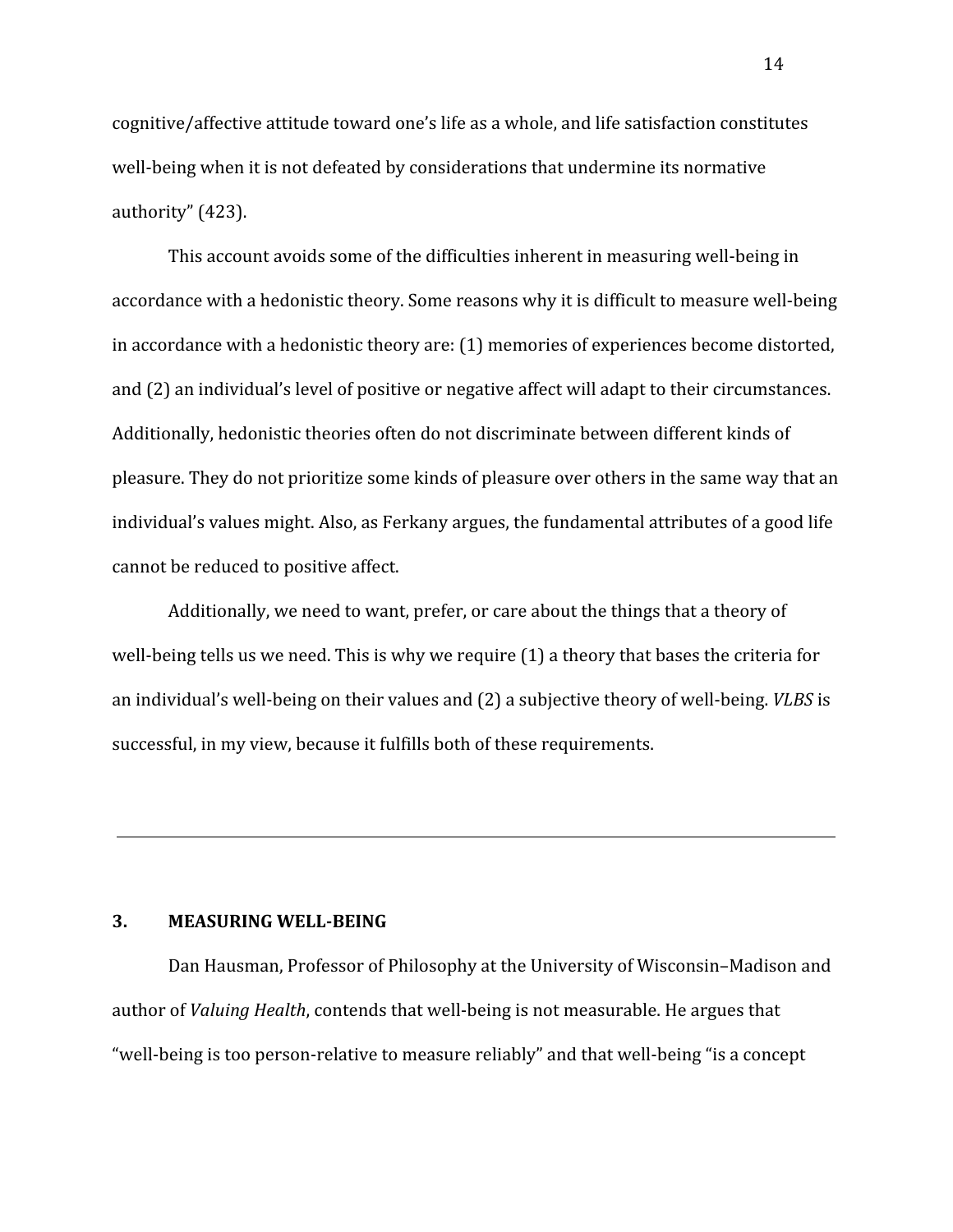that calls for aggregation of goods in a person's life in a way that is duly sensitive to who this person is" (Alexandrova 129).

The heterogeneity or subjectivity of well-being is one of the main obstacles to measuring it, since it implies that well-being ought to be measured differently per each individual. This makes it difficult to know precisely which indicators of well-being to measure per individual, let alone how to measure these indicators.

Some further obstacles to measuring well-being are rooted in the idea that no individual can understand another individual's experiences firsthand. This poses a challenge for any methodology that entails comparing the experiences or overall well-being of two or more separate individuals. Such comparisons may not be feasible if the experiences of separate individuals cannot be measured on the same scale.

This obstacle is already substantial when comparing the well-being of two members of the same species, but it becomes even more so when comparing the well-being of members of different species (if this is theoretically possible). In Nagel's words, "[the] experiences [of a different individual] … have in each case a specific subjective character, which it is beyond our ability to conceive" (439).

Simon Knutsson from the Foundational Research Institute (FRI) claims that, in principle, measuring well-being could be done if (1) there were a plausible method for adding and subtracting magnitudes of happiness and suffering among individuals to calculate a sum and (2) there were a method to prevent value judgments from influencing the measurements of happiness and suffering and the calculations on the part of those taking these measurements and performing these calculations.

15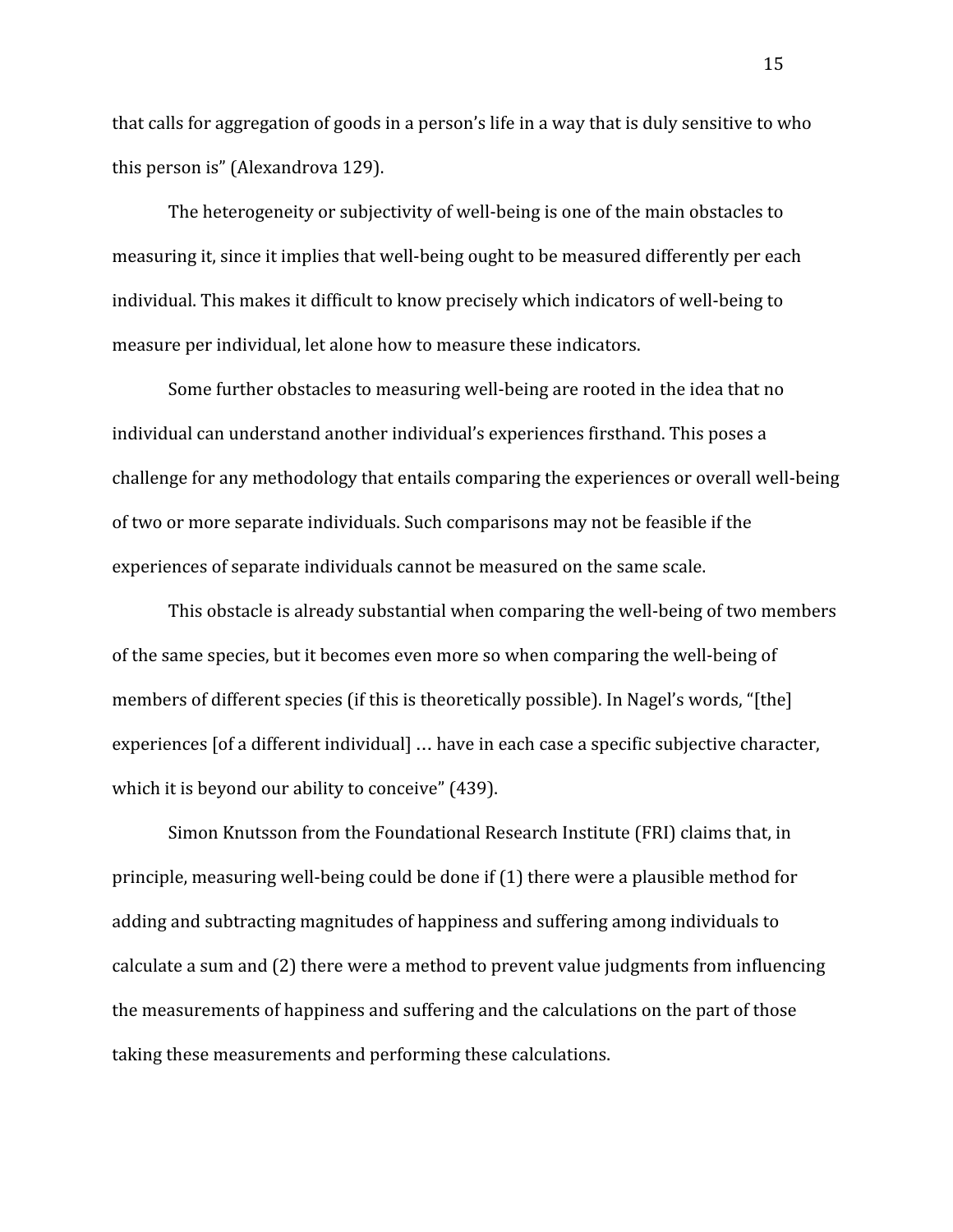It might be tempting to suggest that we explore other, more empirical avenues of measuring SWB—perhaps we ought to look for behavior patterns, data from brain scans, or physiological signs that we can reliably associate with higher or lower levels of well-being. Such empirical data can, perhaps, serve as ideal proxy indicators of well-being.

First, though, let us focus on how to evaluate SWB as directly as possible, which means at least tapping into cognitive and affective processes. Such a connection between well-being levels and empirical data can only be verified once we know how to measure SWB, at least for humans.

In other words, for now, behavior patterns, data from brain scans, and physiological signs do not tell us how an individual would assess the quality of their life as a whole. If a sufficiently causal or correlative link between levels of SWB and empirical data is discovered, then perhaps empirical data can be used to measure SWB in the future (Bruers),

*The holy grail in neurobiology is finding the connection between brain activities and personal utilities, just like physicists discovered the connection between molecule velocities and room temperatures. When we find this brain-utility connection, we can objectively determine the utility levels of all sentient beings, even of those who cannot communicate their utilities.*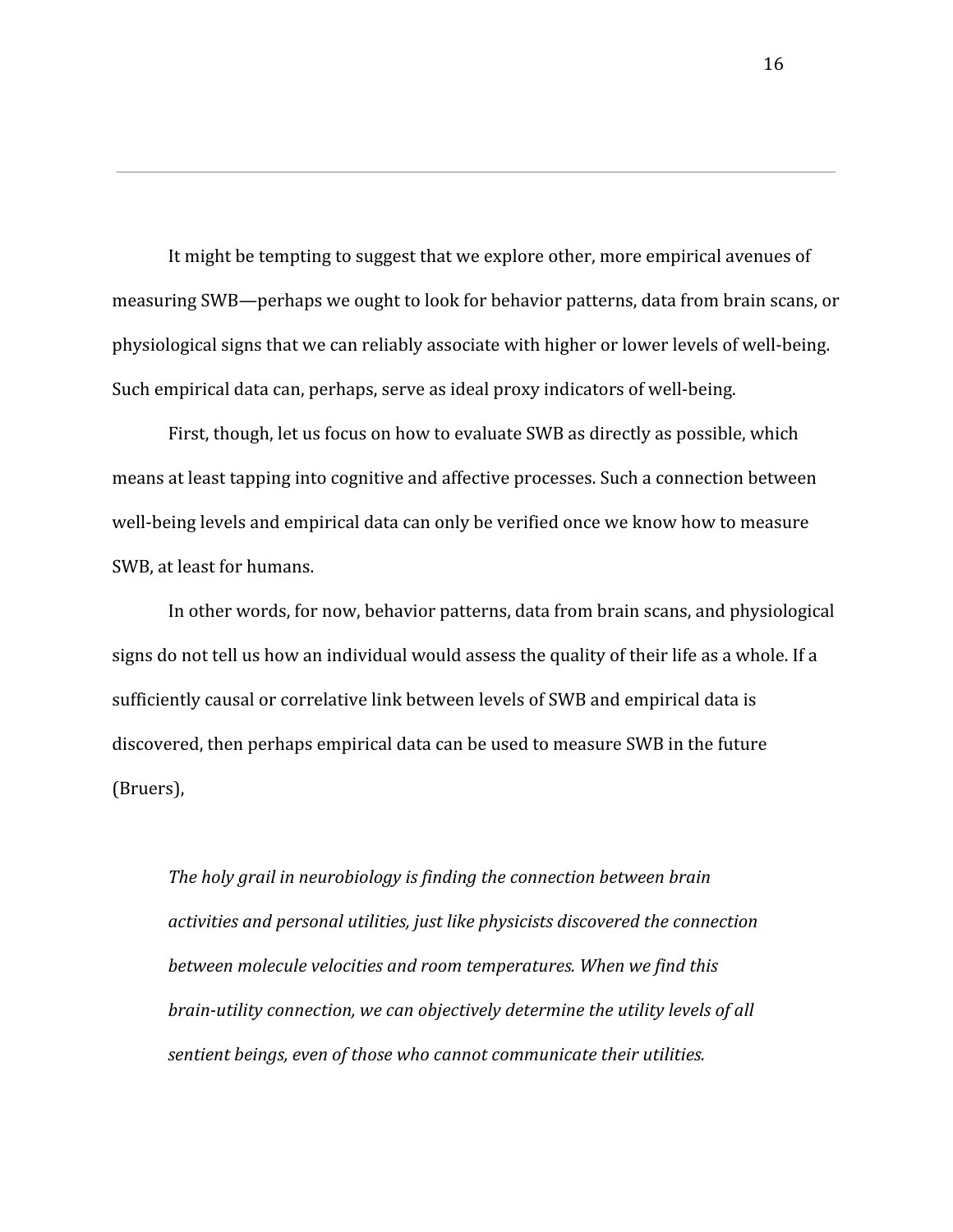Researchers are interested in developing and executing well-being assessments, among other reasons, to study populations of individuals. Surveying people at the individual level presumably has valuable applications (for example, psychiatry and therapy) but findings from surveying larger populations or individuals who represent a larger population can lead to advances in ethical decision-making, whether we are donating to fund an intervention, influencing policy, answering trolley problem and other similar thought experiments, or something else.

#### **3.1 SCALE AND QUANTIFIABILITY**

Ordinal scales contain variables that have relative magnitude or ordered values. Cardinal scales, on the other hand, must have consistent relative intervals between their values. It seems clear that well-being can be measured along an ordinal scale, but less clear that it can be measured along a cardinal one.

For example, well-being can be described ordinally because someone can reasonably claim that her well-being is better today than it was yesterday. Ordinal variables, unlike cardinal ones, cannot be added or subtracted from one another because ordinal variables lack specified relative differences between their magnitudes or values.

Philosophers and social scientists are concerned that "researchers tend to either treat the data as ordinal or cardinal and conduct different statistical tests as a result,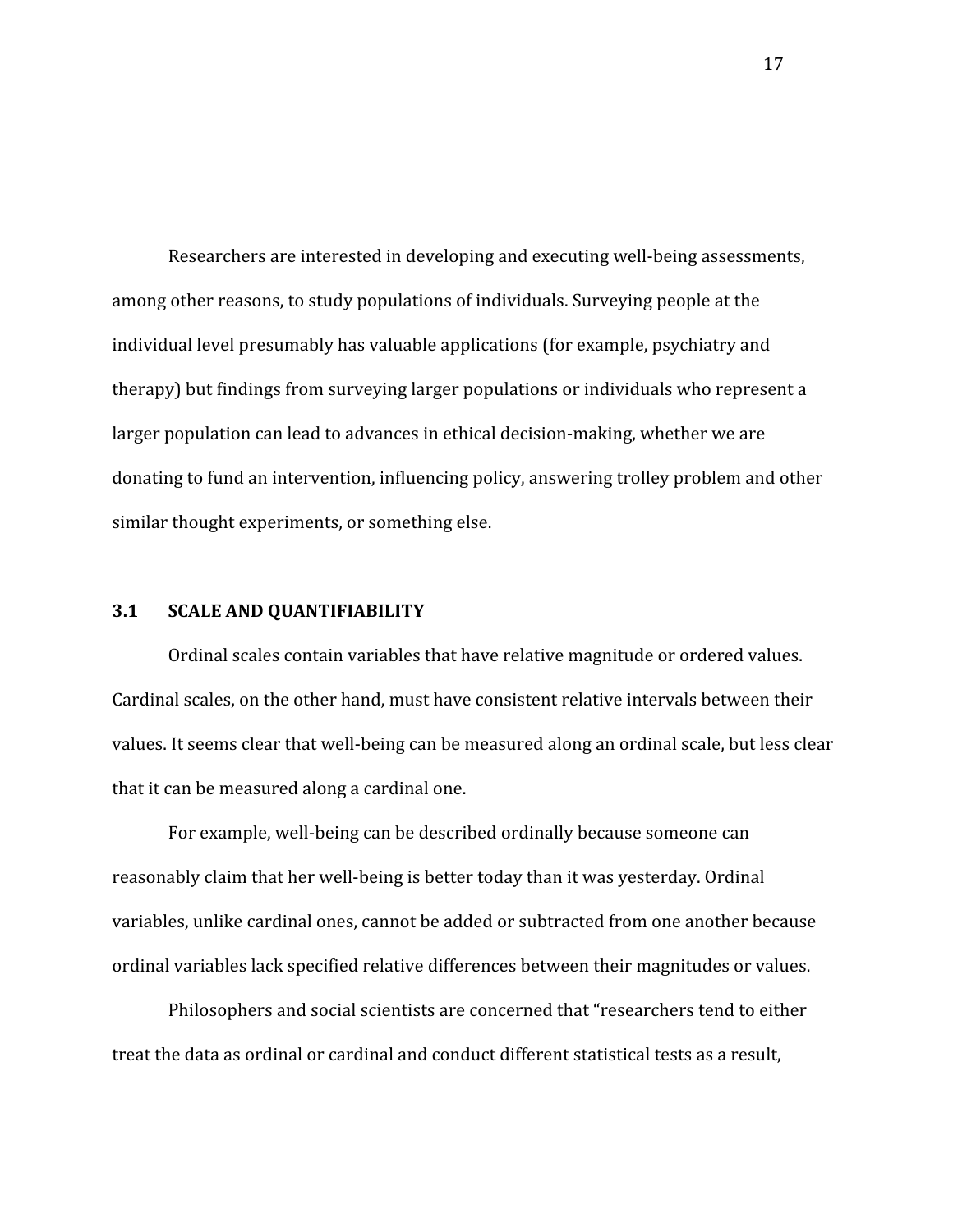without articulating their assumptions for doing so" (Plant 135). It is problematic that researchers are comparing individuals' well-being without ensuring that the metrics they are using for these evaluations are interpersonally cardinal (or converting the evaluations into metrics that are interpersonally cardinal) and aggregating the results as if the metrics they are using for these evaluations were interpersonally cardinal.

Being able to add and subtract magnitudes of happiness and suffering (intrapersonally and interpersonally) would require that happiness and suffering can be quantified numerically similarly to concepts such as length or weight (Knutsson 4). A scale of measurement ought to provide units to quantify the size, length, or amount of something and allow for comparison between different sizes, lengths, or amounts.

But whether this can be done for SWB in a way that authentically reflects the relative intensity of a variety of experiential content is hotly debated. In this case, we would like to find a scale to measure SWB, but well-being is contingent on many experiential factors. These experiential factors include a plethora of sensations such as (but certainly not limited to) pleasure, comfort, confidence, enthusiasm, desire, nausea, disgust, apathy, despair, frustration, anxiety, terror, and pain. To measure such a broad array of experiences, each with their own color and taste, on the same additive ratio scale, could be an impossible task.

They can also combine with each other—for example, enthusiasm and anxiety can coexist at high intensities. Since enthusiasm is considered a positive emotion and anxiety is considered a negative emotion, the two could cancel each other out if measured on the same additive ratio scale. (To put this more concretely, say that a person's enthusiasm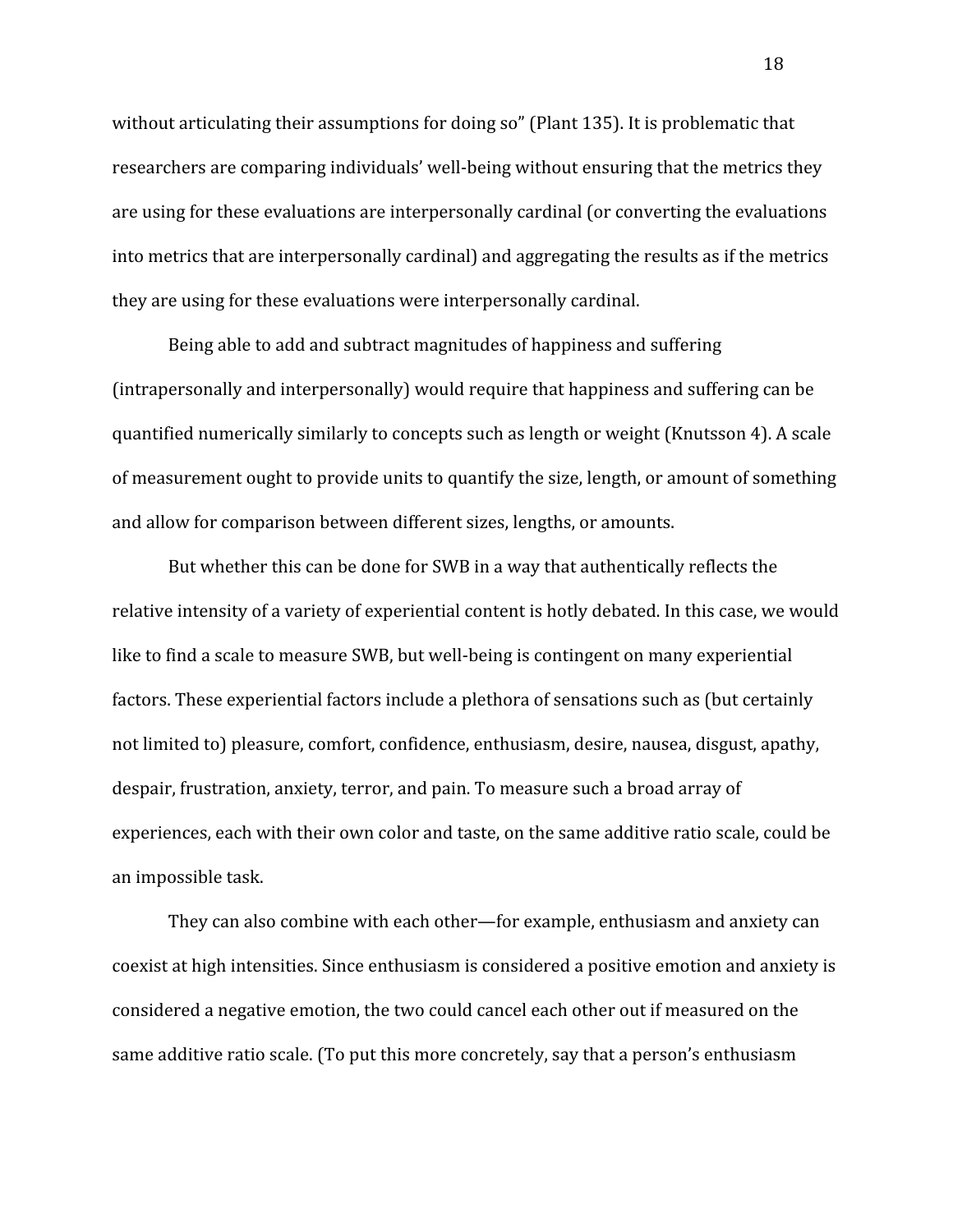added ten units to their well-being, but their anxiety subtracted ten units from their well-being. This person would end up with a net measurement of zero units for their well-being.) However, if this were the case, it would seem that the methodology here is flawed. The total measurement would not end up capturing the intensity of either emotion, but rather, nullifying both intensities.

Knutsson, who assumes that well-being is based on happiness and suffering in his paper (though what he writes is meant to apply to any definition of well-being), further explains why it would seem reasonable to doubt such a high degree of measurability for well-being (5):

*To illustrate this point with a more clear case, we can consider other facts that might be finally good and bad for individuals, besides happiness and suffering. For example, one of the things that might be finally good and bad for individuals is to have close personal relationships, and one that might be finally bad is to be deceived. These are plausibly not measurable on the same ratio scale. It hardly makes sense to say that the extent to which I have close personal relationships is about five times the extent to which I am being deceived.*

However, perhaps some relevant attribute of well-being can be measured along one scale or axis. Knutsson posits that measuring preferences, attitudes, or desires is probably more feasible in practice than measuring well-being overall. In fact, according to the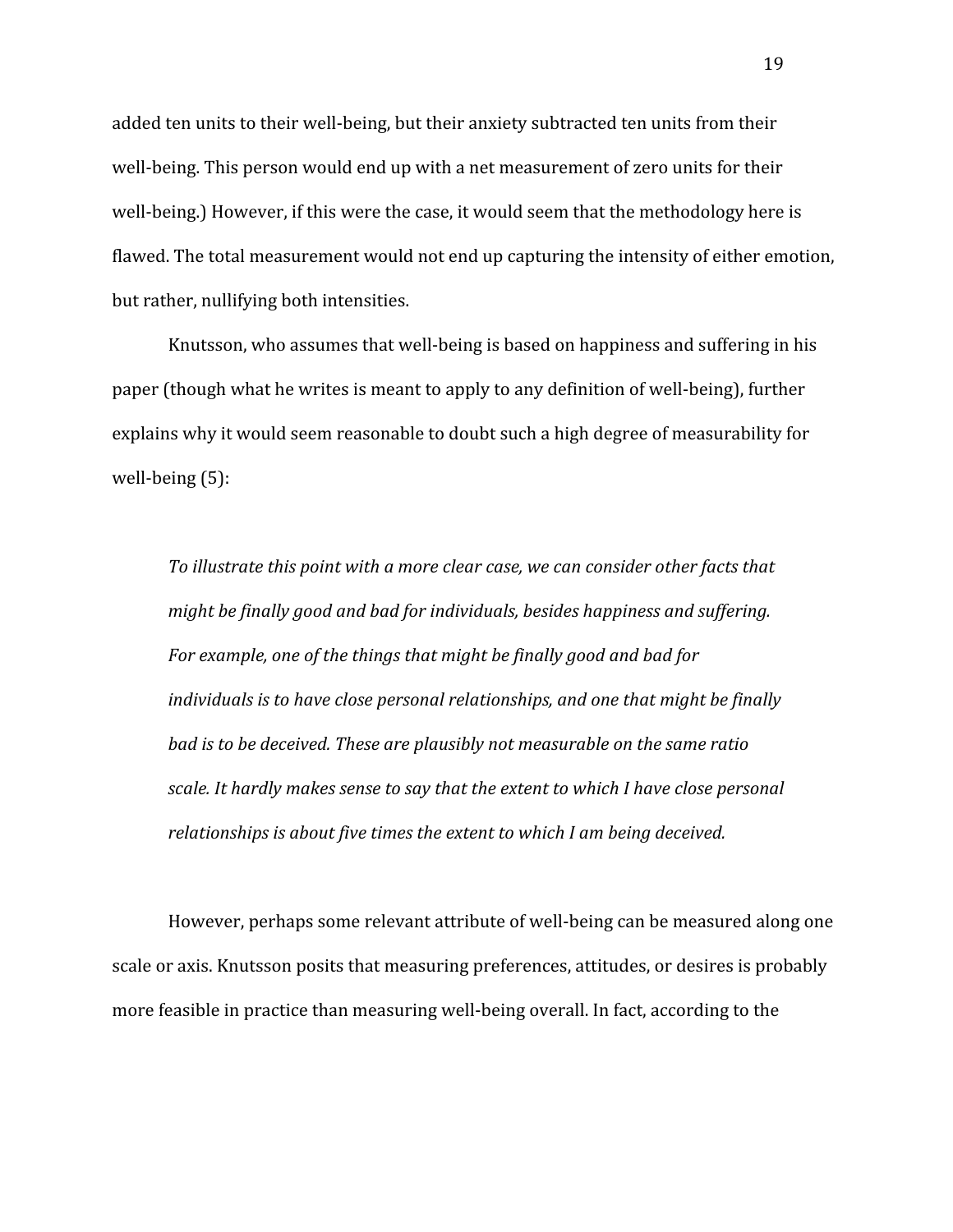desire-satisfaction theory of welfare, what is basically good for a subject is the satisfaction of their desires (Lin 1).

Philosopher Fred Feldman posits that pleasure, which I interpret to refer to a broad category consisting of any positive affective response to having one's desires satisfied, is theoretically measurable (Knutsson 10). Feldman's proposal seems both intuitive and defensible. Pleasure and displeasure, if measured correctly, can meaningfully describe to what extent an individual's desires are being satisfied. Though desire-satisfaction does not fully reflect or describe affect, it could be a meaningful indicator of how well someone's life seems to be going for them. Feldman illustrates his point using this example (Feldman 117):

*Surely it is possible for a person to be pleased about several things at once. Tom might be pleased to be living in Massachusetts, pleased to be sitting on his deck, and pleased to be smelling the roses, all at one time. And, equally surely, a person can be pleased about several things at a time, and simultaneously displeased about several other things. Tom is still displeased about his latest speeding ticket.*

Even though, in this example, Tom is experiencing many coinciding affective states that may conflict with one another, in theory, they all jointly determine Tom's level of well-being. Everything that Tom is pleased about contributes to his well-being and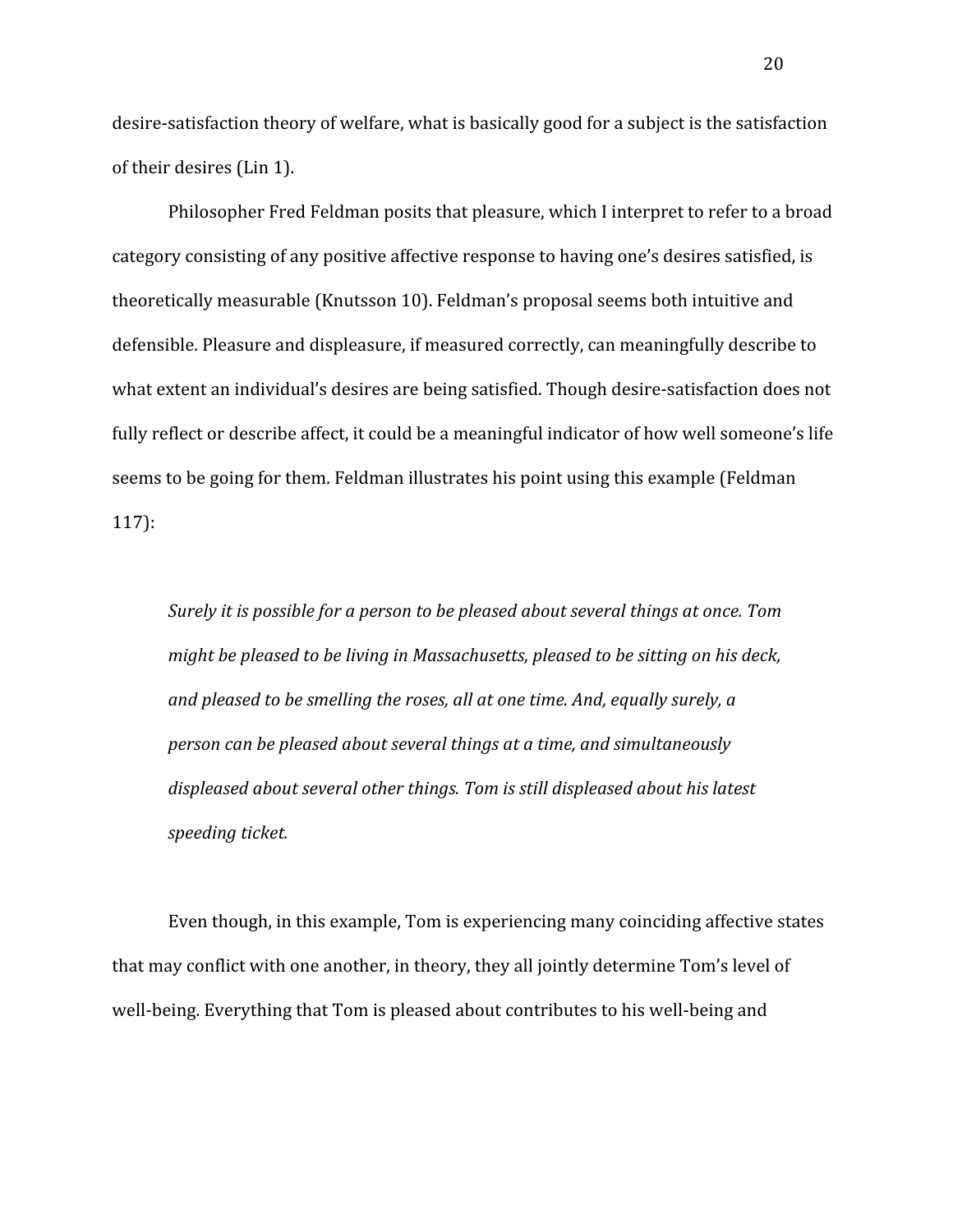everything that he is displeased about detracts from his well-being. Perhaps well-being can be conceptualized as simply as this.

If our goal in measuring well-being is to verify that the interventions we take to better individuals' lives actually make them better off, then a way to meaningfully measure and compare individual well-being based on pleasure and displeasure might suffice.

Ideally, we would be able to measure well-being (in terms of pleasure and displeasure) using a scale of measurable units, such as *just perceivable increments,* or *JPIs*. Knutsson adopts this concept from classical hedonistic utilitarian Torbjörn Tännsjö. He summarizes Tännsjö's account of how we could theoretically measure happiness using *JPIs*  $(7-8)$ :

*[Tännsjö] roughly endorses the idea from Edgeworth (1881) that the magnitude or intensity of pleasure and displeasure could be measured in principle by the number of smallest perceivable increments [*…*] Although it may be difficult or impossible in practice to know how many increments of displeasure a particular, say, fish can perceive, it would allow measurement in principle as long as she can notice increments.*

Because individuals are not infinitely sensitive, each detectable increment between different intensities of an experience can plausibly count as a unit, the total of which can be measured per experience. These can hopefully, once sufficiently studied, be used to measure well-being as a whole. (For example, we might be able to monitor how many *JPIs*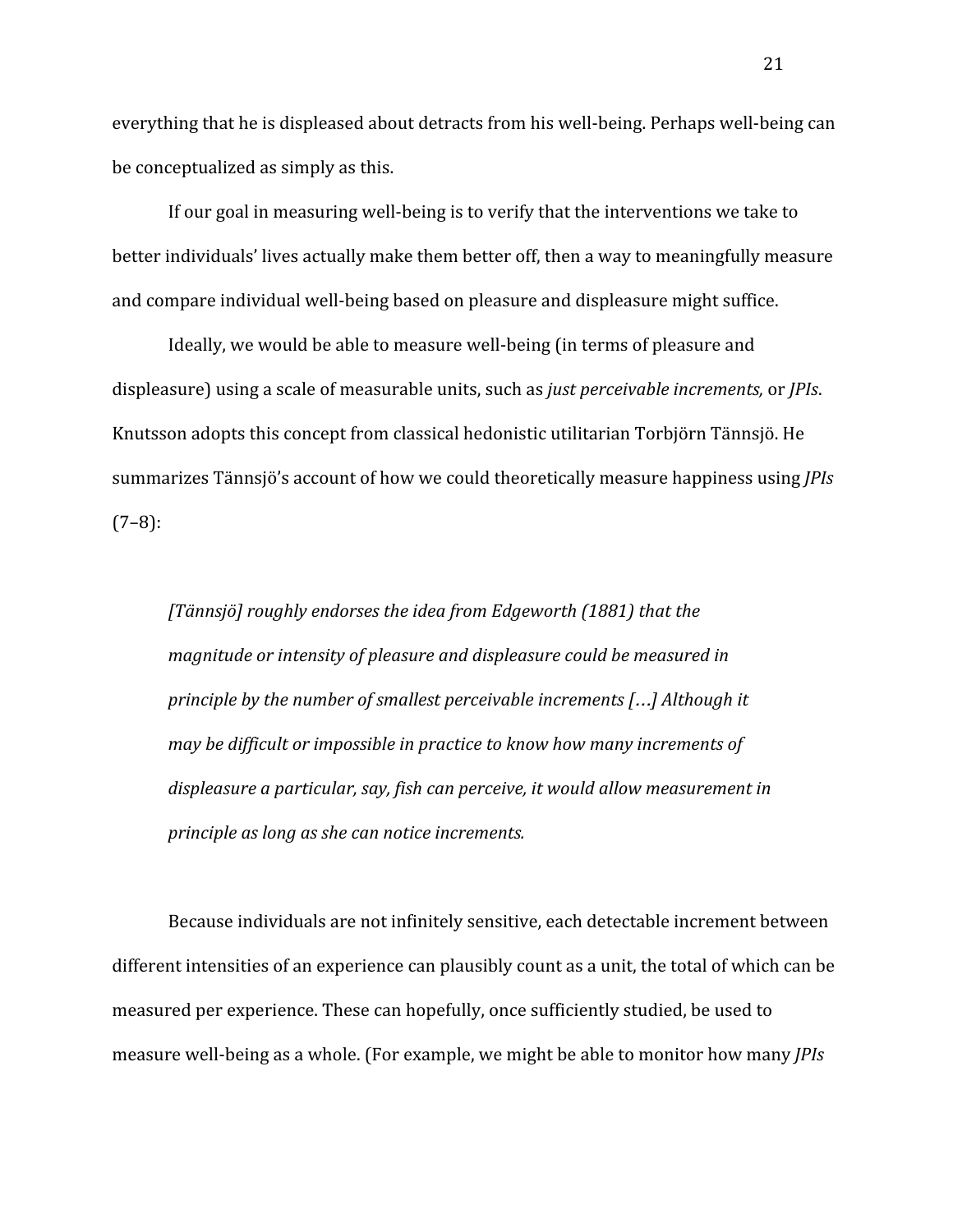of happiness an individual feels at various points throughout the day and observe how these findings correspond with their evaluations of well-being.)

Using *JPI* measurements might also help us develop a cardinal scale that we can use to measure well-being. Perhaps we would need to alter raw *JPI* scores before placing them on such a scale. Perhaps not. We will come back to this soon.

## **3.2 PLANT ON INTERPERSONAL CARDINALITY**

It is possible that the raw scores individuals provide when asked to evaluate their well-being cannot meaningfully be compared to each other without converting them somehow. Well-being cannot easily be measured like constructs such as length and weight. For example, someone might arbitrarily assign the discomfort they experience from having a speck of dust stuck in their eye negative one-hundred well-being units, while another might arbitrarily assign the misery they experience from severe depression negative ten well-being units. These units on their own would be meaningless, since it is highly probable that severe depression, even subjectively, is much worse than having a speck of dust stuck in one's eye.

Plant argues that we need not be concerned about converting raw scores. He proposes the *Raw, Universally Cardinality (RUC) thesis*, which states that self-reported SWB scales are interpersonally cardinal. Plant defends the *RUC thesis,* even though it relies on a handful of counterintuitive assumptions. These are (139):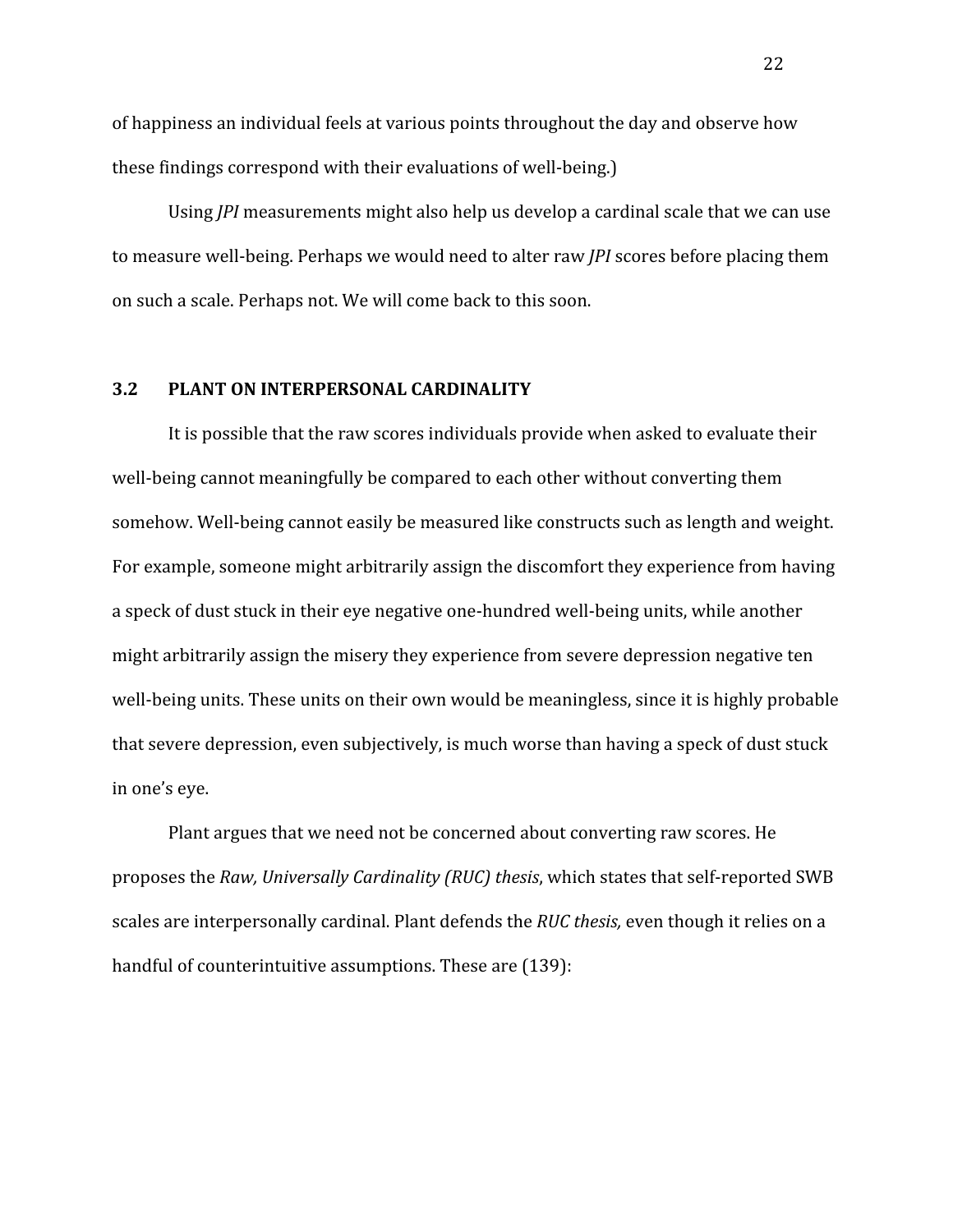- *1. The underlying phenomenon of SWB (happiness or life satisfaction) has a cardinal structure.*
- *2. There is a linear relationship between self-reported and actual SWB.*
- *3. There is a consistent scale used over time for each individual.*
- *4. Individuals have the same maximum and minimum capacities for SWB.*
- *5. Individuals, in a given society, use the maximum and minimum points of their scales to refer to their maximum and minimum SWB.*
- *6. There is consistent scale use between societies.*

These conditions combined imply that scale use is intrapersonally cardinal over time and interpersonally cardinal across societies (of humans). They are jointly sufficient to prove the *RUC thesis*. However, Plant does not make it entirely clear why he assumes that these conditions are true.

For one thing, the relationship between self-reported and actual SWB might not actually be linear. It could, as Yew-Kwang Ng (Professor of Economics at Nanyang Technological University) suggests, take on logarithmic or an arc-tangent form. If the relationship between self-reported and actual SWB takes on an arc-tangent form, then those who rate their well-being a ten-out-of-ten are significantly happier than those who rate their well-being a nine-out-of-ten. The same would apply to those who rate their well-being a one-out-of-ten and those who rate their well-being a zero-out-of-ten. Ng's theory is that "SWB is theoretically infinite but measured on a bounded scale" (Plant 144).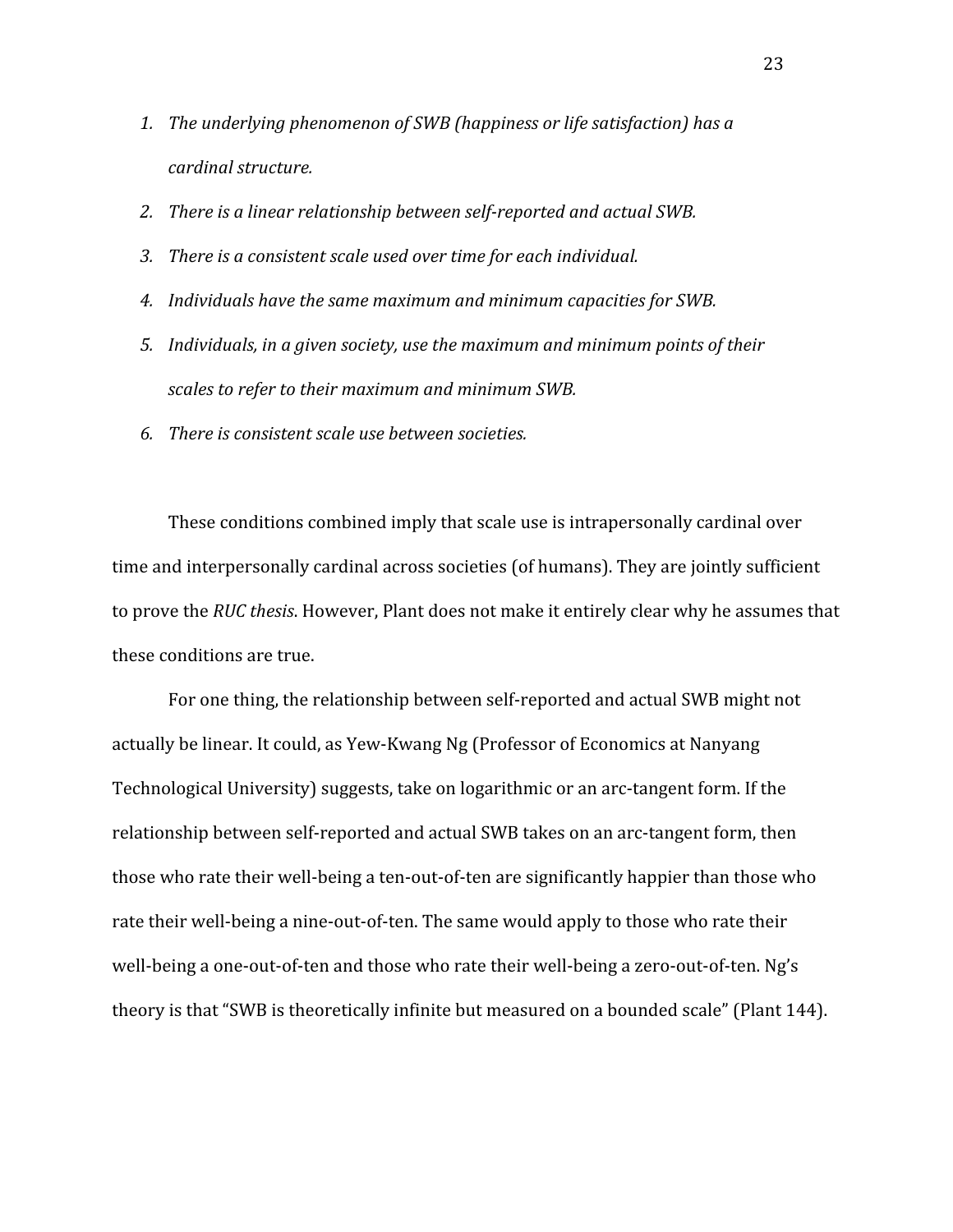On the other hand, Moral Philosopher Stijn Bruers argues that, due to the fact that each individual has only a finite number of neurons, an individual's SWB capacity cannot be infinite. He writes that there is possibly a minimum amount that we can experience, as well as a maximum amount. Sensations such as pleasure and pain come from our brains, which contain (Bruers):

*a discrete, countable number of neurons (about 100 billion in a human brain), which consist of a discrete number of atoms following the laws of quantum mechanics where fundamental properties are quantized.* … *As a result, a brain can process a discrete, finite amount of information bits per second (about 20 million billion bits per second for the human brain).*

Bruers reasons that a brain cannot process unlimited information within a limited amount of time, since neurons (which process information in the brain) are themselves limited in number. Thus, he concludes that there is a limit to the amount of pleasure, pain, or any sensation, that we can experience. From a physiological standpoint, this reasoning seems compelling.

Even if we assume that Bruers is correct on this matter, we still ought to consider that individuals might misreport their levels of well-being. There are a variety of reasons why individuals might misreport their SWB. For example, it is probably the case that most individuals have never experienced the upper and lower limits of their SWB capacities. Therefore, it is difficult for them to judge the experiences they have had relative to these limits.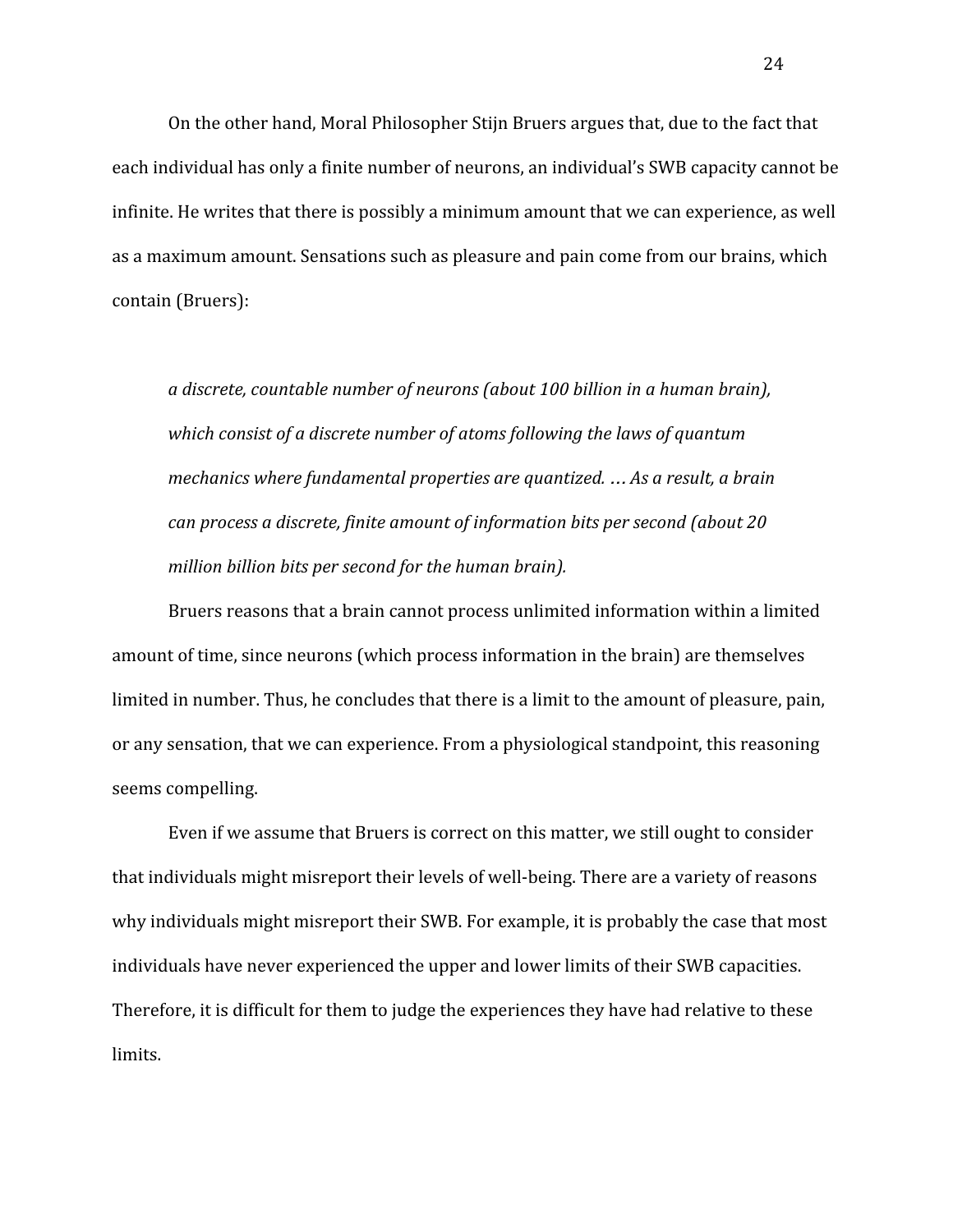When Plant argues that most people use a cardinal scale to evaluate their own well-being, he cites Dutch economist Bernard Van Praag's observation that:

… *in experiments, when subjects are asked to assign numerical values of between 1 and 1000 to five verbal labels (very bad, bad, not bad, not good, good, very good), the consistent pattern across individuals is to space the words so they are numerically roughly equal-interval* …

This evidence suggests that most people evaluate their own well-being using a cardinal scale, or at least do this when provided a bounded cardinal scale to use to evaluate their well-being. Plant concludes from this that there is a linear relationship between self-reported and actual SWB.

 Let us assume for now that the evidence above determines that there is a linear relationship between self-reported and actual SWB. I am, however, less convinced that (3) there is a consistent scale used over time for each individual (or that SWB scales are intrapersonally cardinal), (4) individuals have the same maximum and minimum capacities for SWB, and (6) there is consistent scale use between societies (of humans).

I will expound upon my doubt that individuals use the same scales to evaluate their well-being through my discussion of Haybron and *affective ignorance* in one of the sections to come. These errors, however, have been shown to cancel out over large samples of data. Therefore, the third criterion is admissible when we are considering large data samples.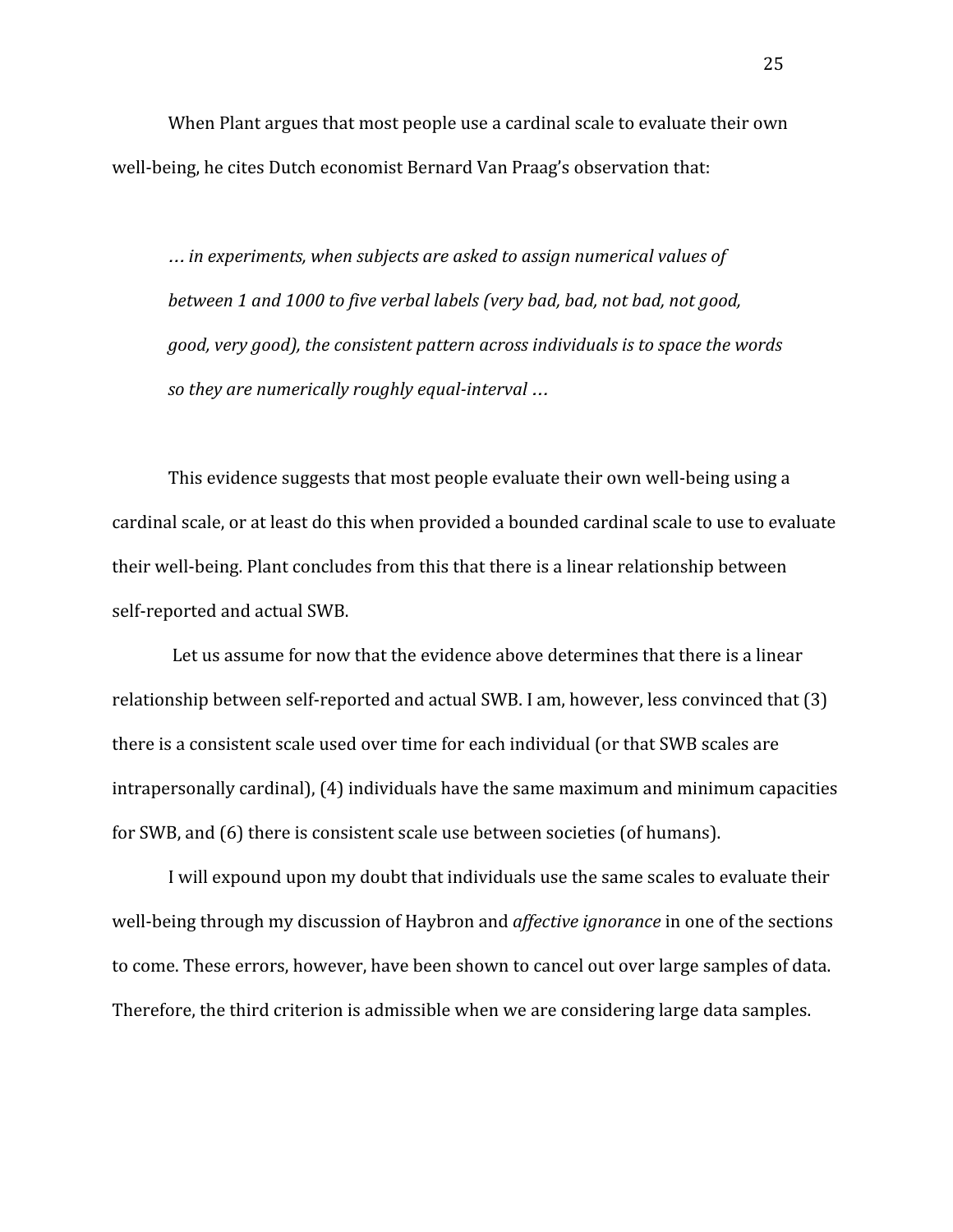However, the fact that individuals probably do not have the same maximum and minimum capacities for SWB is a relevant concern. Perhaps (neurotypical) humans do share similar maximum and minimum capacities for SWB, so this concern might be more relevant for well-being comparisons between individuals across species. In the following section, I will discuss how, theoretically, we ought to treat differences in perception when making well-being comparisons.

Additionally, there is likely not consistent scale use between societies of humans. Scale use may, in fact, vary cross-culturally. Individuals raised in collectivist communities, such as those of many Asian countries, are probably less skilled at emotional introspection because emotional introspection is culturally discouraged. Thus, it would make sense for them to be less sensitive toward or, perhaps, less attuned to their well-being. Haybron writes, "Thus judgments of life satisfaction in collectivist cultures have been found to draw less on affective state than judgments in individualistic cultures, and in some countries—like China—may not correlate with negative affect at all" (402).

This finding suggests that people from different cultures either (1) have different values that cause different criteria to factor into their well-being assessments, or (2) use the scales presented to them differently. The second possibility would pose obstacles for intercultural well-being measurements. For example, if two people from different cultures could have the same measured well-being but different actual well-being (or vice versa), procuring such data would be counterproductive.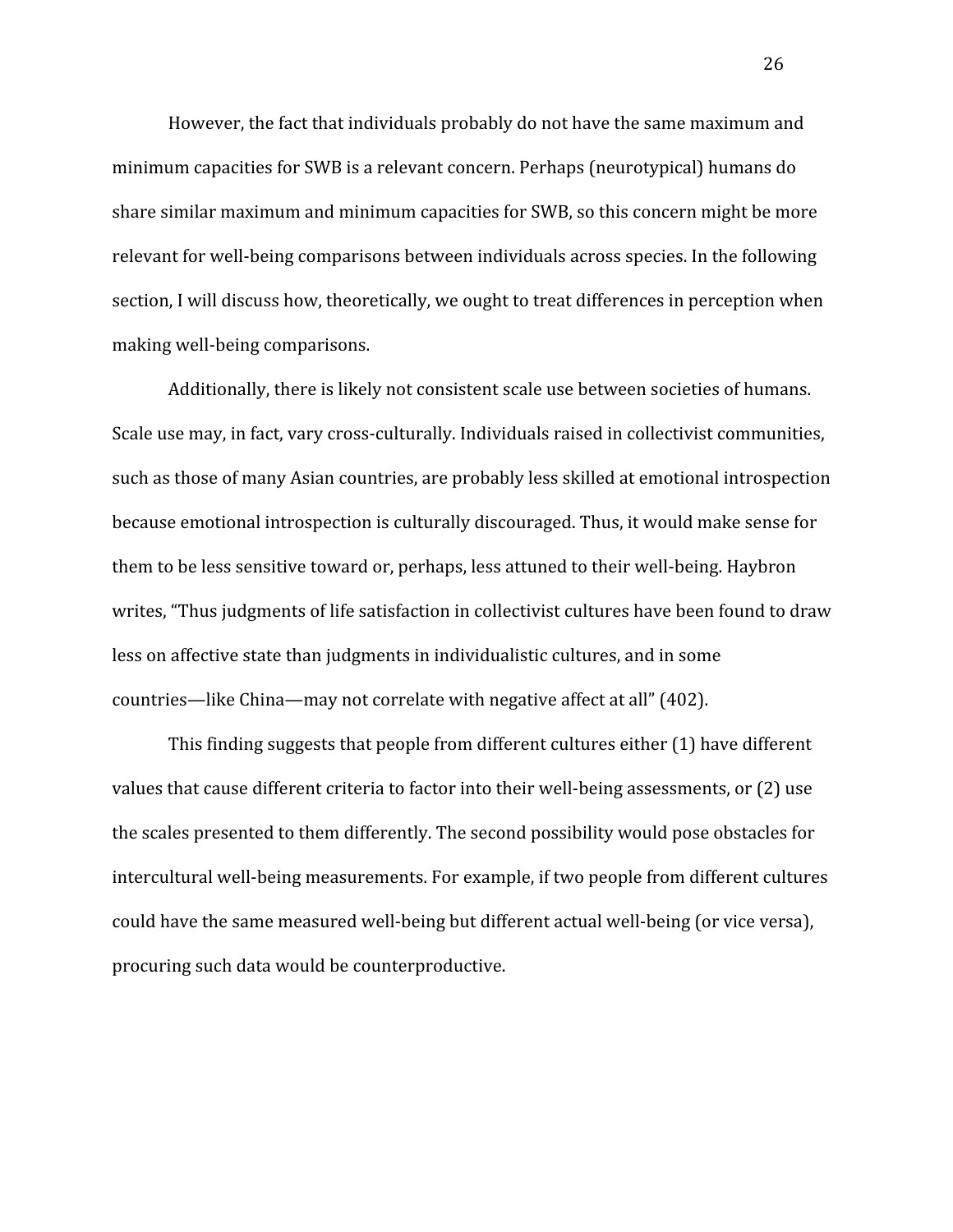Plant's argument that self-reported SWB scales are interpersonally cardinal might, as it turns out, be merely wishful thinking. However, the fact that SWB cannot be measured as easily as Plant believes does not mean that SWB cannot be measured.

## **3.3 DIFFERENCES IN PERCEPTION**

When comparing the well-being of two individuals, there are at least two relevant potential differences in perception that we must consider. The first is how these individuals perceive their experiences. This is important because sentient individuals have a tendency to enjoy pleasurable sensations and dislike painful ones. The second is how these individuals perceive the duration of their experiences. This is important because sentient individuals tend to prefer longer pleasurable experiences to shorter ones and prefer shorter painful experiences to longer ones (all else being equal).

Taking these differences in perception into account is especially important when comparing the well-being of individuals from different species because there is evidence that individuals from different species perceive differently.

First, let us focus on the differences in how individuals might perceive their experiences. There are two amounts, or increments between intensities of experience, that we can use to scale our measurements of well-being per individual (Bruers):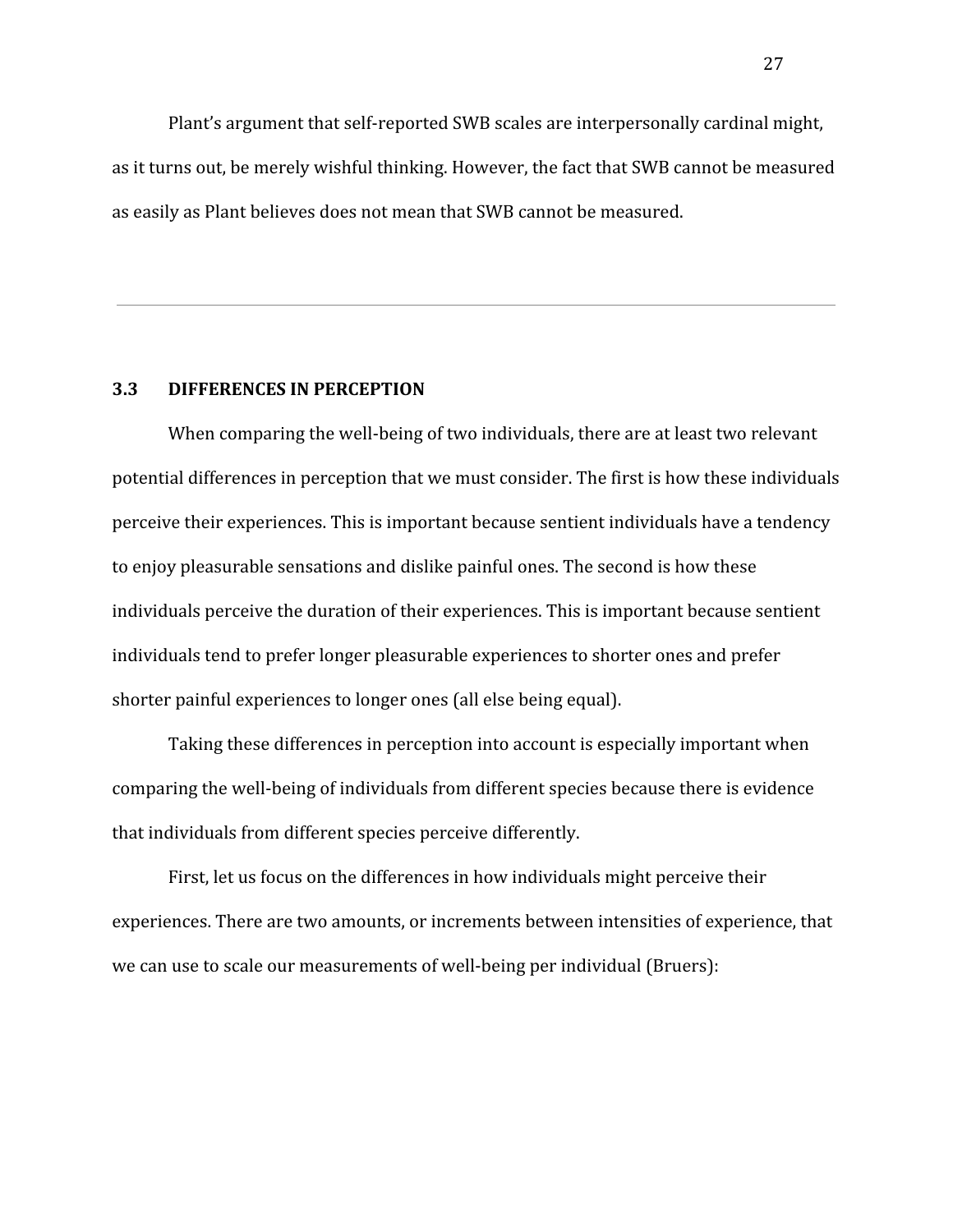*Our perceptions appear to be discrete, with a so-called just-noticeable difference or JND: the minimum amount an objective stimulus must be changed before the corresponding subjective experience changes.* … *Our brains are also finite, which means they cannot generate infinite experiences. Hence, there must also be a maximum noticeable difference or MND.*

We can use both *JNDs* (which are conceptually similar to *JPIs*) and *MNDs* to scale our measurements of well-being per individual. We still do not know how we ought to use these *differences* to determine such scales, though. Theoretically, we have a couple of options for how these *differences* might allow us to make meaningful comparisons between the experiences or well-being of two individuals.

Our first option is to use the *staircase model of experiences*. This model is based on the premise: "If a stimulus (for example: room temperature) is increased, our perception (for example: the sensation of heat) increases with many small discrete steps, just like a staircase." These staircases also branch from some neutral experiential state that, in this analogy, is a room on the ground floor. An individual in a neutral experiential state perceives no pleasure and no pain—no significant positive or negative affect.

The staircases act like a grid, potentially with multiple dimensions, each axis of which corresponds to a kind of sensation or stimulus: "Each sentient being has its own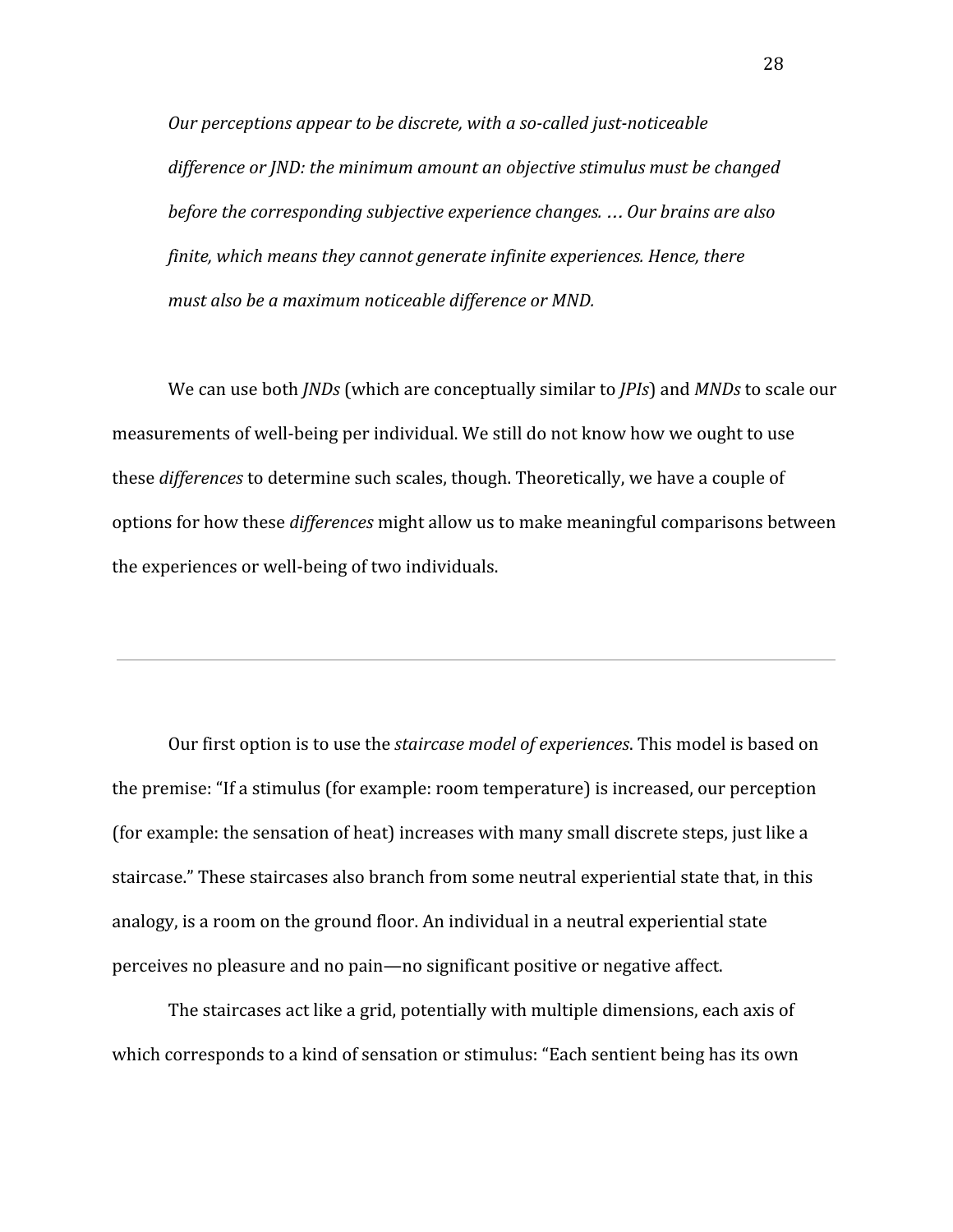utility function that can be represented as a multidimensional staircase in a multidimensional room" (Bruers). Some stairs go up while others go down. For example, the stairs that correspond to pleasurable experiences might go up, while those that correspond to unpleasurable experiences might go down.

(It is important to note that *JNDs* can vary intrapersonally, even for the same sensation or stimulus. For example, our *JND* for temperatures we are more used to, such as those around room temperature, might be lower than for temperatures we are unfamiliar with, such as those that we would find extremely hot or extremely cold. In the case of our *staircase model* the heights of the individual stairs in our staircases might vary, similar to *JNDs*.)

Using the *staircase model*, *JNDs* are considered to be interpersonally equivalent, meaning that each *JND* ought to be weighed equally. Suppose that the greatest amount of suffering a honey bee can experience is 960,000 *JNDs* of suffering and the greatest amount of suffering a cat can experience is 760,000,000 *JNDs* of suffering. (These numbers are chosen based on the number of neurons that members of both species typically have.) Then, if a honey bee and a cat each experience 1,000 *JNDs* of suffering, then both animals' suffering ought to be considered equally because they are experiencing the same raw amount of suffering.

Our second option is to use the *normalization model*. According to Breurs, we ought to use this model if experiences are not discrete, but continuous. The *normalization* model is a more relevant framework to use if we assume *equal consideration of interests*. It might be the case that a honey bee is less capable of suffering and pleasure than a cat is. It also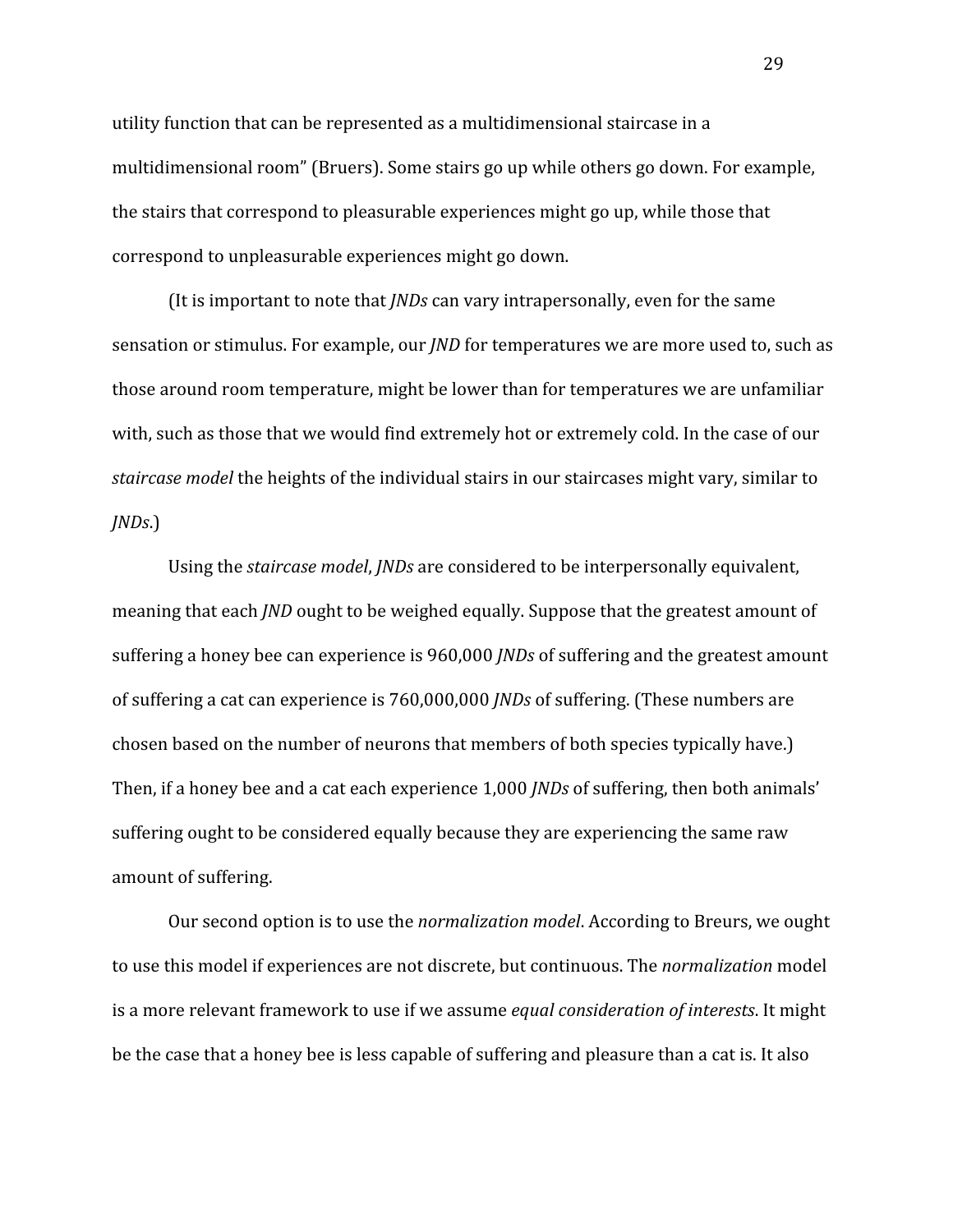might be the case that non-human animals are less capable of suffering and pleasure than humans are.

The *staircase model* would make more sense if individuals' consciousnesses, and therefore individuals' experiences, were not contained within their bodies and minds. However, since experiences and well-being do not and cannot transfer cross-individually, it is more reasonable to compare the well-being of separate individuals by converting between their scales, rather than assuming their *JNDs* are interpersonally cardinal. Rather, we should focus on how many *JNDs* an individual is experiencing relative to their *MND*.

If we are to use the *normalization model*, then we need to figure out how to convert between individual scales. Bruers draws an analogy between thermometers measuring temperature and people measuring SWB. He writes the following:

*Suppose there are two rooms, each having a thermometer. One room contains a mercury thermometer, the other a digital thermometer. The readings of the thermometers are different: the mercury thermometer measures the temperature in terms of degrees Celsius, the digital thermometer has other units. You cannot move the thermometers from one room to the other. The rooms can have different air temperatures. How are we going to find out which room is the warmest?*

*This is the analogous situation of the interpersonal comparison of utility between two persons. The two rooms correspond to the two brains of two* 30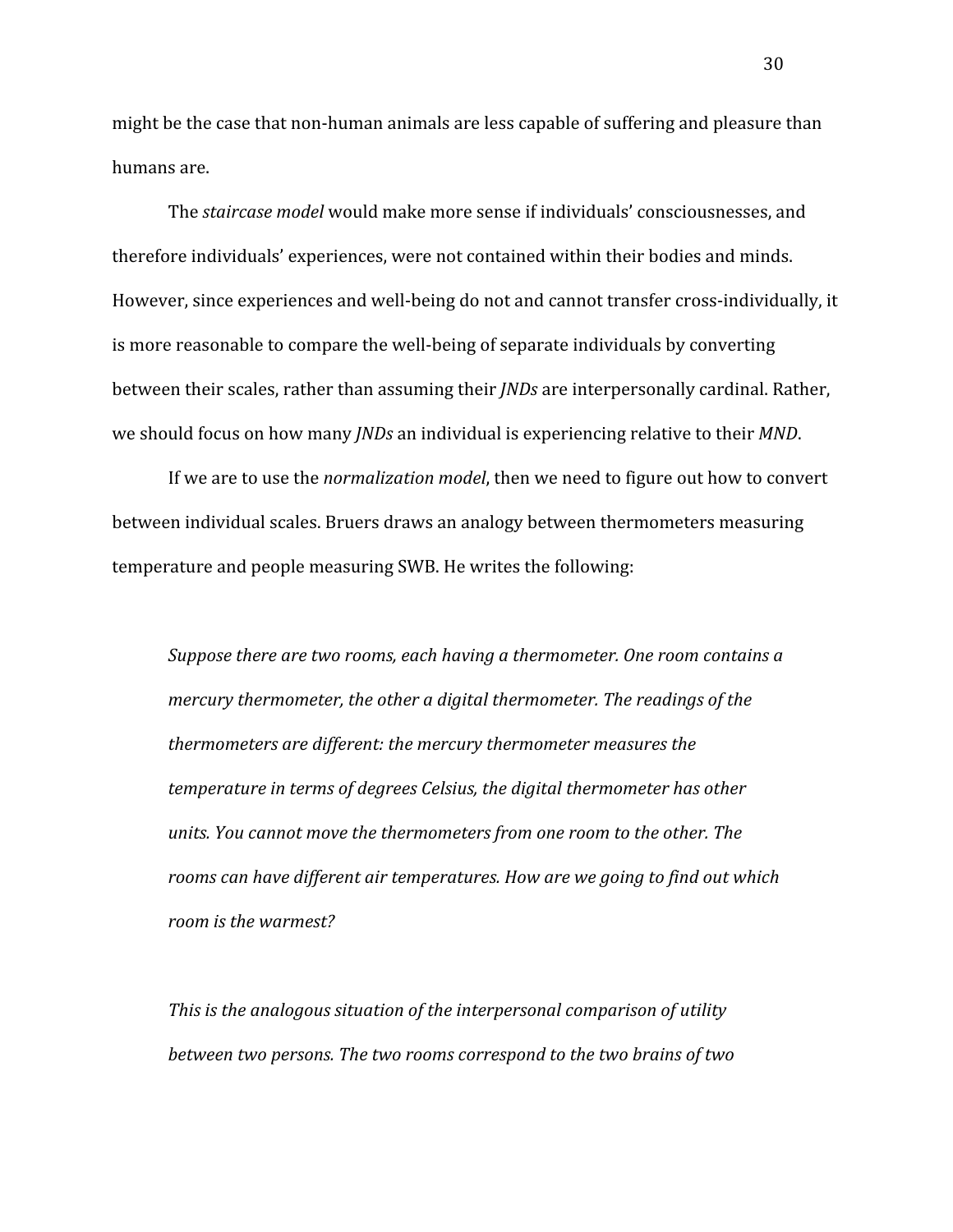*persons. The air temperature corresponds to our objective utilities. The readings on the thermometers correspond to the subjective utilities: our subjective valuations or stated preferences.*

This analogy illustrates how converting between two individuals' scales of SWB might be similar to converting between two scales of measurement for any other quantifiable construct.

Bruers suggests that overcoming this obstacle for well-being measurements entails knowing how to determine the reference point and unit of scale for each individuals' SWB scale. The reference point and unit of scale are points at which we can verify that each individual's level of SWB is the same—these points can be located anywhere on each scale. (For example, good temperatures for determining the reference point and unit of scale between Fahrenheit and Celsius are the boiling and freezing points of water. By observing the readings on both Fahrenheit and Celsius thermometers at the temperatures water freezes and boils, we now know two points at which the number of degrees in Fahrenheit is equal to the number of degrees in Celsius.)

These can be tricky to determine for SWB. A good reference point might be the level of well-being that individuals describe as neutral. (It is easier when the reference corresponds to the value zero, or does so as closely as possible, depending on the construct.) For the unit of scale, we would have to discover a point at which, similar to a neutral affective state, individuals demonstrate equal levels of SWB.

31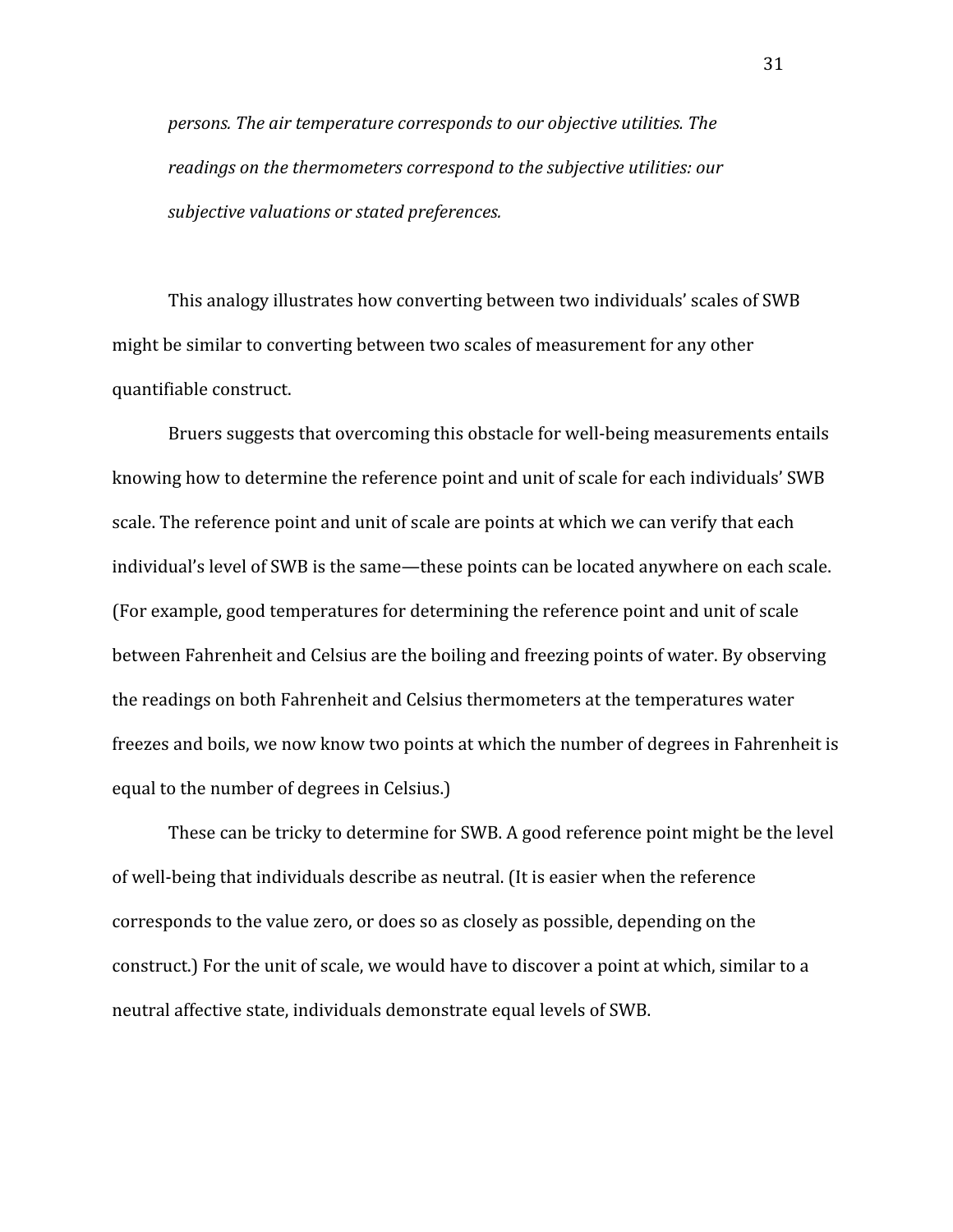Once we have both a reference point and a unit of scale, we can come up with uniquely specified linear equations that we can use to convert between two individuals' well-being scales. (For example, *x* degrees Fahrenheit, minus thirty-two degrees, times five-ninths is equivalent to *y* degrees Celsius.) Bruers writes that we can do this, if we have enough SWB data for each individual, by calculating the standard deviation between the points on each individual's scale and dividing all values on both scales by their respective standard deviation. (Bruers assumes that (1) there is a linear relationship between individuals' reported and actual SWB and (2) individuals' scales align at their neutral state.)

Now, we will focus on the differences between how individuals might perceive the duration of their experiences: "For example the visual perception part of a fly's brain is four times faster than ours, so when a fly looks at something for one second, it is comparable to us looking at it for four seconds." Theoretically, "After your just-noticeable time difference, you reevaluate your utility function" (Bruers). Therefore, if a fly and a human each experience a one-second shock, the fly might perceive the duration of the shock as four times longer than the human perceives the duration of the shock.

If we can determine the differences between (1) how individuals perceive their experiences and (2) how individuals might perceive the duration of their experiences, then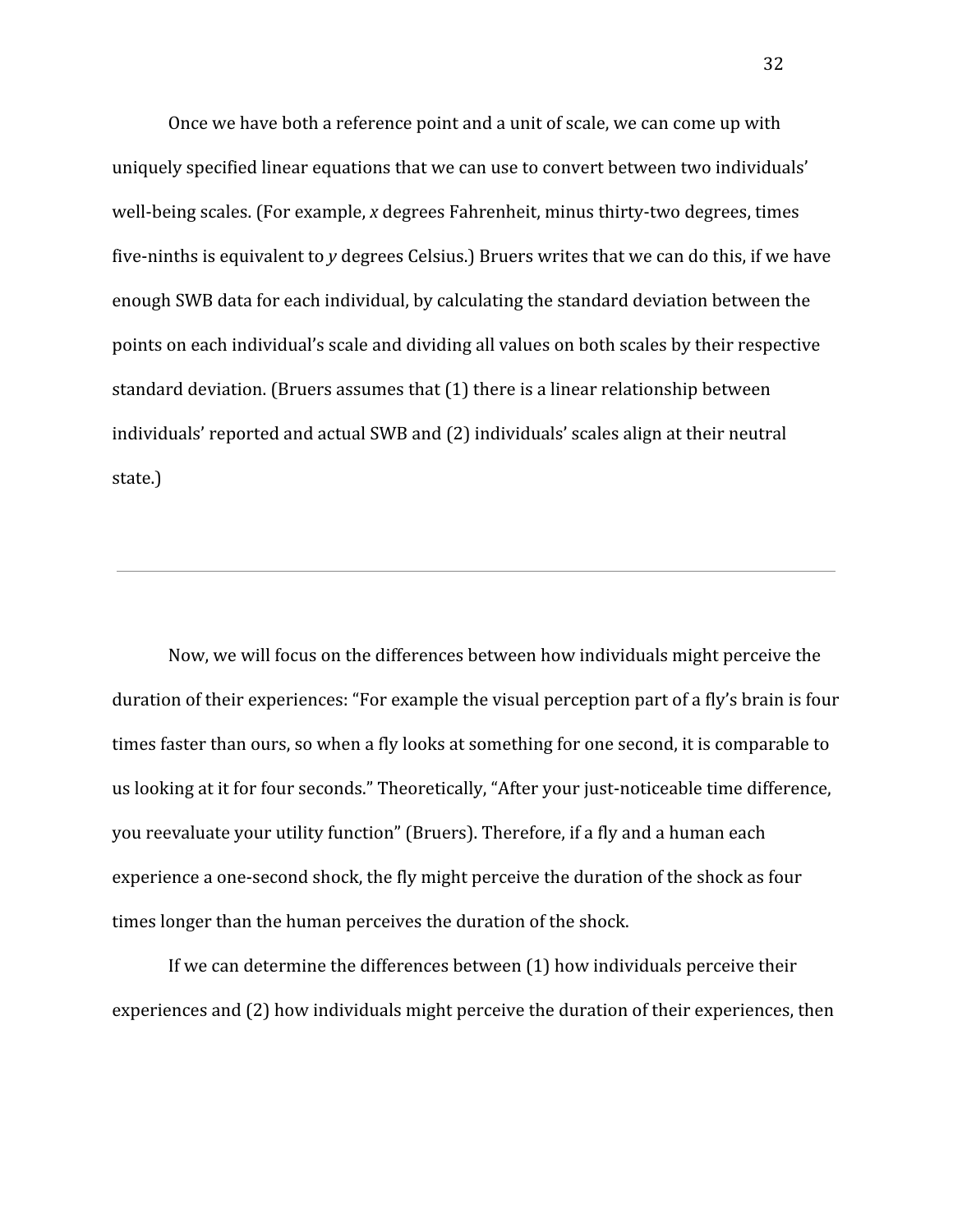we have a framework that we can use to compare well-being (and other experiences) interpersonally.

#### **3.4 SELF-REPORTS AND INTRAPERSONAL WELL-BEING**

Each of us knows what our experiences and lives are like better than anyone else does. As John Stuart Mill writes in *On Liberty*, "… with respect to his own feelings and circumstances, the most ordinary man or woman has means of knowledge immeasurably surpassing those that can be possessed by anyone else." And, as Dan Haybron (Associate Professor of Philosophy at Saint Louis University) writes, "If we are sound judges of anything, it seems, it would be about what our lives are like for us" (Haybron 396). Conversely, other people can more reliably assess what their lives are like for them than we can. The experiential content—consisting of physical and psychological states, memories, desires, and more—of each sentient being can only truly be known by that being.

Even through communication, we will never be able to tap into what it is like to live as another being in another body. We cannot confirm that the color red that you see appears the same to me. Further, it is much less likely that one person can understand the well-being of every other sentient life form in order to formulate a scale for measurement and comparison. Even the most empathetic among us are incapable of accessing another person's memories and psychological states in the same way that person is.

Given that no one can truly know what another individual is experiencing, it would seem that we must rely on individual assessments, which would require participating individuals to honestly and accurately report their experiences. If these self-reports can be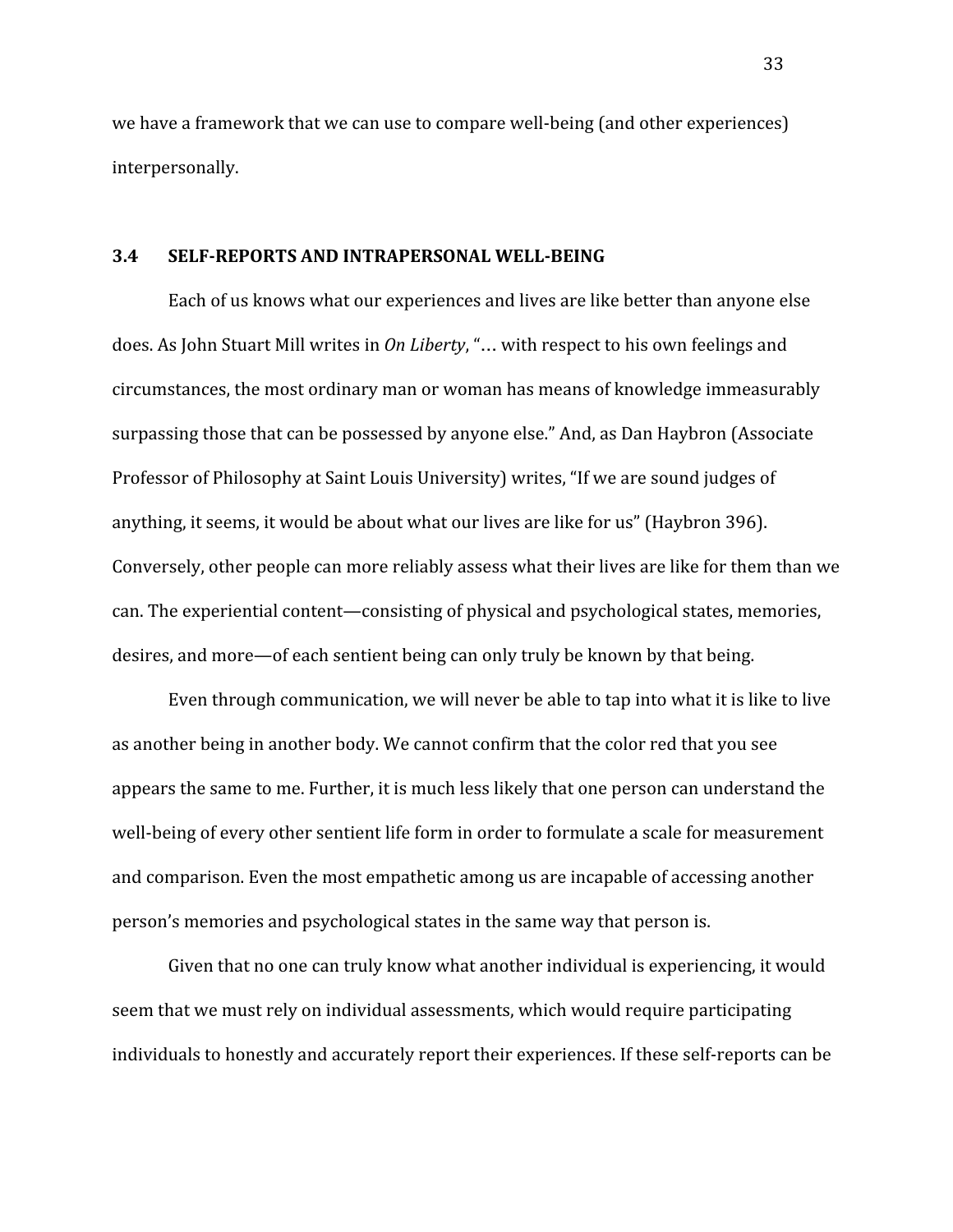trusted, then, theoretically, they could lead us to accurate judgments about the well-being of these individuals. With greater specificity, Angus Campbell (who authored "The Sense of Well-Being in America: Recent Patterns and Trends") argues that (Diener, et al. 4–5):

… *three assumptions must be met in order for well-being judgments to be meaningful: (a) the experiences that people encounter should add up to global feelings of well-being, (b) these feelings ought to be relatively stable over time (because life circumstances typically change relatively slowly), and (c) people should be able to report these feelings with candor and accuracy. Laboratory studies challenge these assumptions in several ways.*

In fact, there is ample evidence to suggest that self-reported well-being evaluations do not meet Campbell's assumptions, particularly the third. Evidence shows that people are unable to report their own well-being with candor and accuracy. This could be because they are unwilling, incapable, or both.

Supposedly, an accurate self-evaluation of a person's well-being would require the person to spend at least a certain amount of time conducting a comprehensive search of their memory for relevant information. However, people tend to fill out evaluations of their well-being too quickly to have conducted a thorough enough memory search (which poses an issue for the face validity of life satisfaction measures). This suggests that, when filling out these evaluations, people are not aggregating all of the relevant information necessary to provide an accurate assessment of their well-being.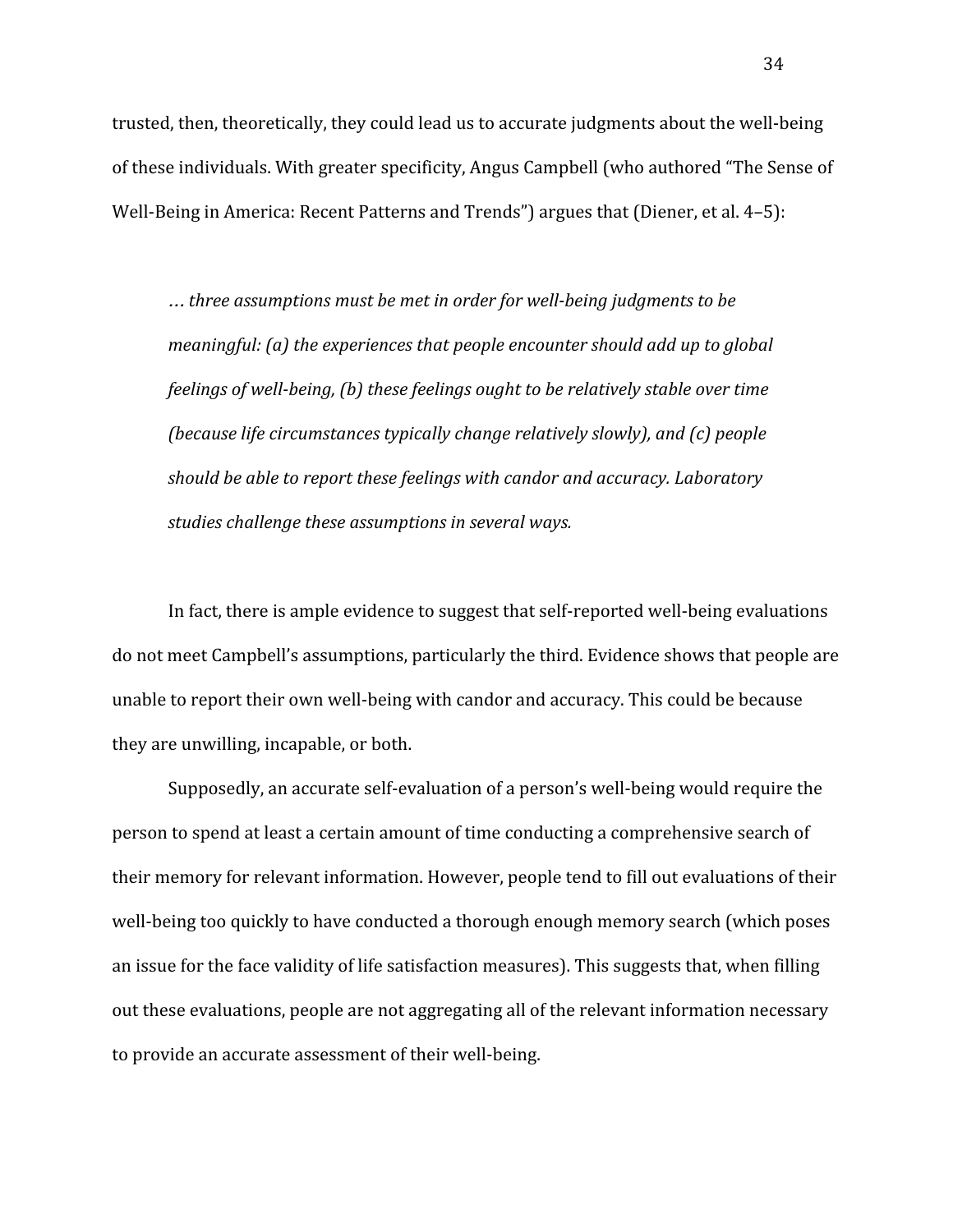It is possible that people use heuristics to make speedy judgments about their well-being, which could lead to biased reports. It is also possible that people rely on their immediate and salient affect to inform their evaluations of their overall well-being. In any case, such self-reports would be dubiously meaningful in Campbell's view. Perhaps we ought to doubt that we can trust our own conclusions about our well-being, which would indicate that Campbell's three assumptions cannot be met.

Haybron asserts in his paper that we as human beings evidently do a poor job at evaluating how happy we are. He assumes a hedonistic conception of happiness in his paper, more or less equating happiness with pleasant affect. According to him, we are both poor at evaluating how happy we are presently and how happy we were in the past.

Different flavors of experiences are experienced differently by us, some more consciously than others. Haybron discusses Ned Block's controversial distinction between *p-consciousness* and *a-consciousness*: "P-consciousness concerns the 'what-it's-like-ness' of our experience, its qualitative character, whereas a-consciousness concerns the availability of a state to serve as a premise in reasoning and in the rational control of thought and action—'awareness,' more or less" (Haybron 413). This distinction matters because a-consciousness is more accessible than p-consciousness, which is noteworthy if (1) we want to measure p-consciousness and (2) measuring p-consciousness necessitates our awareness of it (or the awareness of a given sentient being).

One might think that phenomenality cannot exist without awareness. However, we have many signs of what Haybron terms *affective ignorance* (or *AI*). The first several examples of *AI* that he mentions highlight our ignorance of our experiential states in the

35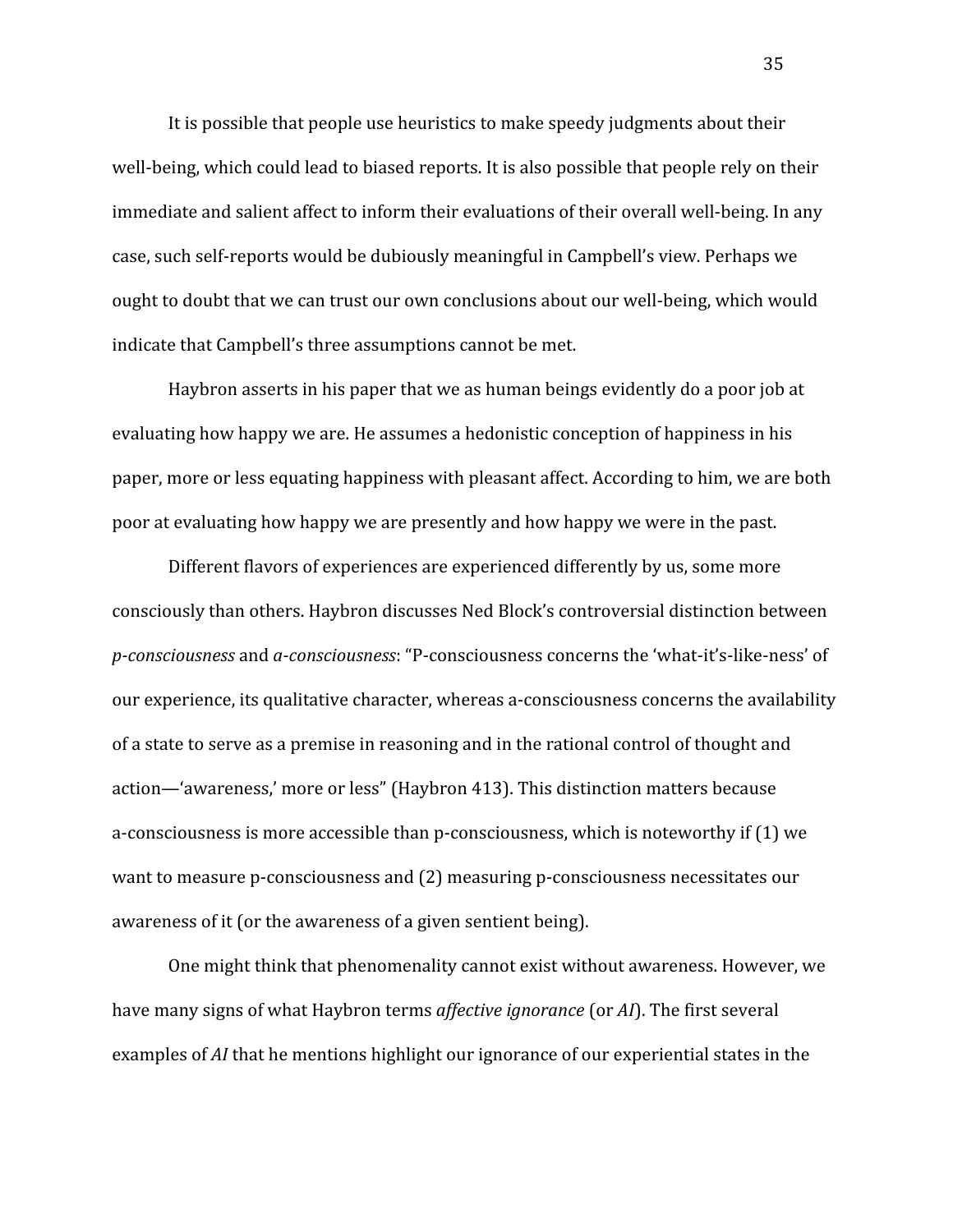present. For instance, he describes *elusive affects*, or the phenomenon that some feelings are more elusive than others. He notes that some affective states, such as anxiety, can escape our ability to discern them while they occur, which is why they are considered more elusive than paradigmatic ones, such as terror. However, he argues that elusive moods are "central to the experienced quality of our lives, far out of proportion to their grip on our attention." Even when they are barely noticed, elusive moods play a crucial role in our well-being at any given moment (Haybron 398).

Other kinds of *AI* in the present include *adaptation to persistent affect* (when one persisting state we experience becomes our new perceived baseline state), *attentiveness and discernment* (when contrast between two experiential states brings attention to the magnitude of the former state), and *scale norming* (when how we evaluate our well-being shifts depending on the range of experiential states that we are used to). Due to the pervasiveness of *AI*, of which there are even more examples than those listed above, there are many instances in which one could currently be in an unpleasant state and not know it.

Some of the following examples of *AI* that Haybron mentions highlight our ignorance of our past experiential states. For example, he describes *omission* (when we are unable to recall every state we experienced within a relevant window of time), *peak-end effects* (the ubiquitous phenomenon that occurs when our recollection of an experience focuses on the felt qualities of its most intense moment and its ending), *duration neglect* (when our recollection focuses on the felt quality of the most hedonically salient aspects of the experience rather than the length of the experience), and more.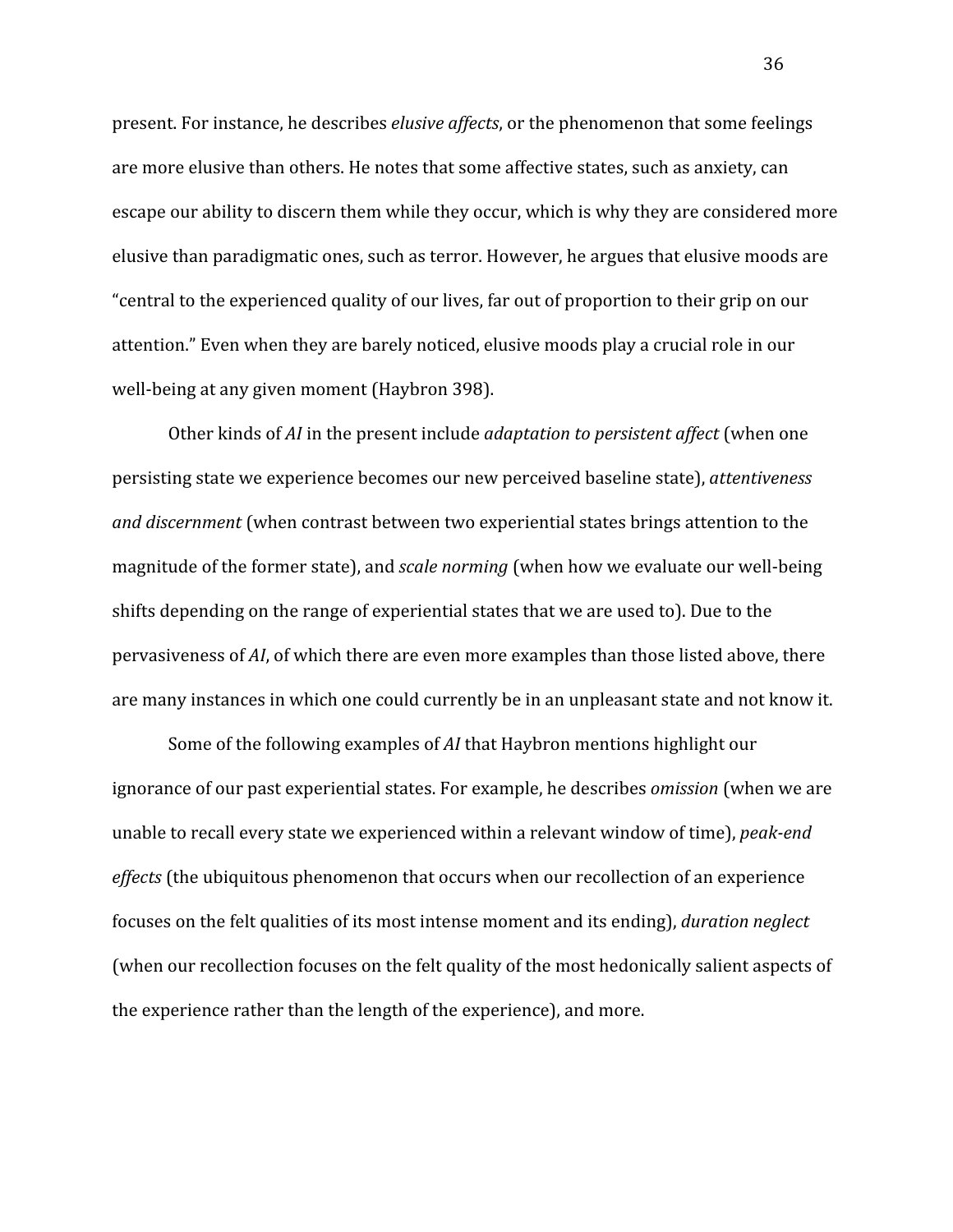*AI* may perhaps lead us to counterintuitive conclusions about well-being. For example, due to peak-end effects, extending the duration of a painful procedure but reducing the amount of pain experienced at the end can alter a patient's memory of the procedure, such that they believe that it was less painful than it was (Haybron 407):

… *doctors can improve the remembered quality of a painful medical procedure (a colonoscopy) by extending the procedure, but with a slightly less painful coda. That is, you can make an experience seem less painful in retrospect by* adding more pain*. Not only did this manipulation yield surprising memories of hedonic quality, it also affected future choices: patients given the more painful procedure were more likely to return for another exam five years later. Similar results have been found with a wide range of situations: the peak-end rule appears to govern hedonic recall quite generally.*

*AI* shows that phenomenality can exist without awareness, and that there is a meaningful distinction between p-consciousness and a-consciousness. When there exists p-consciousness, but not a-consciousness, it is difficult for an experiencer to evaluate a past or present experience.

Fortunately, when an individual is surveyed many times over a long period of time or a large population of individuals is surveyed, errors that can be attributed to *AI* seem to cancel each other out.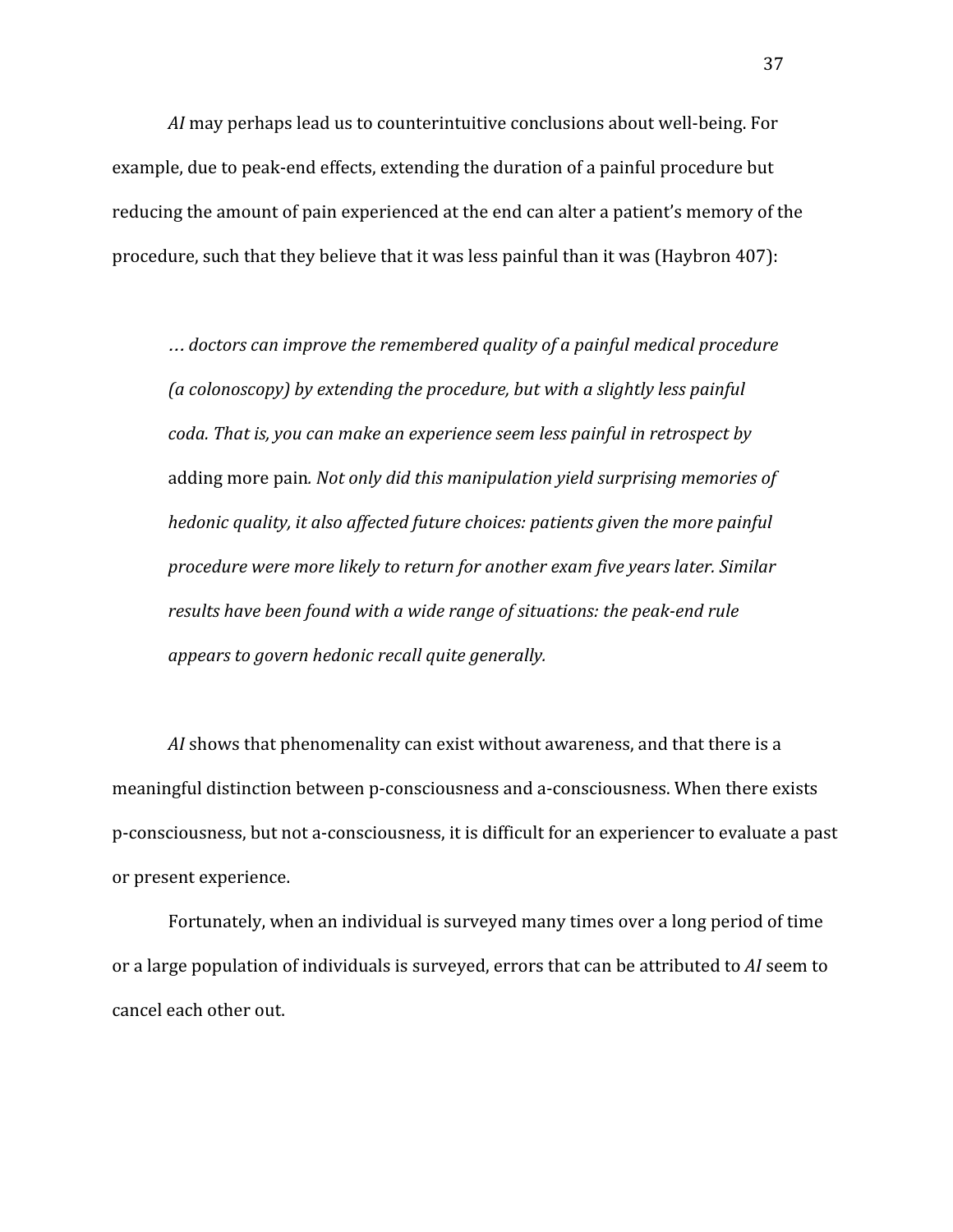#### **3.5 SHIFTING SCALES**

As Haybron suggests, we have reason to believe that the scale that an individual uses to evaluate their SWB shifts over time. This leads us to safely assume that the same individual might be using different scales at different time slices, or, at least, it would be difficult to know for certain that they are not. Plant writes that, if these scales shift significantly per individual, then we might conclude that self-reports should not be taken at face value, depending on what we are using them for: "If individuals do this, self-reports are not *intra*personally intertemporally cardinal" (148).

If SWB measures are intrapersonally intertemporally cardinal, then a one-point increase in well-being for an individual is equivalent to a one-point increase in well-being for them at any other time-slice. To successfully make intrapersonal comparisons of SWB (or make SWB comparisons between the same person at different time-slices), we need to find a way to either (1) ensure that self-reports are intrapersonally cardinal (or at least intrapersonally ordinal) or (2) manipulate self-reports so that we can use the same scale intrapersonally.

Let us now distinguish between adaptation and rescaling, both of which could potentially cause scale norming (Plant 149):

*If we want to accurately measure [someone's SWB] then* … *adaptation poses no issues for intrapersonal intertemporal cardinality* … *[but] rescaling is problematic. It means [their] self-reports represent different levels of actual [SWB] over time.*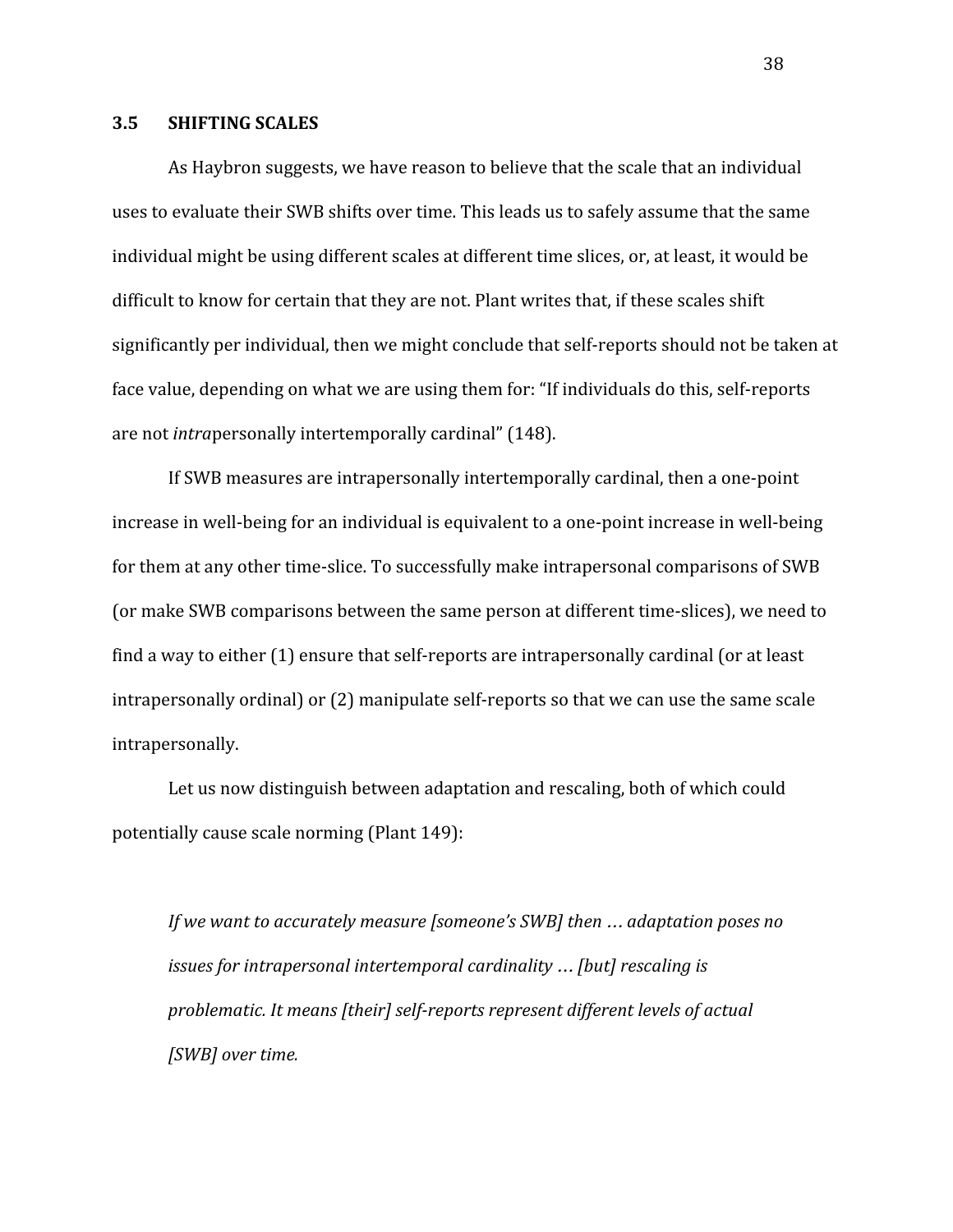Rescaling, more specifically, is when individuals adjust what they consider to be the upper and lower ends of their SWB scales. It seems that the type of scale norming discussed by Haybron resembles the latter rather than the former.

To be clear, scale norming in itself does not influence SWB. It affects where people draw the lines between different ways they could evaluate their experiences, rather than the actual quality of their experiences. While it may be evolutionarily advantageous for individuals to change where they draw these lines, this does not mean that we can draw meaningful conclusions about well-being from how these thresholds adapt.

Due to adapting thresholds, when an assessment asks individuals to choose a number out of ten to represent their well-being, scale norming affects (1) the distinctions they draw between the numbers they are choosing between and (2) the quality of well-being that each of the numbers represent. This inhibits the extent to which the data we collect enables us to make meaningful comparisons of well-being, both between one individual's well-being among several time slices and between the well-being of separate individuals.

Unfortunately, scale norming can distort our measurements of well-being. Simply because one person's ten is another's six does not mean that the first person lacks the potential to reach the other's ten. The range of well-being that a person has experienced thus far does not necessarily encompass the range of well-being that they have the potential to experience in the future. This potential matters. Conversely, the range of well-being that a person has experienced recently does not necessarily encompass the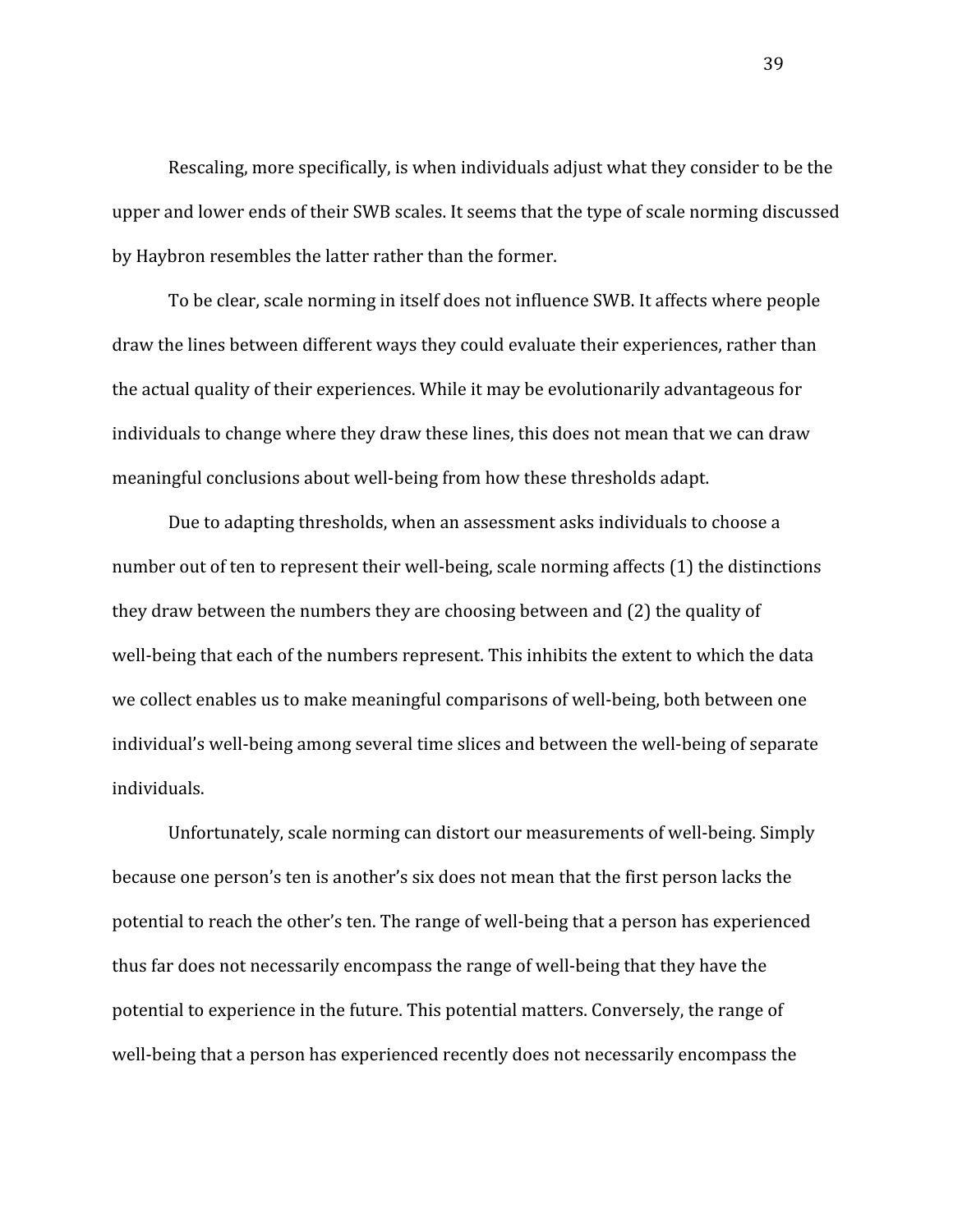range of well-being that they have ever experienced in their life. Someone may forget that they are capable of being better off than how well off they are now, or how well off they are now in comparison to how they were worse off before. These comparisons matter.

The claims that this potential matters and these comparisons matter might seem at odds with our prioritization of SWB, but, ideally, the scales that we use to assess SWB can capture the entire range of well-being that individuals are capable of experiencing, from their absolute minimum potential of well-being to their absolute maximum potential. If individuals are unaware of their potential for well-being, then their well-being judgments might not be helpful for us to create a better future for them. We want sentient individuals to be better off, whether or not they know they are capable of it. It would help them and us to know when this is possible and when it is not.

#### **3.6 EXPERIENCE VERSUS EVALUATION MEASUREMENTS**

Haybron's findings highlight another dilemma concerning how we ought to measure well-being: whether we ought to evaluate it based on what people experience moment-to-moment or based on people's recollection of their past experiences. As mentioned earlier, SWB consists of both experiential and evaluative components.

Bruers distinguishes between these two outlooks on experiences, or between what he calls the *experiencing self* and *remembering self:*

*The experiencing self lives in the present moment and evaluates well-being or utility after each just noticeable time period. The remembering self evaluates*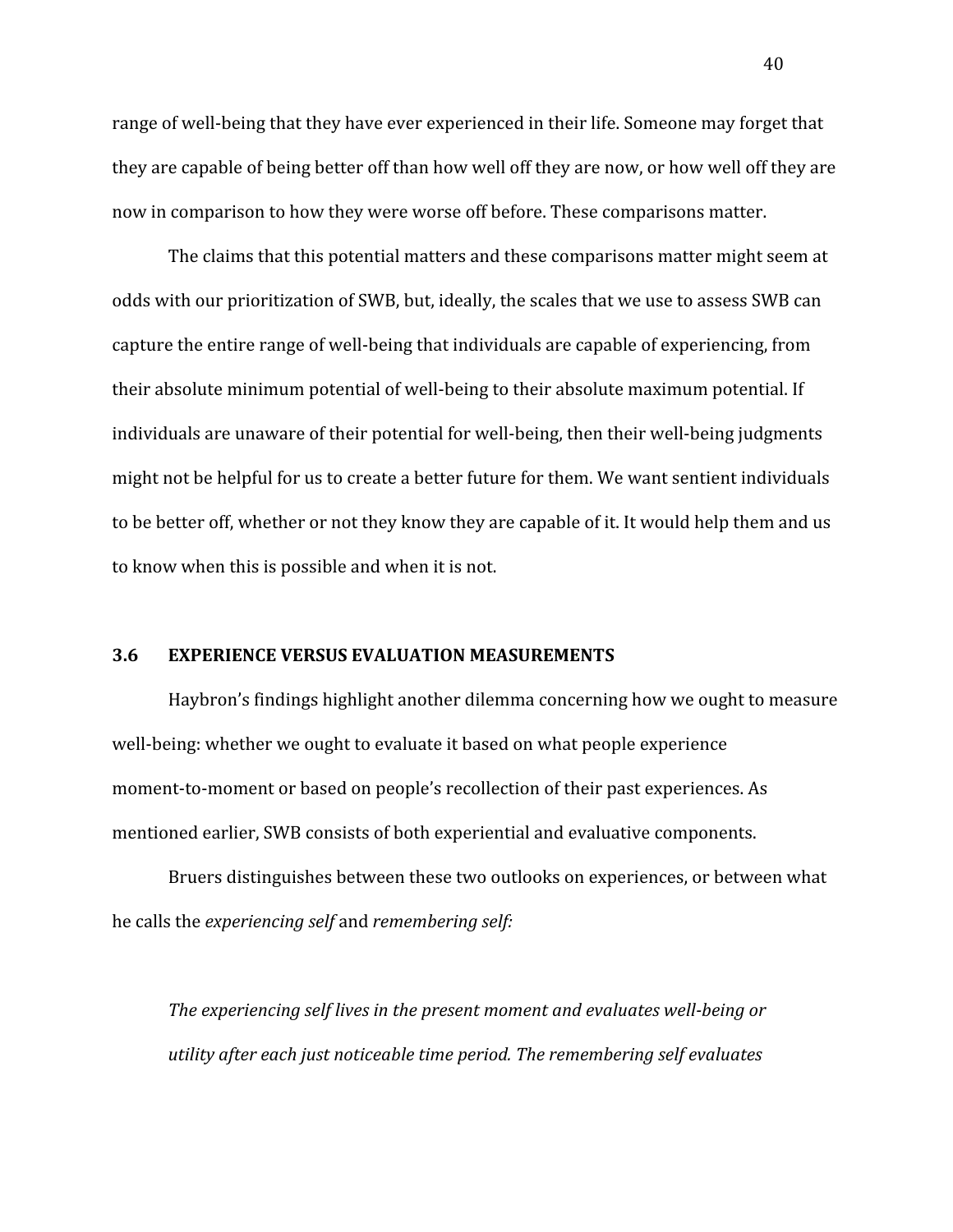*utility for a past episode, based on memory of the experiences in that episode. The utility function of the remembering self can be different from the (sum of) utility functions at each of the experienced instantaneous moments, i.e. for each of the experiencing selves during a time interval.*

Conceptually, we might be more interested in measuring the well-being of a series of an individual's *experiencing selves* rather than measuring the well-being of their *remembering self.* However, three well-being measurements used by researchers—the first couple of which measure the well-being of a series of *experiencing selves* (the experience sampling method and day reconstruction method) and the other of which measures the well-being of the *remembering self* (life satisfaction measurements)—tend to produce results that lead to similar conclusions per individual.

#### **3.7 PRE-EXISTING METHODS**

Now, I shall discuss some of the methods that have been used for measuring well-being and evaluate to what extent they each succeed. To properly evaluate these psychometrics, we must consider their reliability and validity.

The quality-adjusted life year (QALY) and disability-adjusted life year (DALY) health metrics have widely been used by the researchers as proxy measurements for SWB. These health metrics are typically used to gauge how undesirable it is to live with health conditions or disabilities.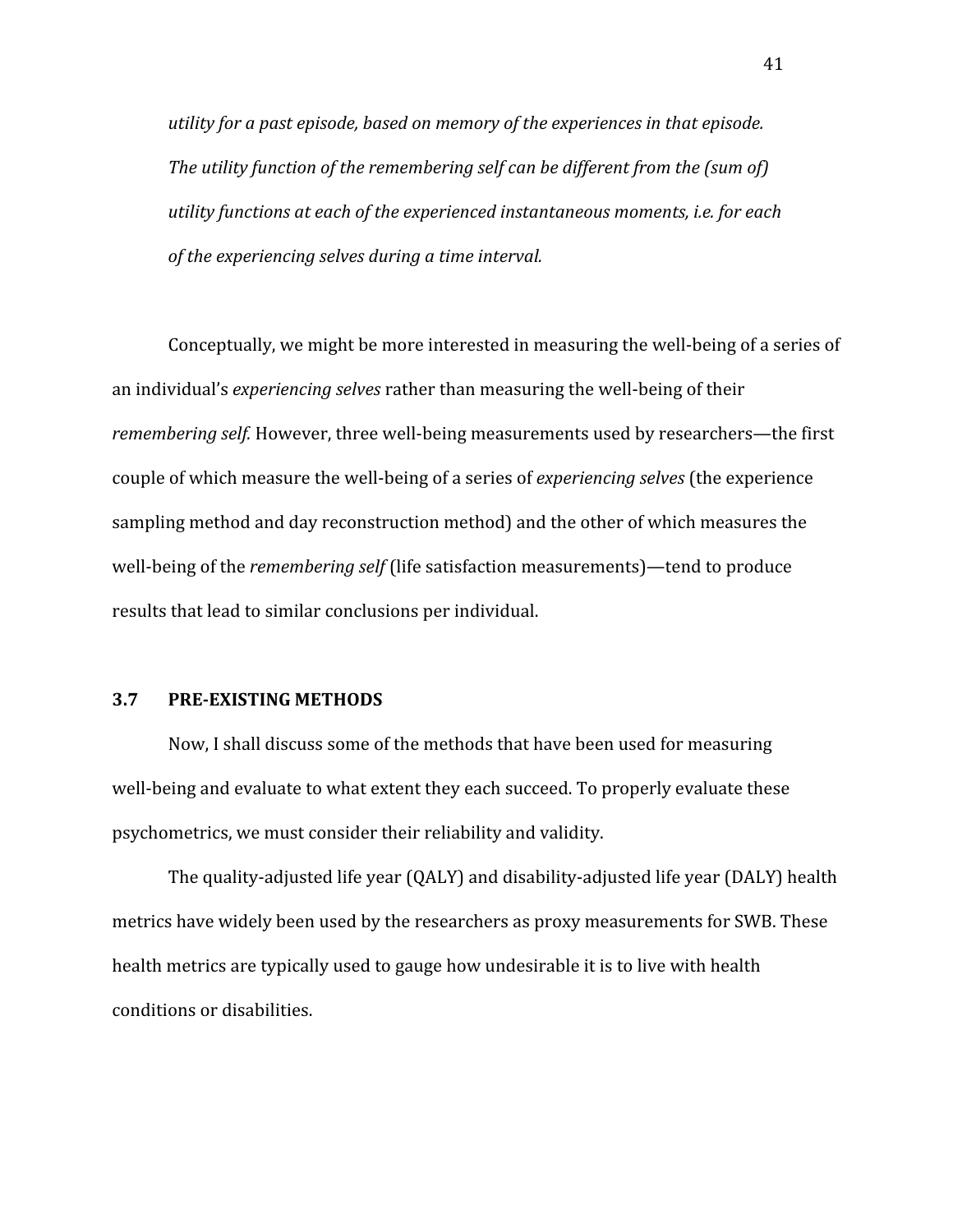Some researchers have expressed concern about the validity of using these methods for evaluating well-being and other purposes. QALYs and DALYs are determined by asking members of the public how many years of healthy life they would consider equivalent to the value of ten years with a given health condition or disability.

One of the problems with QALYs and DALYs is that they are determined by individuals who have never experienced the illnesses in question. These individuals, then, must rely on their imagination rather than firsthand knowledge. QALYs and DALYs would be more meaningful if they were determined by the individuals who have experienced the health conditions and disabilities and, therefore, have deeper and more informed perspectives on them ("Measuring Happiness").

According to "Measuring Happiness," "The 'gold standard' for measuring happiness is the experience sampling method (ESM), where participants are prompted to record their feelings and possibly their activities one or more times a day." This method has profound merits. For example, it grants researchers access to a series of an individual's evaluations of their own well-being, distributed consistently throughout a period of time. Each of these evaluations are based on the individual's opinion of their well-being in the present moment when they are recording these evaluations. This limits the degree to which *affective ignorance* can manipulate these evaluations, since some kinds of *AI* can only distort individuals' recollections of past experiences.

While ESM is a great way to take many samples of the quality of an individual's experiences (as they evaluate them in the present), it is expensive to implement and inconvenient for the individuals being surveyed to repeatedly fill out ESM surveys. The day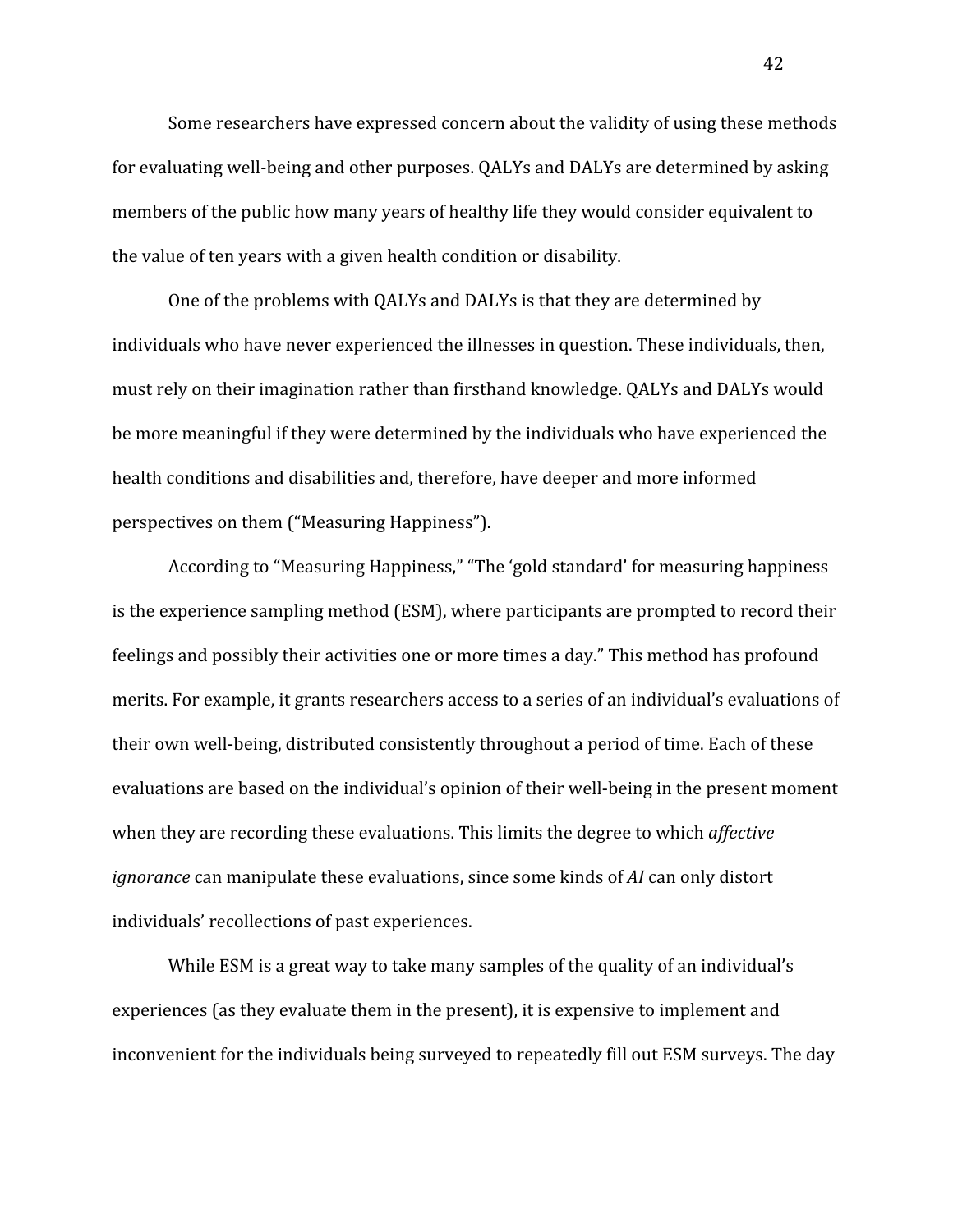reconstruction method (DRM) is less expensive and more convenient for participants because "respondents use a time-diary to record and rate their previous day" ("Measuring Happiness"). Although this method might seem more vulnerable to *AI* distortions than ESM does, the two methods produce comparable results. Therefore, DRM might serve as an effective and more efficient proxy for well-being measurements.

Even so, DRM surveys take approximately forty minutes for individuals to fill out, and this process must be repeated in most cases to get a large enough sample of data. In comparison, collecting life satisfaction (LS) data is a much less intensive process. LS measures usually only require individuals to answer one simple question—more or less, how happy they are with their life as a whole. It takes most individuals approximately thirty seconds to respond to LS surveys. Additionally, LS measures have been shown to strongly correlate to individuals' respective levels of SWB evidenced by ESM and DRM.

ESM can be considered an experiential measurement method, LS measures can be considered evaluative measurement methods, and DRM can be categorized somewhere in between. Although experiential and evaluative measurement methods are designed to measure different phenomena, their strong correlation suggests that they can serve as effective proxies for one another. They might be strongly correlated because "evaluative judgments are, in part if not in whole, determined by how happy people are" ("Measuring Happiness").

Even if we value improving individuals' well-being and prioritize improving the quality of their moment-to-moment experiences rather than their satisfaction with their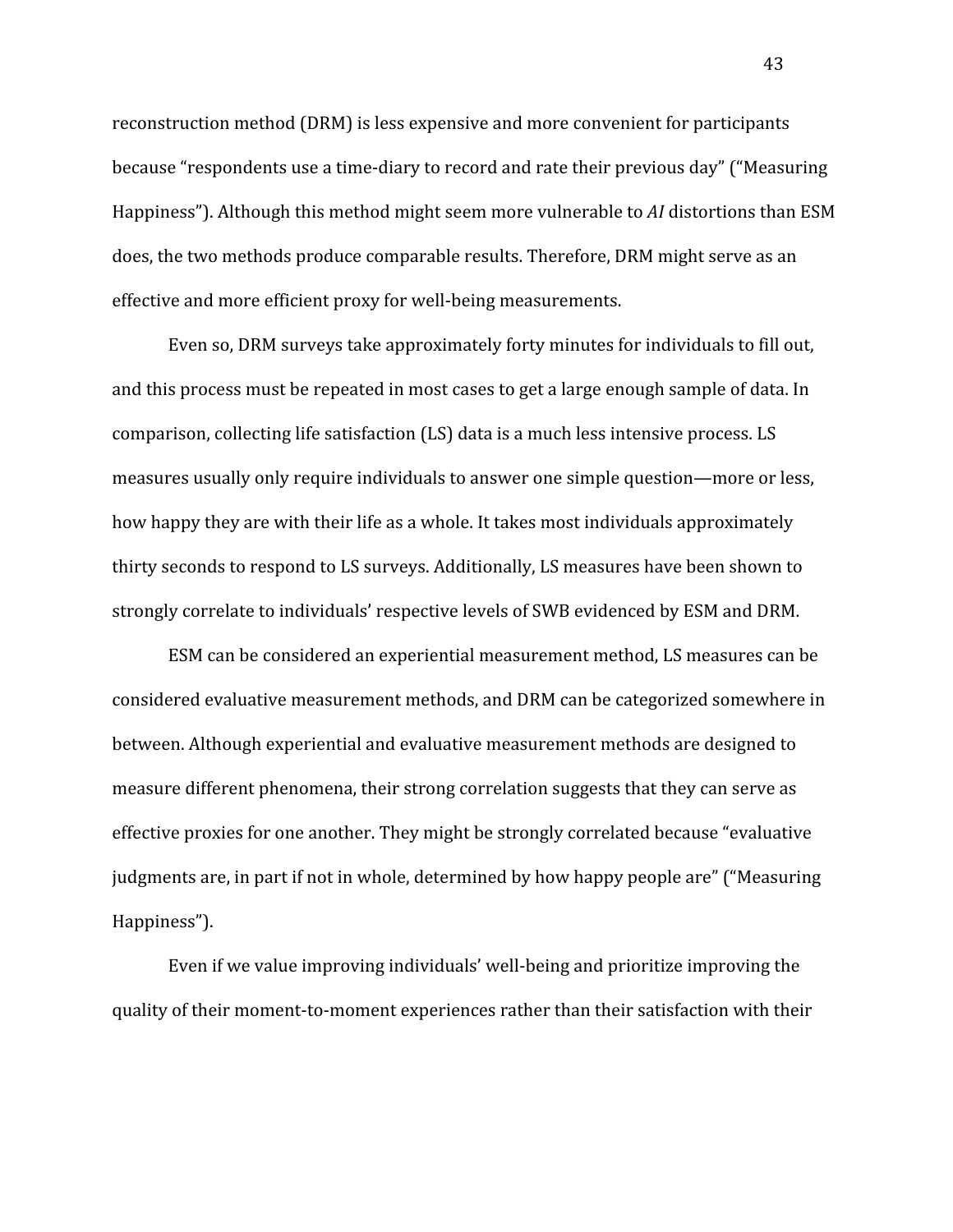lives as a whole, it might nonetheless be wise to use LS measures as proxies for experiential measures, such as ESM or DRM, as LS measures are much more feasible to conduct.

#### **4. INTERPERSONAL APPLICATIONS**

Thus far, we have explored why SWB is the most intrinsic normative good, or valuable at the very least. We have determined that SWB has significance due to its subjective component—it is ethical to improve an individual's well-being because their well-being matters to them. We have addressed important considerations about how measuring well-being can be made feasible. The next question we will explore is whether we ought to try to maximize the total amount of well-being regardless of how we distribute it.

The late philosopher John Taurek argues that we should not. He asks his readers to consider the following situation (294):

… *I have a supply of some life-saving drug. Six people will all certainly die if they are not treated with the drug. But one of the six requires all of the drug if he is to survive. Each of the other five only requires only one-fifth of the drug. What ought I to do?*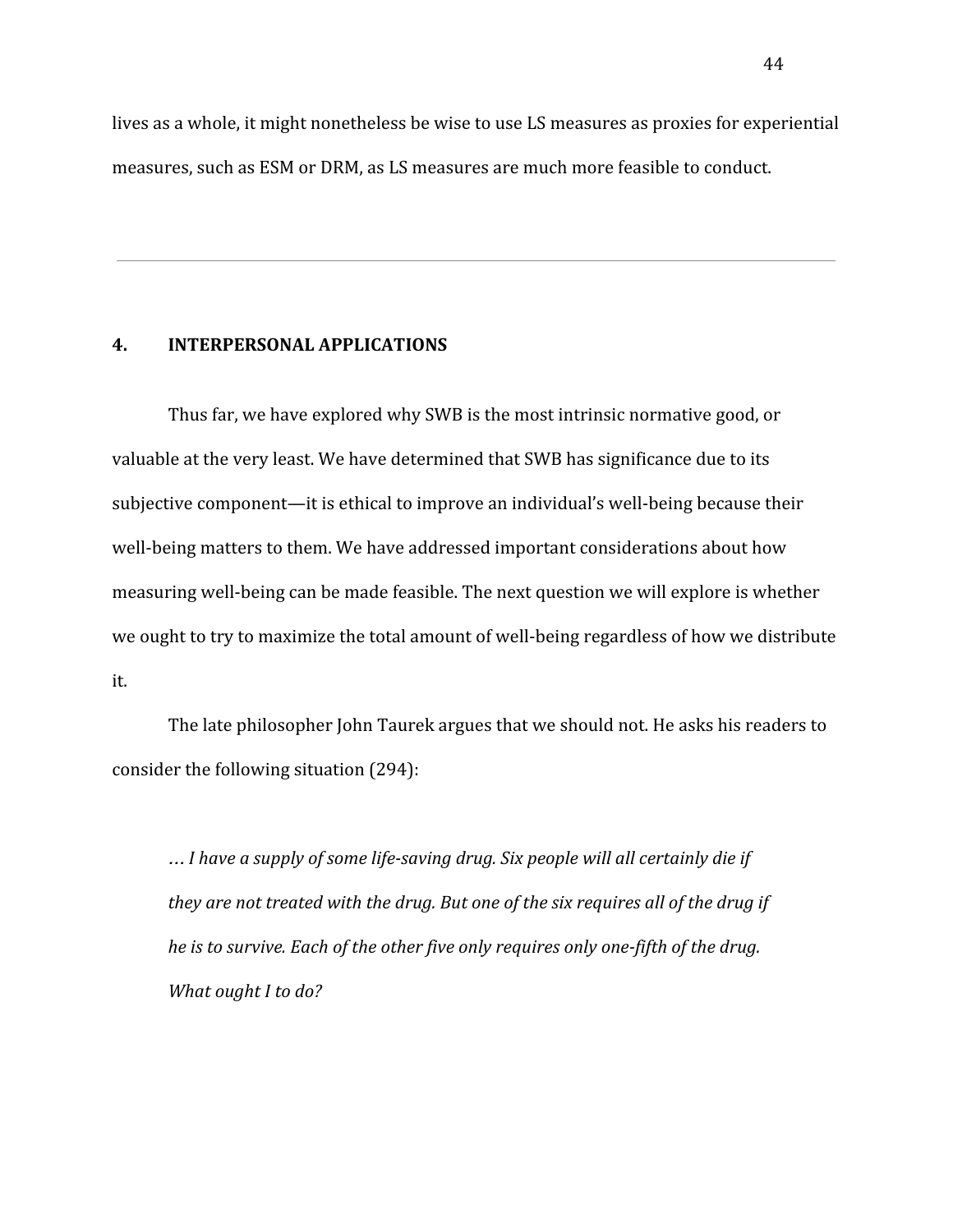He anticipates that some readers will argue that he ought to give his drug to the five people, which would mean that the one other person dies. He acknowledges that (1) people reason that, all else being equal, one ought to save the greater number, (2) intuition tells us that five deaths is more of a tragedy than one death, and (3) according to some, morality demands that we judge a situation from an impartial perspective. For these reasons, in addition to the principle of *equal consideration of interests* that I mentioned earlier, someone could convincingly argue that we ought to treat all six lives as having equal value, and this means that saving five lives is preferable to saving one (even if the one is your own).

Some information about these five individuals might convince him that their deaths would be especially tragic: "Perhaps [one] is close to discovering some wonder drug or is on the verge of negotiating a lasting peace in the world's perennial trouble spot." Alternatively, having this information might convince him that their deaths would be relatively unproblematic: "They might be five driveling old people or five idiot infants, loved by no one" (Taurek 294–295). Perhaps this information should count. For example, if one of the five individuals were on the verge of negotiating lasting world peace, he would be saving far more than five people by giving them one-fifth of his drug. On the other hand, one of the five individuals is statistically more likely to be a serial killer. If he were to give them one-fifth of his drug, then he would be allowing more than five people to die.

Moreover, it is not as if the total happiness (or well-being) actualized across five lives could benefit any one of them more than the total happiness actualized across their

45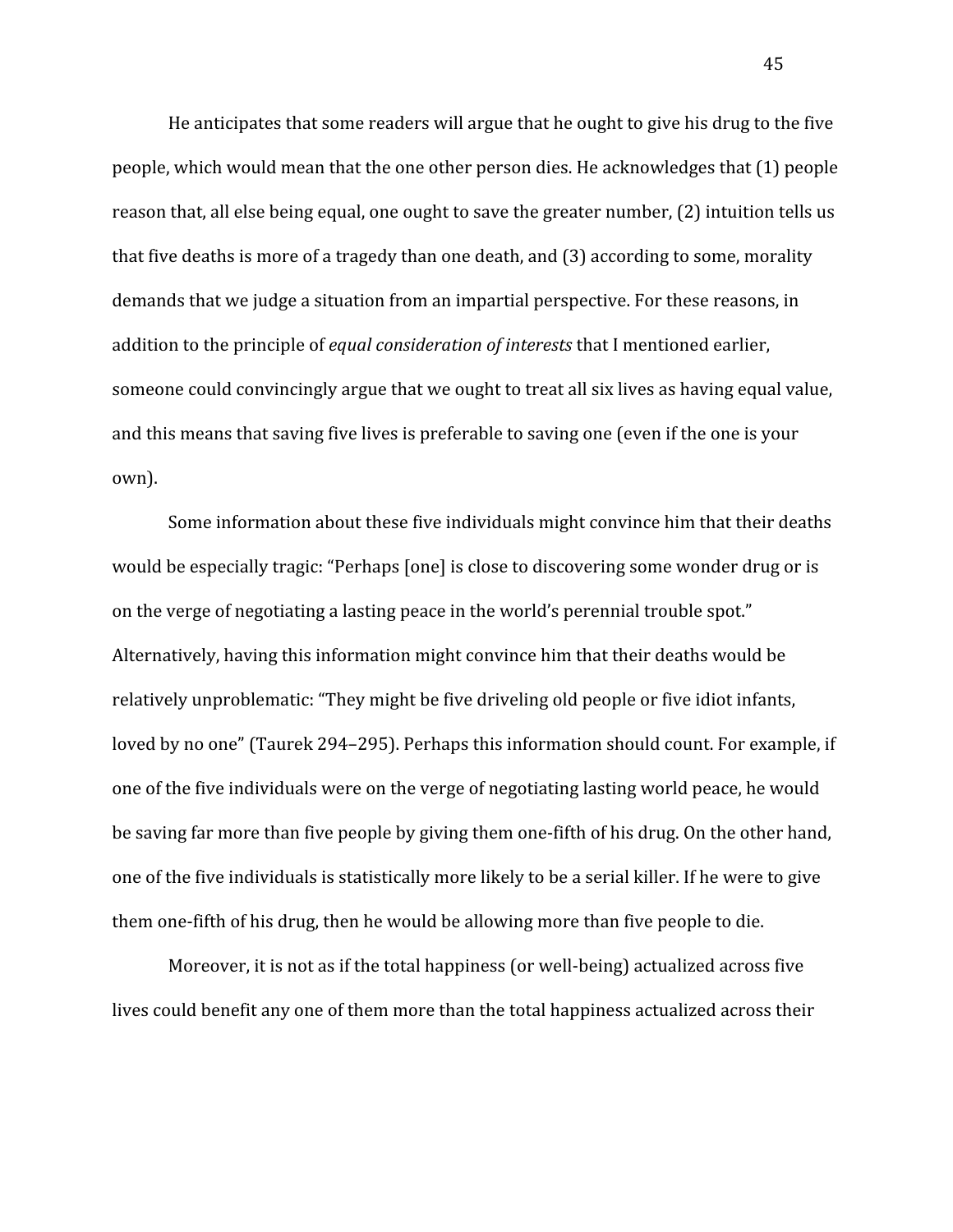own life could benefit them. Taurek states that it would be ridiculous for any of the five individuals to say the following to him (300):

*Now, we would not ask you to die to make possible the net happiness realized in the life of any one of us five. For you might suppose that you could realize as much in your own lifetime. But it would be most unreasonable for you to think that you could realize in your one lifetime anything like as much happiness as we get when we add together our five distinct favorable balances.*

It might seem that Taurek is disputing the principle of *equal consideration of interests*. There is, however, another takeaway: that Taurek is not disputing *equal consideration of interests*, but suggesting that *equal consideration of interests* does not require us to multiply the interests of a group times the number of group members when comparing a decision with its counterfactual.

There is value in this takeaway because well-being matters only insofar as it matters to someone, which is why improving SWB is our ethical prerogative. No individual can benefit or be disserved directly from the well-being of multiple individuals—therefore, it is important to consider how well an action distributes well-being among individuals, rather than how well it maximizes some overall quantity of well-being.

If *equal consideration of interests* does not require us to multiply the interests of a group times the number of group members when comparing a decision with its counterfactual, then what does this principle imply? What should we do in situations in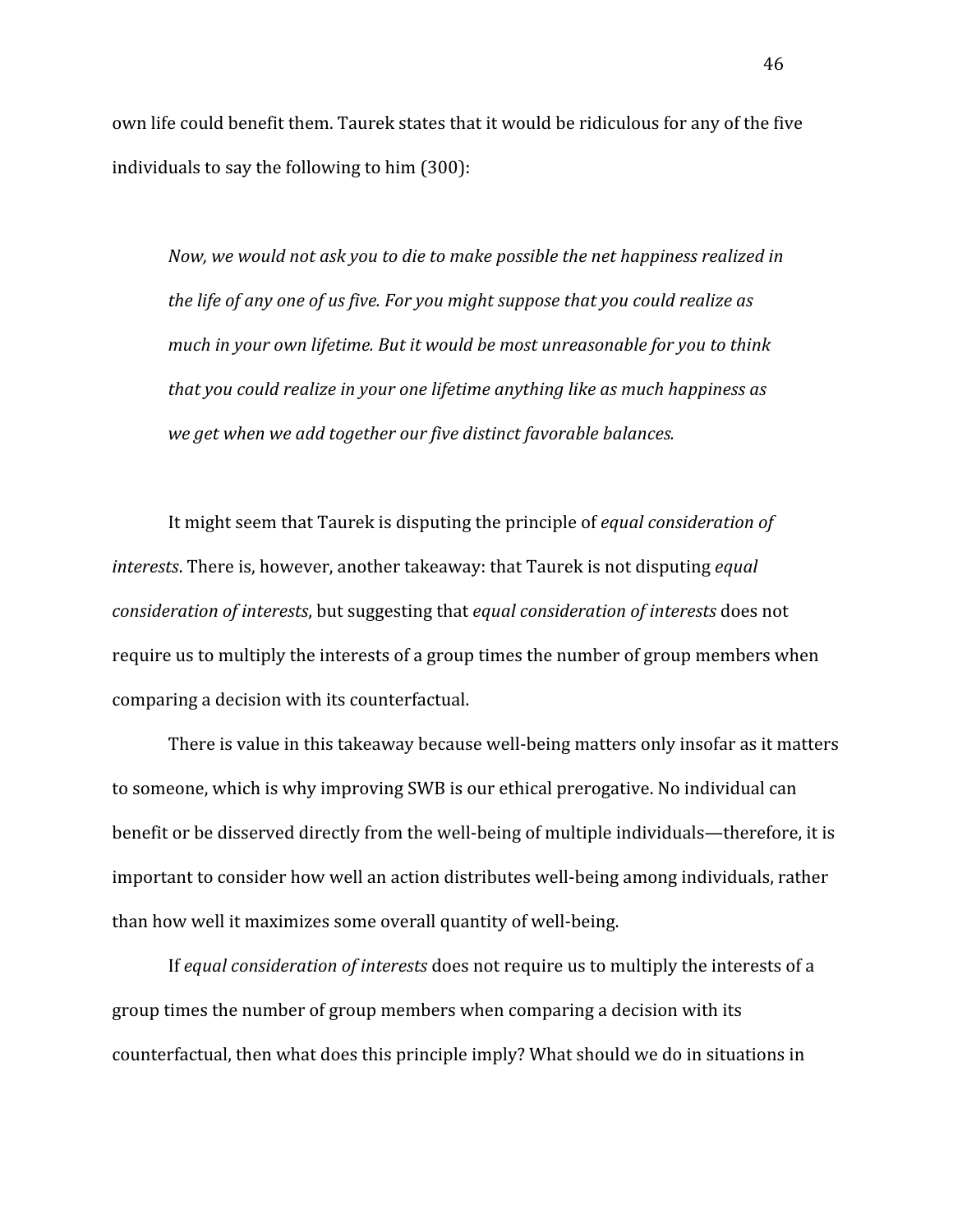which we must distribute increases and decreases in well-being among a group of individuals?

Perhaps we ought to prioritize equality, to some extent, rather than total well-being maximization in such situations. (Equality, in this case, refers to equality of well-being rather than material equality. If five individuals are isolated on a desert island with scant resources and only have enough water to sustain four of them, then they ought to use the water to sustain four of them and allow one to die. If they distribute the water equally, then each individual has four-fifths of the water that they need to survive and all five of them die. In this situation, prioritizing material equality clearly does not make sense.) If one individual is suffering and another individual is neither suffering nor happy, perhaps we ought to prioritize improving the well-being of the suffering individual, even if we could improve the well-being of the other individual more.

## **5. CONCLUSION**

Once we know how to measure SWB, we will get closer to understanding the importance of reducing psychological pain in comparison to physical pain, preventing the exploitation of non-human individuals in comparison to the exploitation of humans, and a plethora of other societal and environmental problems. Measuring SWB will help us analyze the severity of such problems and discover how we ought to prioritize them. Measuring SWB will also help us ensure that we are making progress toward improving the SWB of individuals and thereby ensure that our interventions are effective.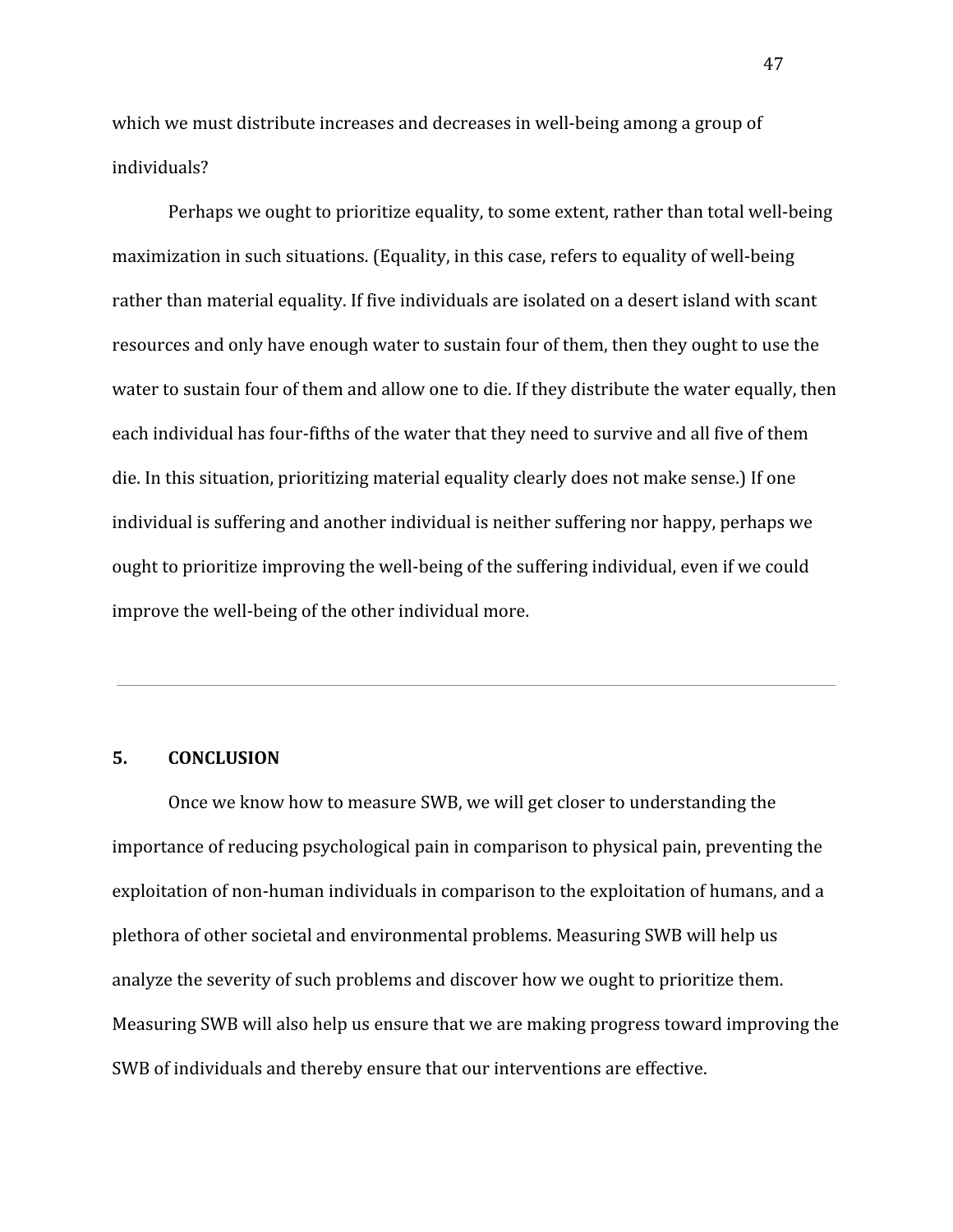In many situations, we must decide how to most effectively allocate our limited resources. There are many worthy organizations to donate to, but suppose that our funds are limited and we cannot donate to them all. It is important, then, to note that some charities (1) provide aid to larger quantities of sentient individuals than other charities do and (2) demonstrably improve the well-being of each individual aid recipient more than other charities do.

The most urgent cause areas, according to the Centre for Effective Altruism (CEA), are large in scale, highly neglected, and highly solvable. One such cause area is global poverty ("Introduction to Effective Altruism"):

*Diseases associated with extreme poverty, such as malaria and parasitic worms, kill millions of people every year. Also, poor nutrition in low-income countries can lead to cognitive impairment, birth defects and growth stunting. Much of this suffering can be relatively easily prevented or mitigated. Antimalarial bednets cost around \$2.00 each. GiveWell, an independent charity evaluator, estimates that they can significantly reduce malaria rates. Even simply transferring money to people who are very poor is a relatively cost-effective way of helping people. Not only does improving health avert the direct suffering associated with sickness and death, it also allows people to participate more fully in education and work. Consequently, they earn more money, and have more opportunities later in life.*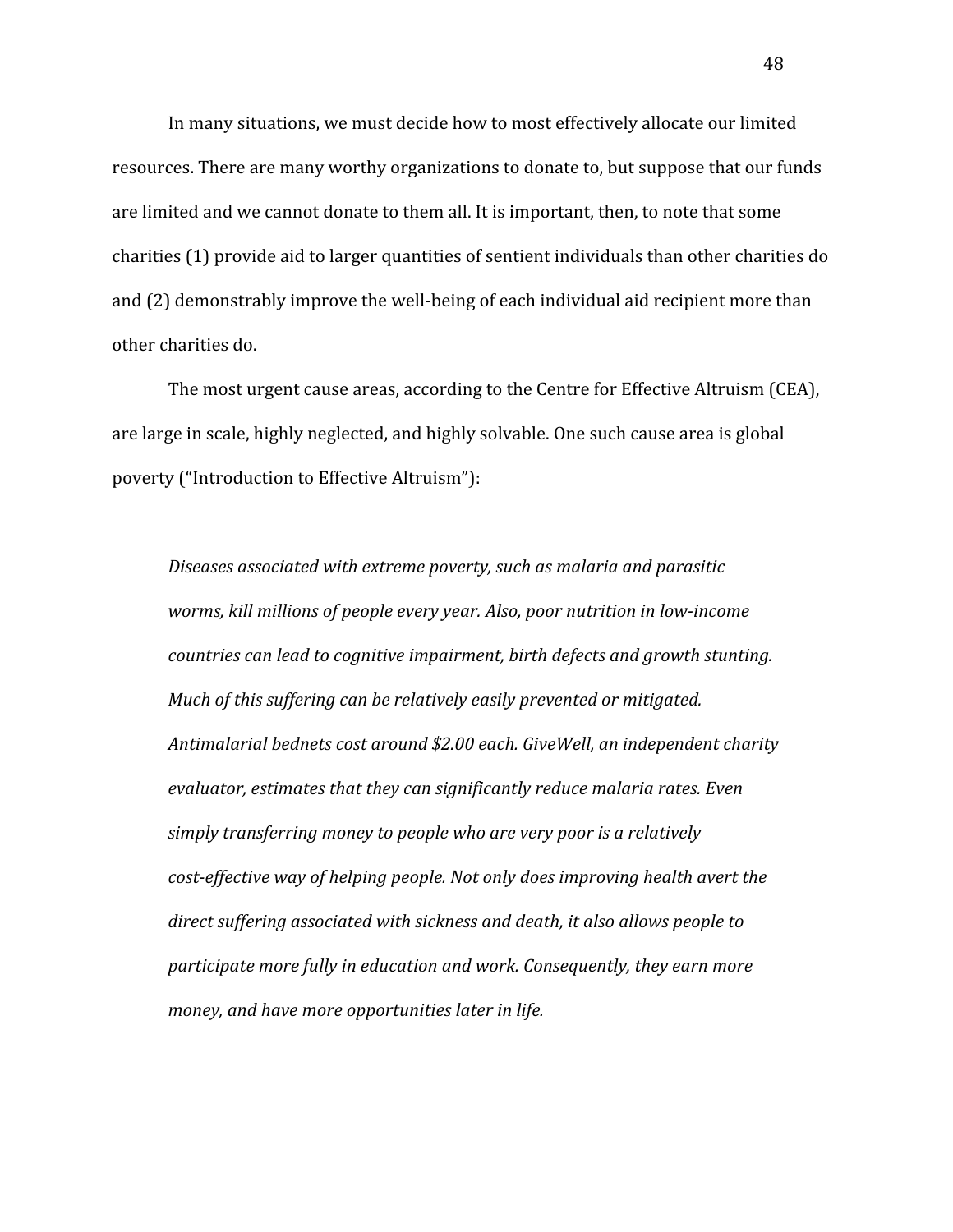Another such cause area is non-human animal welfare ("Introduction to Effective Altruism"):

*The advent of industrialized agriculture means that billions of animals each year are kept in inhumane conditions on factory farms. Most have their lives ended prematurely when they are slaughtered for food. Advocates for their welfare argue that it is relatively cheap to reduce demand for factory farmed meat, or enact legislative changes that improve the welfare of farmed animals.*

Donating to charities that successfully alleviate symptoms of global poverty and improve non-human animal welfare in industrialized agriculture goes toward reducing a greater amount of suffering (per each individual), and the suffering of more sentient beings, than donating to many other charities that address different cause areas would. If we hope to make the largest impact possible, perhaps we ought to donate to charities that demonstrably perform successful interventions in these cause areas.

Once we can measure SWB or have a valid proxy measurement, we will have a relevant and accurate method to determine which charities make the most significant impacts. The charities themselves could even use such data to ensure that they are benefiting those who they are helping to the maximum degree possible. If we prioritize the well-being of sentient individuals, which we should, this endeavor is most tractable if SWB can be defined and measured in some way.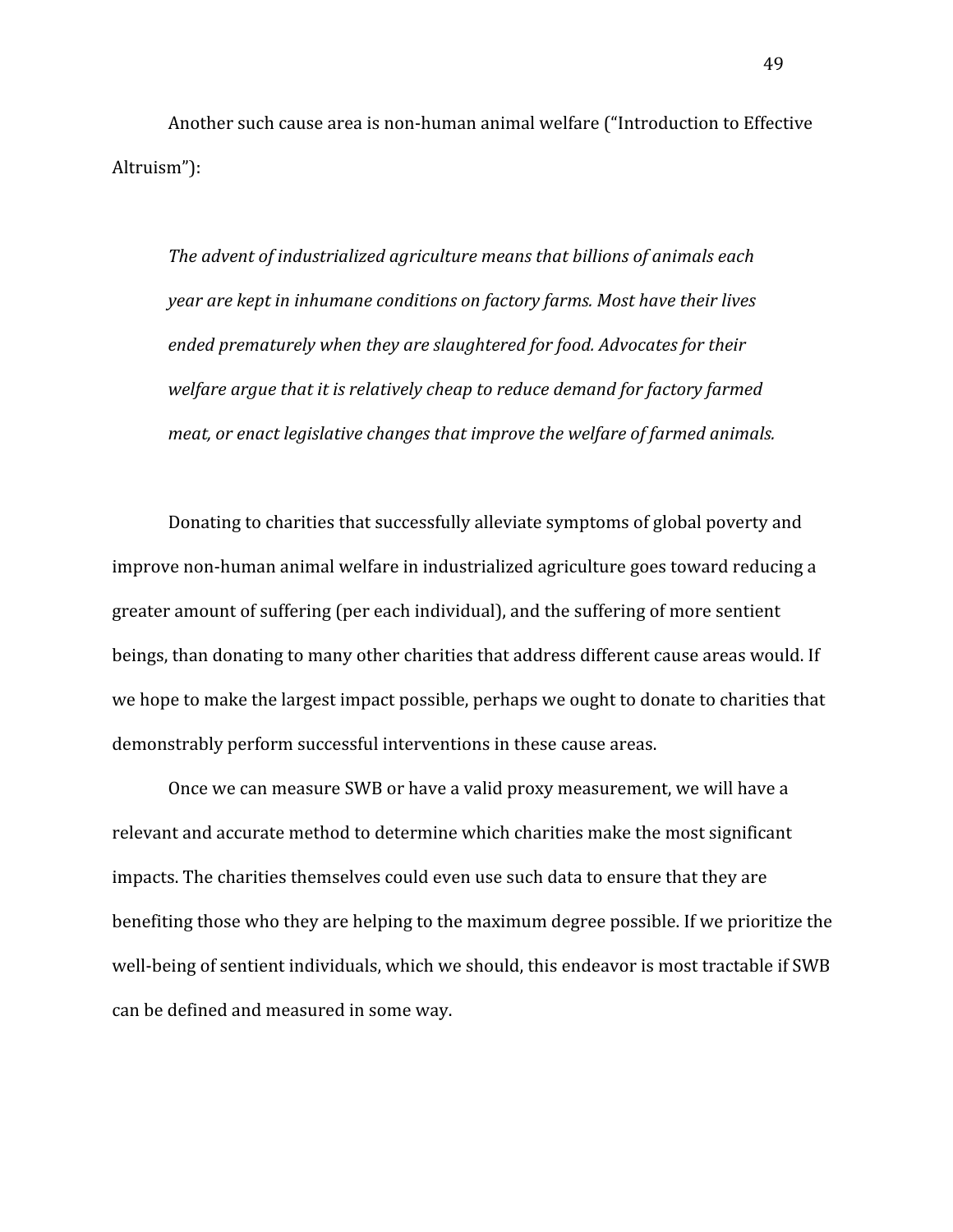I hope that I have shown you that measuring SWB is more tractable than it might seem, while simultaneously exposing you to some of the theoretical challenges that this endeavor faces. Certainly, further research will bring us closer to measuring SWB in a valid and reliable way that we can implement to better our world.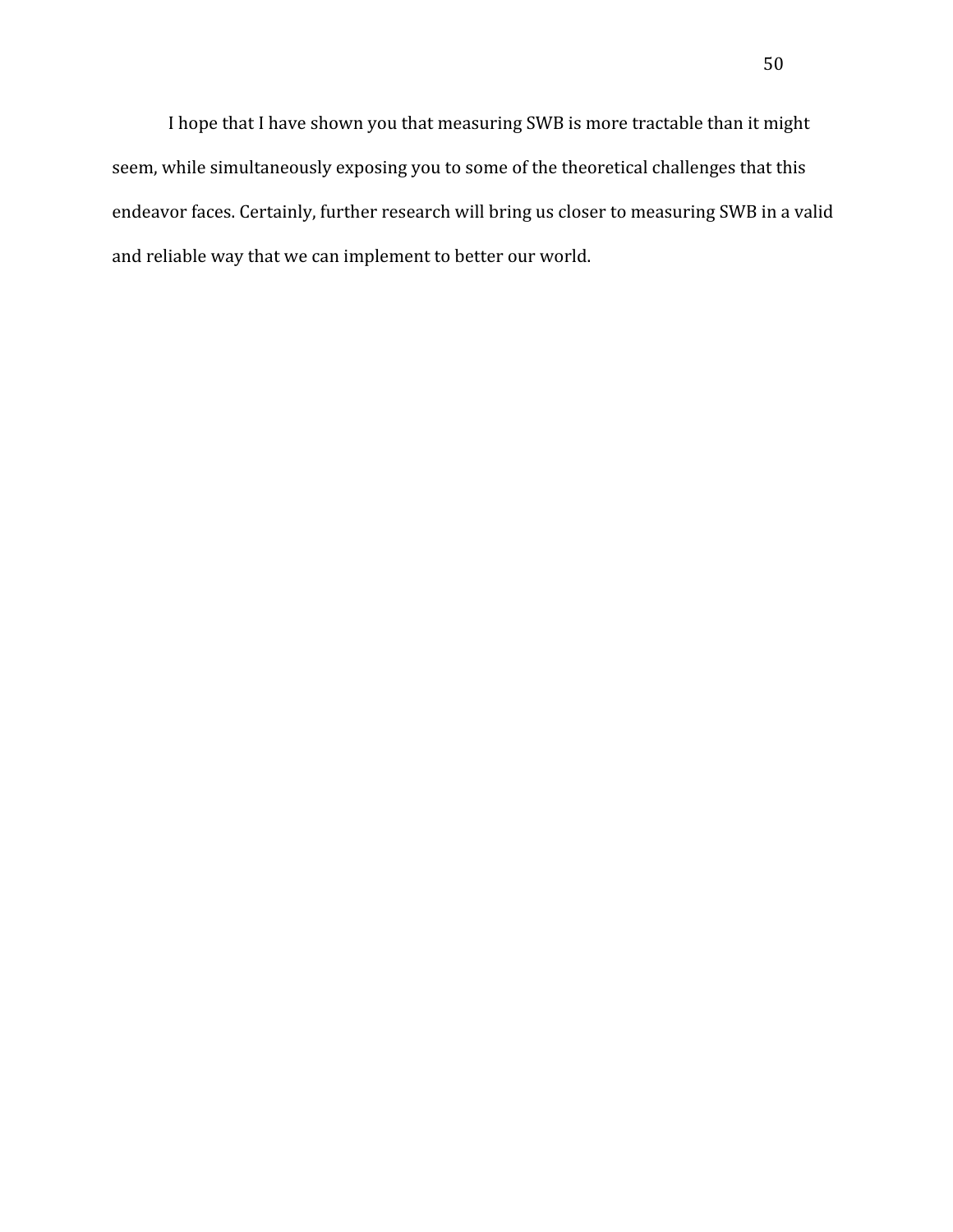#### Works Cited

Alexandrova, Anna. "Is Well-Being Measurable After All?" *Public Health Ethics*, 2016, doi:10.1093/phe/phw015.

Bruers, Stijn. "Born Free and Equal? On the Ethical Consistency of Animal Equality." *Stijn Bruers, the Rational Ethicist*, *Ghent University*, 4 Apr. 2014, stijnbruers.files.wordpress.com/2014/04/born-free-and-equal-on-the-ethical-consis tency-of-animal-equality.pdf.

Bruers, Stijn. "Insect Suffering." Animal Resistance University. 13 Apr. 2020.

Breurs, Stijn. "On the Interpersonal Comparability of Well-Being." *Stijn Bruers, the Rational Ethicist*, 12 July 2019,

stijnbruers.wordpress.com/2018/07/03/on-the-interpersonal-comparability-of-well -being/.

Breurs, Stijn. "On the Interpersonal Comparability of Well-Being, Part 2." *Stijn Bruers, the Rational Ethicist*, 12 July 2019,

stijnbruers.wordpress.com/2018/07/03/on-the-interpersonal-comparability-of-well -being/.

Crisp, Roger. "Well-Being." *Stanford Encyclopedia of Philosophy*, Stanford University, 6 Sept. 2017, plato.stanford.edu/entries/well-being/.

Diener, Ed, et al. "Advances and Open Questions in the Science of Subjective Well-Being." *Collabra: Psychology*, vol. 4, no. 1, 2018, p. 15., doi:10.1525/collabra.115.

Ferkany, Matt. "The Objectivity of Wellbeing." *Pacific Philosophical Quarterly*, vol. 93, no. 4, 2012, pp. 472–492., doi:10.1111/j.1468-0114.2012.01435.x.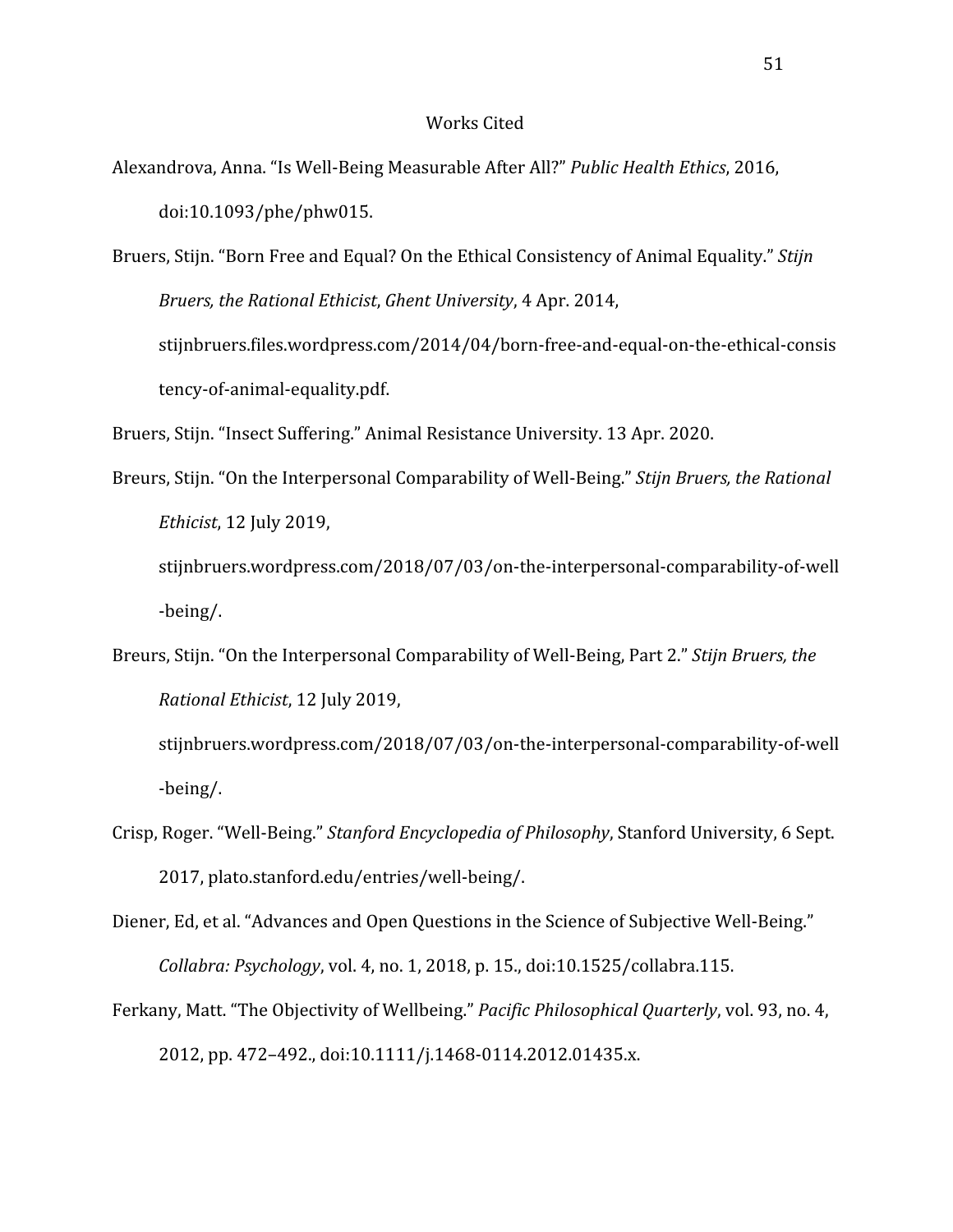Foster, Derek. 22 Mar. 2020.

- Haybron, Daniel M. "Do We Know How Happy We Are? On Some Limits of Affective Introspection and Recall." *Nous*, vol. 41, no. 3, 2007, pp. 394–428., doi:10.1111/j.1468-0068.2007.00653.x.
- "Introduction to Effective Altruism." *Effective Altruism*, Centre for Effective Altruism, 22 June 2016, www.effectivealtruism.org/articles/introduction-to-effective-altruism/.
- Knutsson, Simon. "Measuring Happiness and Suffering." *Foundational Research Institute*, May 2016, foundational-research.org.
- Lin, Eden. "Attraction, Description and the Desire-Satisfaction Theory of Welfare." *Journal of Ethics and Social Philosophy*, vol. 11, no. 1, 2017, pp. 1–9.,

doi:10.26556/jesp.v11i1.187.

"Measuring Happiness." *HAPPIER LIVES INSTITUTE*,

www.happierlivesinstitute.org/measuring-happiness.html.

- Nagel, Thomas. "What Is It Like to Be a Bat?" *The Philosophical Review*, vol. 83, no. 4, 1974, p. 435., doi:10.2307/2183914.
- Plant, Michael. "Doing Good Badly? Philosophical Issues Related to Effective Altruism." *Planting Happiness*, *University of Oxford*, 21 Nov. 2019,

www.plantinghappiness.co.uk/wp-content/uploads/2019/11/M-Plant-Doing-Good-Badly.pdf.

Schukraft, Jason. 26 Mar. 2020.

Singer, Peter. "All Animals Are Equal." *Animal Rights*, 2017, pp. 3–16.,

doi:10.4324/9781315262529-2.